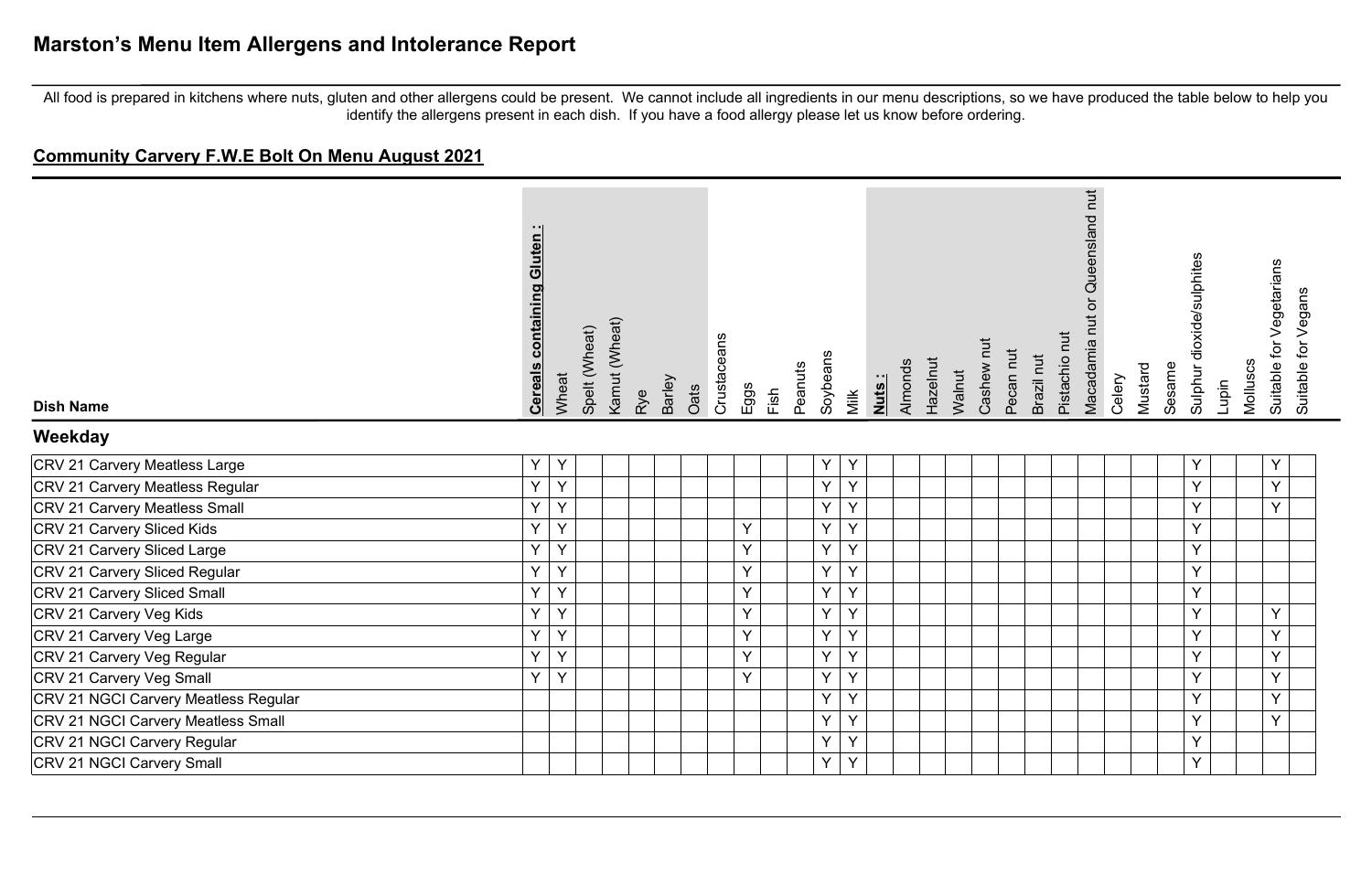#### **Community Carvery F.W.E Bolt On Menu August 2021**

| <b>Dish Name</b>                            | <b>Cereals containing Gluten:</b> | Wheat | Spelt (Wheat) | Kamut (Wheat) | Rye | Barley | Oats | Crustaceans | Eggs<br>Fish | Peanuts | Soybeans | Milk    | Nuts: | Almonds | Hazelnut | Walnut | Cashew nut | Pecan nut | Brazil nut | Pistachio nut | Macadamia nut or Queensland nut | Celery | Mustard | Sesame | Sulphur dioxide/sulphites | Lupin | Molluscs | Suitable for Vegetarians | Suitable for Vegans |
|---------------------------------------------|-----------------------------------|-------|---------------|---------------|-----|--------|------|-------------|--------------|---------|----------|---------|-------|---------|----------|--------|------------|-----------|------------|---------------|---------------------------------|--------|---------|--------|---------------------------|-------|----------|--------------------------|---------------------|
| <b>Sunday</b>                               |                                   |       |               |               |     |        |      |             |              |         |          |         |       |         |          |        |            |           |            |               |                                 |        |         |        |                           |       |          |                          |                     |
| CRV 21 Carvery Sunday Kids                  | Y                                 | Y     |               |               |     |        |      |             | Υ            |         | Υ        | Y       |       |         |          |        |            |           |            |               |                                 |        |         |        | Υ                         |       |          |                          |                     |
| CRV 21 Carvery Sunday Large                 | Y.                                | Y     |               |               |     |        |      |             | Y            |         | Y        | Y       |       |         |          |        |            |           |            |               |                                 |        |         |        | Y                         |       |          |                          |                     |
| CRV 21 Carvery Sunday Meatless Large        | Y                                 | Y     |               |               |     |        |      |             | Y            |         | Y        | Y       |       |         |          |        |            |           |            |               |                                 |        |         |        | Y                         |       |          | Y                        |                     |
| CRV 21 Carvery Sunday Meatless Regular      | Y                                 | Y     |               |               |     |        |      |             | Y            |         | Y        | Y       |       |         |          |        |            |           |            |               |                                 |        |         |        | Y                         |       |          | Y                        |                     |
| CRV 21 Carvery Sunday Meatless Small        | Y                                 | Y     |               |               |     |        |      |             | Y            |         | Y        | Y       |       |         |          |        |            |           |            |               |                                 |        |         |        | Y                         |       |          | Y                        |                     |
| CRV 21 Carvery Sunday Regular               | Υ                                 | Y     |               |               |     |        |      |             | Y            |         | Y        | Y       |       |         |          |        |            |           |            |               |                                 |        |         |        | Y                         |       |          |                          |                     |
| CRV 21 Carvery Sunday Small                 | Y.                                | Y     |               |               |     |        |      |             | Y            |         | Y        | Y       |       |         |          |        |            |           |            |               |                                 |        |         |        | Y                         |       |          |                          |                     |
| CRV 21 Carvery Sunday Veg Kids              | Y                                 | Y     |               |               |     |        |      |             | Y            |         | Y        | Y       |       |         |          |        |            |           |            |               |                                 |        |         |        | Y                         |       |          | Y                        |                     |
| CRV 21 Carvery Sunday Veg Large             | Y.                                | Y     |               |               |     |        |      |             | Y            |         | Y        | Y       |       |         |          |        |            |           |            |               |                                 |        |         |        | Y                         |       |          | Y                        |                     |
| CRV 21 Carvery Sunday Veg Regular           | Y.                                | Y     |               |               |     |        |      |             | Y            |         | Y        | Y       |       |         |          |        |            |           |            |               |                                 |        |         |        | $\vee$                    |       |          | Y                        |                     |
| CRV 21 Carvery Sunday Veg Small             | Y                                 | Y     |               |               |     |        |      |             | $\checkmark$ |         | Y        | Y       |       |         |          |        |            |           |            |               |                                 |        |         |        | Y                         |       |          | Y                        |                     |
| CRV 21 NGCI Carvery Sunday Meatless Regular |                                   |       |               |               |     |        |      |             |              |         | Y        | Y       |       |         |          |        |            |           |            |               |                                 |        |         |        | <b>v</b>                  |       |          | Y                        |                     |
| CRV 21 NGCI Carvery Sunday Meatless Small   |                                   |       |               |               |     |        |      |             |              |         | Y        | Y       |       |         |          |        |            |           |            |               |                                 |        |         |        | Y                         |       |          | Y                        |                     |
| CRV 21 NGCI Carvery Sunday Regular          |                                   |       |               |               |     |        |      |             |              |         | Y        | $\sf Y$ |       |         |          |        |            |           |            |               |                                 |        |         |        | Y                         |       |          |                          |                     |
| CRV 21 NGCI Carvery Sunday Small            |                                   |       |               |               |     |        |      |             |              |         | Y.       | Y       |       |         |          |        |            |           |            |               |                                 |        |         |        | Y                         |       |          |                          |                     |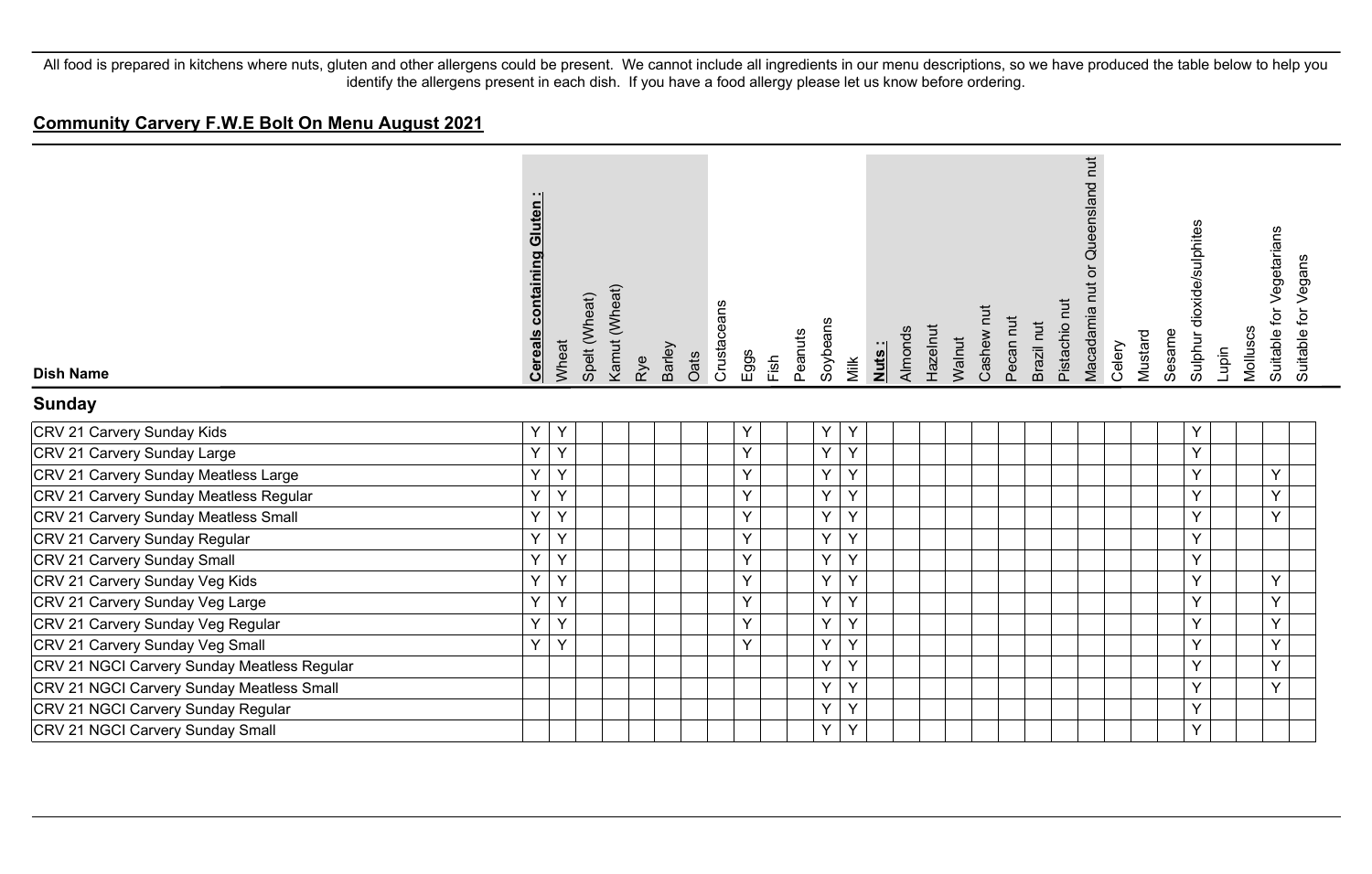#### **Community Carvery F.W.E Bolt On Menu August 2021**

| <b>Dish Name</b>                                     | Gluten<br>containing<br><b>Cereals</b> | Wheat  | Spelt (Wheat) | Kamut (Wheat) | Barley<br>Rye | Oats | Crustaceans | Eggs         | Fish | Peanuts | Soybeans<br>Milk  | Nuts: | Almonds | Hazelnu | Walnut | Cashew | Pecan nu | Brazil nut | <b>Tut</b><br>Pistachio | nut<br>nslar<br>Queer<br>Macadamia | Celery | Mustard      | Sesame | dioxide/sulphites<br>Sulphur | Molluscs<br>Lupin | egetarians<br>₫<br>Suitable | egans<br>><br>đ<br>Suitable |  |
|------------------------------------------------------|----------------------------------------|--------|---------------|---------------|---------------|------|-------------|--------------|------|---------|-------------------|-------|---------|---------|--------|--------|----------|------------|-------------------------|------------------------------------|--------|--------------|--------|------------------------------|-------------------|-----------------------------|-----------------------------|--|
| <b>Sides</b>                                         |                                        |        |               |               |               |      |             |              |      |         |                   |       |         |         |        |        |          |            |                         |                                    |        |              |        |                              |                   |                             |                             |  |
| COM DN Pigs in Blankets x 3                          |                                        |        |               |               |               |      |             |              |      |         | Υ                 |       |         |         |        |        |          |            |                         |                                    |        |              |        | Y                            |                   |                             |                             |  |
| CRV 21 Carvery FWE Bap Beef and Horseradish          | $\vee$                                 | Y      |               |               |               |      |             | $\checkmark$ |      |         | Y<br>Y            |       |         |         |        |        |          |            |                         |                                    |        | $\checkmark$ |        | V                            |                   |                             |                             |  |
| CRV 21 Carvery FWE Bap Evening                       | Y                                      | Y      |               |               |               |      |             |              |      |         | Υ<br>Y            |       |         |         |        |        |          |            |                         |                                    |        |              |        |                              |                   |                             |                             |  |
| CRV 21 Carvery FWE Bap Gammon and Mustard            | Y                                      | Y      |               |               |               |      |             |              |      |         | Υ<br>Y            |       |         |         |        |        |          |            |                         |                                    |        | $\checkmark$ |        | Y                            |                   |                             |                             |  |
| CRV 21 Carvery FWE Bap Pork Stuffing and Apple       | $\vee$                                 | $\vee$ |               |               |               |      |             |              |      |         | Y<br>$\checkmark$ |       |         |         |        |        |          |            |                         |                                    |        |              |        | Y                            |                   |                             |                             |  |
| CRV 21 Carvery FWE Bap Turkey Stuffing and Cranberry | $\vee$                                 | Y      |               |               |               |      |             |              |      |         | Y<br>Y            |       |         |         |        |        |          |            |                         |                                    |        |              |        | v                            |                   |                             |                             |  |
| zzNBH DN21 Carvery Extra Yorkshire Pudding           | Y                                      | Y      |               |               |               |      |             | $\checkmark$ |      |         | $\checkmark$      |       |         |         |        |        |          |            |                         |                                    |        |              |        |                              |                   | Y                           |                             |  |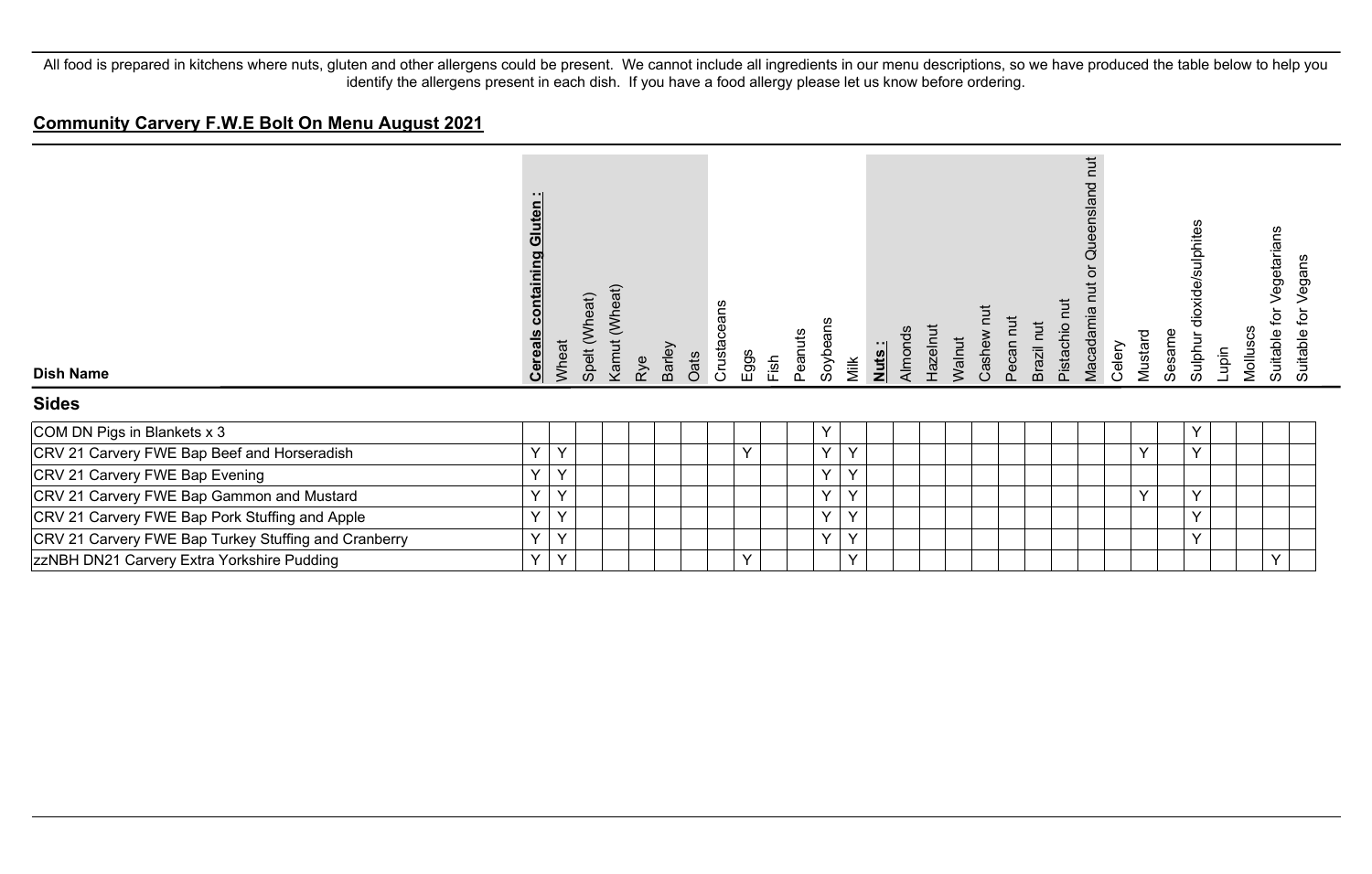#### **Community Carvery NON F.W.E Bolt On Menu August 2021**

| <b>Dish Name</b>                     | <b>Cereals containing Gluten:</b> | Wheat | Spelt (Wheat) | Kamut (Wheat) | Rye | Barley<br>Oats | Crustaceans | Eggs | Fish | Peanuts | Soybeans | Milk | <u>Nuts:</u> | Almonds | Hazelnut | Walnut | Cashew nut | Pecan nut | Brazil nut | Pistachio nut | or Queensland nut<br>Macadamia nut | Celery | Mustard | Sesame | Sulphur dioxide/sulphites | Molluscs<br>Lupin | for Vegetarians<br>Suitable f | Suitable for Vegans |
|--------------------------------------|-----------------------------------|-------|---------------|---------------|-----|----------------|-------------|------|------|---------|----------|------|--------------|---------|----------|--------|------------|-----------|------------|---------------|------------------------------------|--------|---------|--------|---------------------------|-------------------|-------------------------------|---------------------|
| Weekday                              |                                   |       |               |               |     |                |             |      |      |         |          |      |              |         |          |        |            |           |            |               |                                    |        |         |        |                           |                   |                               |                     |
| CRV 21 Carvery Meatless Large        | Y                                 | Y     |               |               |     |                |             |      |      |         | Υ        | Y    |              |         |          |        |            |           |            |               |                                    |        |         |        | Y                         |                   | Y                             |                     |
| CRV 21 Carvery Meatless Regular      | Y                                 | Y     |               |               |     |                |             |      |      |         | Υ        | Υ    |              |         |          |        |            |           |            |               |                                    |        |         |        | Y                         |                   | Y                             |                     |
| CRV 21 Carvery Meatless Small        | Υ                                 | Y     |               |               |     |                |             |      |      |         | Y        | Y    |              |         |          |        |            |           |            |               |                                    |        |         |        | Y                         |                   | Y                             |                     |
| CRV 21 Carvery Non FWE Kids          | Y                                 | Y     |               |               |     |                |             | Y    |      |         | Y        | Y    |              |         |          |        |            |           |            |               |                                    |        |         |        | Y                         |                   |                               |                     |
| CRV 21 Carvery Non FWE Large         | Υ                                 | Y     |               |               |     |                |             | Y    |      |         | Υ        | Υ    |              |         |          |        |            |           |            |               |                                    |        |         |        | Y                         |                   |                               |                     |
| CRV 21 Carvery Non FWE Regular       | Υ                                 | Υ     |               |               |     |                |             | Y    |      |         | Υ        | Υ    |              |         |          |        |            |           |            |               |                                    |        |         |        | Y                         |                   |                               |                     |
| CRV 21 Carvery Non FWE Small         | Y                                 | Y     |               |               |     |                |             | Y    |      |         | Υ        | Y    |              |         |          |        |            |           |            |               |                                    |        |         |        | Y                         |                   |                               |                     |
| CRV 21 Carvery Veg Kids              | Y                                 | Y     |               |               |     |                |             | Y    |      |         | Y        | Y    |              |         |          |        |            |           |            |               |                                    |        |         |        | Y                         |                   | Y                             |                     |
| CRV 21 Carvery Veg Large             | Υ                                 | Y     |               |               |     |                |             | Y    |      |         | $\sf Y$  | Y    |              |         |          |        |            |           |            |               |                                    |        |         |        | Y                         |                   | Y.                            |                     |
| CRV 21 Carvery Veg Regular           | Y                                 | Y     |               |               |     |                |             | Y    |      |         | Y        | Y    |              |         |          |        |            |           |            |               |                                    |        |         |        | Y                         |                   | Y                             |                     |
| CRV 21 Carvery Veg Small             | Y                                 | Y     |               |               |     |                |             | Y    |      |         | Υ        | Y    |              |         |          |        |            |           |            |               |                                    |        |         |        | Y                         |                   | Y                             |                     |
| CRV 21 NGCI Carvery Meatless Regular |                                   |       |               |               |     |                |             |      |      |         | Y        | Y    |              |         |          |        |            |           |            |               |                                    |        |         |        | Y                         |                   | Y                             |                     |
| CRV 21 NGCI Carvery Meatless Small   |                                   |       |               |               |     |                |             |      |      |         | Υ        | Y    |              |         |          |        |            |           |            |               |                                    |        |         |        | Y                         |                   | Y                             |                     |
| CRV 21 NGCI Carvery Non FWE Regular  |                                   |       |               |               |     |                |             |      |      |         | Y        | Y    |              |         |          |        |            |           |            |               |                                    |        |         |        | Y                         |                   |                               |                     |
| CRV 21 NGCI Carvery Non FWE Small    |                                   |       |               |               |     |                |             |      |      |         | Y        | Y    |              |         |          |        |            |           |            |               |                                    |        |         |        | Y                         |                   |                               |                     |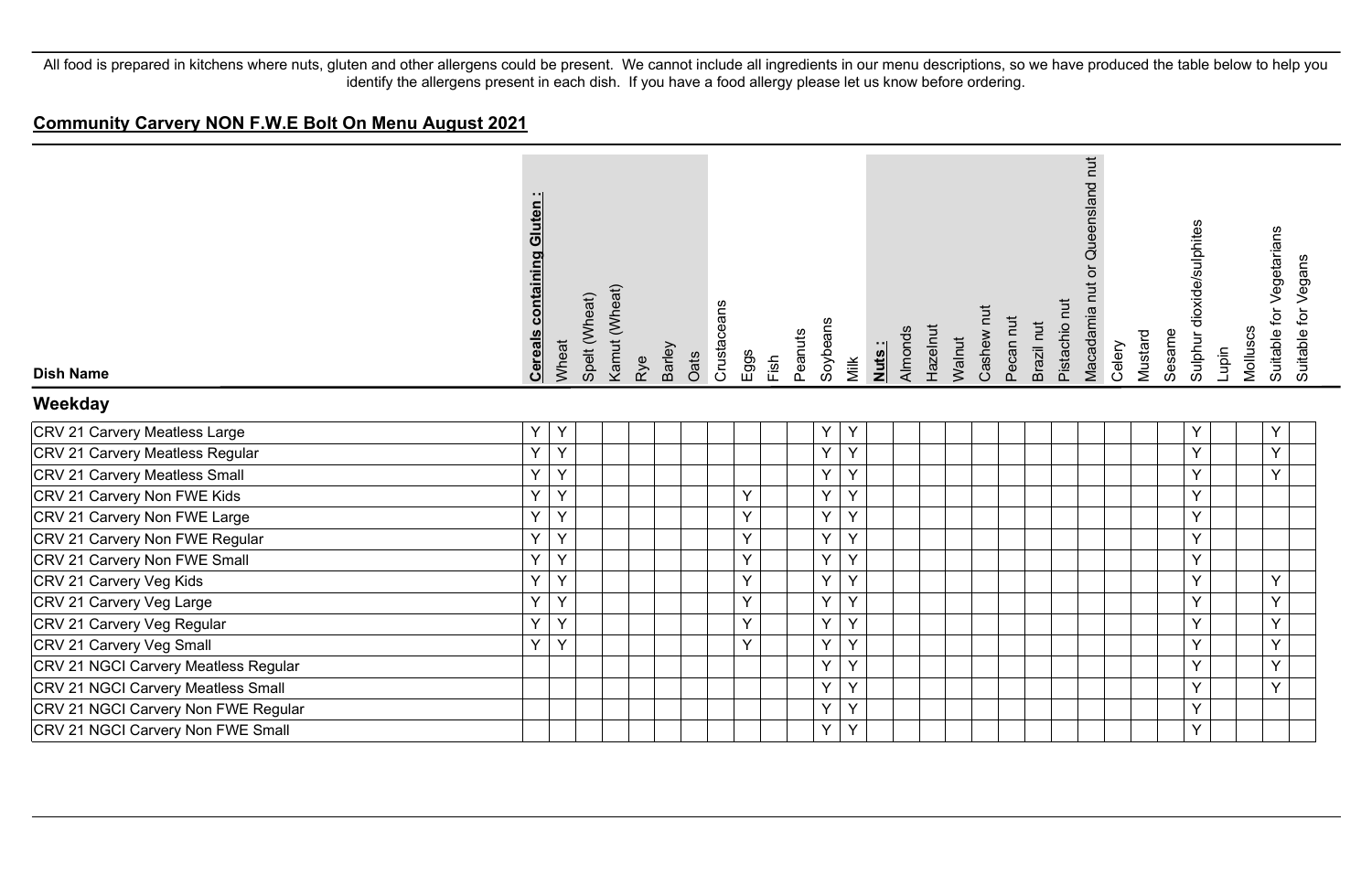#### **Community Carvery NON F.W.E Bolt On Menu August 2021**

| <b>Dish Name</b>                            | <b>Cereals containing Gluten:</b> | Wheat | Spelt (Wheat) | Kamut (Wheat) | Rye | Barley<br>Oats | Crustaceans | Eggs | Fish | Peanuts | Soybeans | Milk | Nuts: | Almonds | Hazelnut | Walnut | Cashew nut | Pecan nut | Brazil nut | Pistachio nut | Queensland nut<br>$\overline{0}$<br>Macadamia nut | Celery | Mustard | Sesame | Sulphur dioxide/sulphites | Lupin | Molluscs | Suitable for Vegetarians | Suitable for Vegans |
|---------------------------------------------|-----------------------------------|-------|---------------|---------------|-----|----------------|-------------|------|------|---------|----------|------|-------|---------|----------|--------|------------|-----------|------------|---------------|---------------------------------------------------|--------|---------|--------|---------------------------|-------|----------|--------------------------|---------------------|
| <b>Sunday</b>                               |                                   |       |               |               |     |                |             |      |      |         |          |      |       |         |          |        |            |           |            |               |                                                   |        |         |        |                           |       |          |                          |                     |
| CRV 21 Carvery Sunday Meatless Large        | Y                                 | Y     |               |               |     |                |             | Υ    |      |         | Υ        | Y    |       |         |          |        |            |           |            |               |                                                   |        |         |        | Υ                         |       |          | Y                        |                     |
| CRV 21 Carvery Sunday Meatless Regular      | Ÿ                                 | Y     |               |               |     |                |             | Y    |      |         | Y        | Y    |       |         |          |        |            |           |            |               |                                                   |        |         |        | Y                         |       |          | Y                        |                     |
| CRV 21 Carvery Sunday Meatless Small        | Y                                 | Y     |               |               |     |                |             | Y    |      |         | Y        | Y    |       |         |          |        |            |           |            |               |                                                   |        |         |        | Y                         |       |          | Y                        |                     |
| CRV 21 Carvery Sunday Non FWE Kids          | Y.                                | Y     |               |               |     |                |             | Y    |      |         | Y        | Y    |       |         |          |        |            |           |            |               |                                                   |        |         |        | Y                         |       |          |                          |                     |
| CRV 21 Carvery Sunday Non FWE Large         | Y                                 | Y     |               |               |     |                |             | Y    |      |         | Ÿ        | Y    |       |         |          |        |            |           |            |               |                                                   |        |         |        | Y                         |       |          |                          |                     |
| CRV 21 Carvery Sunday Non FWE Regular       | Y                                 | Y     |               |               |     |                |             | Y    |      |         | Y        | Y    |       |         |          |        |            |           |            |               |                                                   |        |         |        | Y                         |       |          |                          |                     |
| CRV 21 Carvery Sunday Non FWE Small         | $\checkmark$                      | Y     |               |               |     |                |             | Y    |      |         | Y        | Y    |       |         |          |        |            |           |            |               |                                                   |        |         |        | Y                         |       |          |                          |                     |
| CRV 21 Carvery Sunday Veg Kids              | $\checkmark$                      | Y     |               |               |     |                |             | Y    |      |         | Ÿ        | Y    |       |         |          |        |            |           |            |               |                                                   |        |         |        | Y                         |       |          | Y                        |                     |
| CRV 21 Carvery Sunday Veg Large             | Y                                 | Y     |               |               |     |                |             | Y    |      |         | Y        | Υ    |       |         |          |        |            |           |            |               |                                                   |        |         |        | Y                         |       |          | Y                        |                     |
| CRV 21 Carvery Sunday Veg Regular           | $\checkmark$                      | Y     |               |               |     |                |             | Y    |      |         | Y        | Y    |       |         |          |        |            |           |            |               |                                                   |        |         |        | Y                         |       |          | Y                        |                     |
| CRV 21 Carvery Sunday Veg Small             | $\vee$                            | Y     |               |               |     |                |             | Y    |      |         | Y        | Y    |       |         |          |        |            |           |            |               |                                                   |        |         |        | Y                         |       |          | Y                        |                     |
| CRV 21 NGCI Carvery Sunday Meatless Regular |                                   |       |               |               |     |                |             |      |      |         | Y        | Y    |       |         |          |        |            |           |            |               |                                                   |        |         |        | Y                         |       |          | Y                        |                     |
| CRV 21 NGCI Carvery Sunday Meatless Small   |                                   |       |               |               |     |                |             |      |      |         | Y        | Υ    |       |         |          |        |            |           |            |               |                                                   |        |         |        | Y                         |       |          | Y                        |                     |
| CRV 21 NGCI Carvery Sunday Non FWE Regular  |                                   |       |               |               |     |                |             |      |      |         | Y        | Y    |       |         |          |        |            |           |            |               |                                                   |        |         |        | Y                         |       |          |                          |                     |
| CRV 21 NGCI Carvery Sunday Non FWE Small    |                                   |       |               |               |     |                |             |      |      |         | Y        | Y    |       |         |          |        |            |           |            |               |                                                   |        |         |        | Y                         |       |          |                          |                     |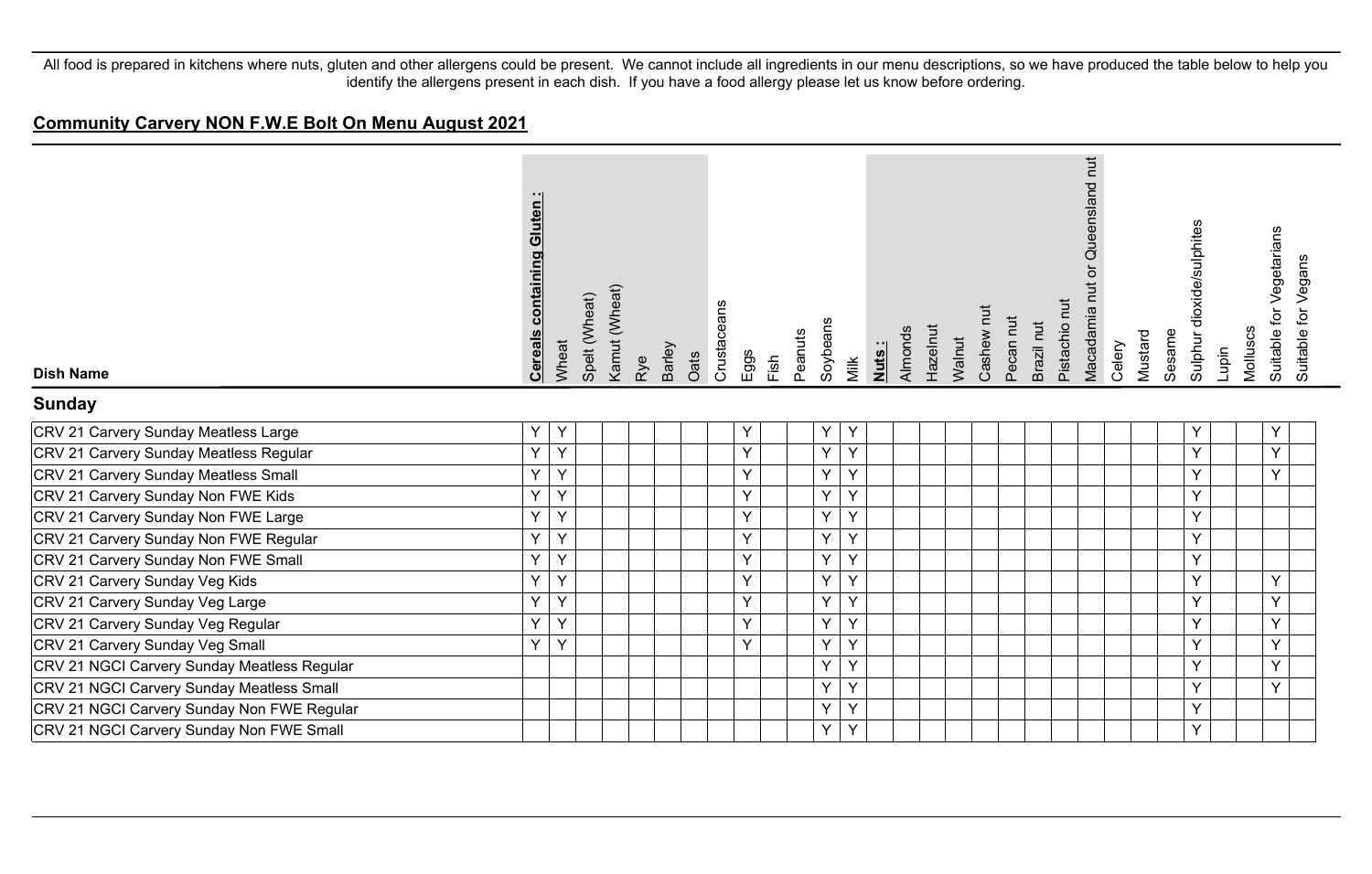#### **Community Carvery NON F.W.E Bolt On Menu August 2021**

| <b>Dish Name</b>                                         | Gluten:<br><b>Cereals containing</b> | Wheat        | Spelt (Wheat) | Kamut (Wheat) | Rye | Barley<br>Oats | ans<br>Φ<br>Crustace | Eggs         | Fish | Peanuts | Soybeans     | Milk         | Almonds<br>Nuts: | Hazelnut | Walnut | Cashew | Pecan nu | Brazil nut | $\overline{a}$<br>pistachio | hut<br>nslar<br>ā<br>Macadamia | Celery | Mustard | Sesame | dioxide/sulphites<br>Sulphur | Molluscs<br>Lupin | egetarians<br>₫<br>Suitable | Vegans<br>đ<br>Suitable |
|----------------------------------------------------------|--------------------------------------|--------------|---------------|---------------|-----|----------------|----------------------|--------------|------|---------|--------------|--------------|------------------|----------|--------|--------|----------|------------|-----------------------------|--------------------------------|--------|---------|--------|------------------------------|-------------------|-----------------------------|-------------------------|
| <b>Sides</b>                                             |                                      |              |               |               |     |                |                      |              |      |         |              |              |                  |          |        |        |          |            |                             |                                |        |         |        |                              |                   |                             |                         |
| COM DN Pigs in Blankets x 3                              |                                      |              |               |               |     |                |                      |              |      |         | Υ            |              |                  |          |        |        |          |            |                             |                                |        |         |        | Υ                            |                   |                             |                         |
| CRV 21 Carvery Non FWE Bap Beef and Horseradish          | $\vee$                               | $\vee$       |               |               |     |                |                      | V            |      |         | $\checkmark$ | $\checkmark$ |                  |          |        |        |          |            |                             |                                |        | Y       |        | Y                            |                   |                             |                         |
| CRV 21 Carvery Non FWE Bap Evening                       | Y                                    | $\checkmark$ |               |               |     |                |                      |              |      |         | Y            | Y            |                  |          |        |        |          |            |                             |                                |        |         |        |                              |                   |                             |                         |
| CRV 21 Carvery Non FWE Bap Gammon and Mustard            | Y                                    | $\checkmark$ |               |               |     |                |                      |              |      |         | Y            | $\checkmark$ |                  |          |        |        |          |            |                             |                                |        | Y       |        | Y                            |                   |                             |                         |
| CRV 21 Carvery Non FWE Bap Pork Stuffing and Apple       | $\checkmark$                         | $\checkmark$ |               |               |     |                |                      |              |      |         | $\checkmark$ | $\checkmark$ |                  |          |        |        |          |            |                             |                                |        |         |        | $\checkmark$                 |                   |                             |                         |
| CRV 21 Carvery Non FWE Bap Turkey Stuffing and Cranberry | $\vee$                               | $\checkmark$ |               |               |     |                |                      |              |      |         | $\checkmark$ | $\checkmark$ |                  |          |        |        |          |            |                             |                                |        |         |        | v                            |                   |                             |                         |
| <b>zzNBH DN21 Carvery Extra Yorkshire Pudding</b>        | Y                                    | $\checkmark$ |               |               |     |                |                      | $\checkmark$ |      |         |              | $\checkmark$ |                  |          |        |        |          |            |                             |                                |        |         |        |                              |                   | Y                           |                         |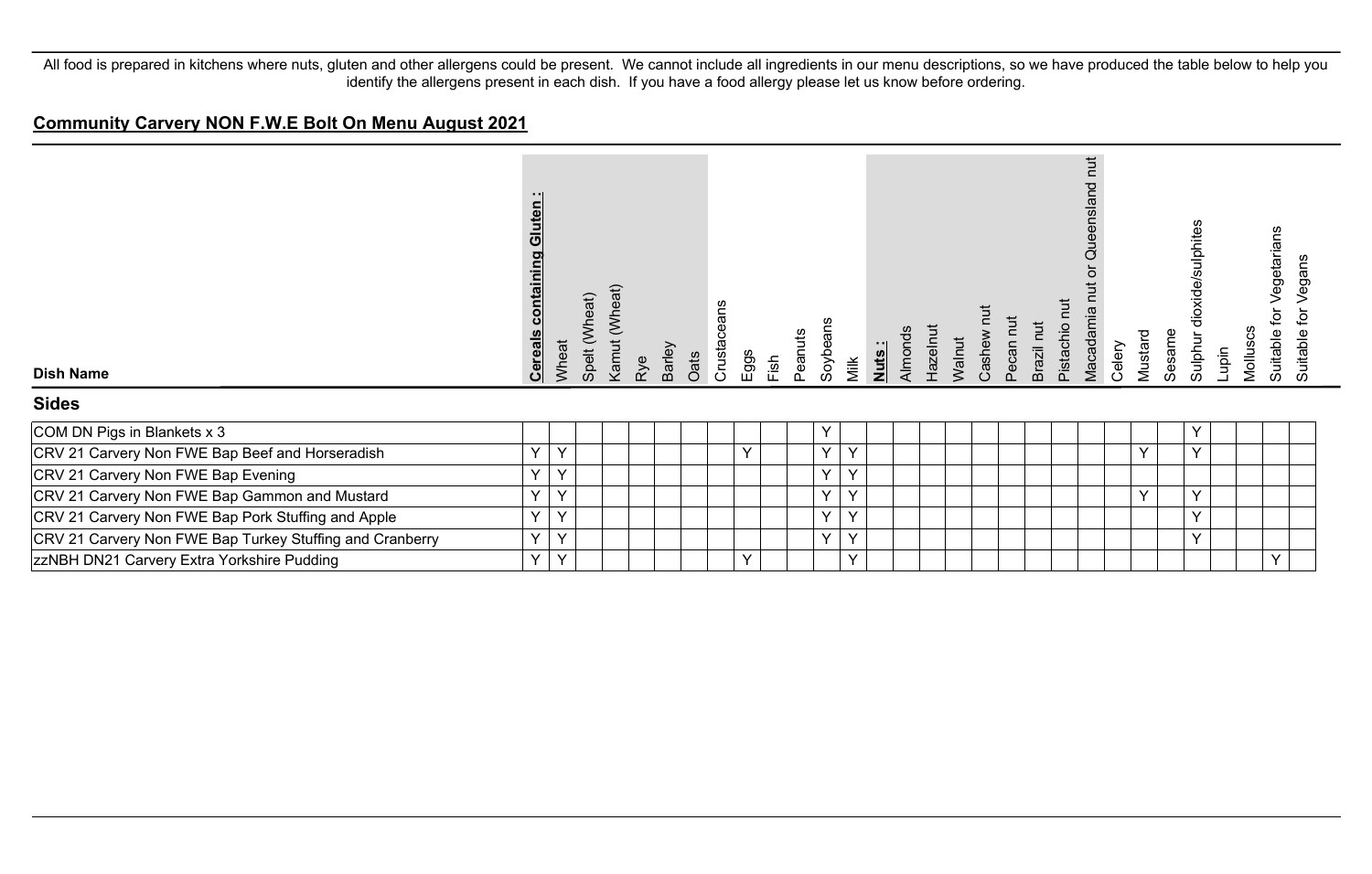| <b>Dish Name</b>                                 | containing Gluten:<br><b>Cereals</b> | Wheat | Spelt (Wheat) | Kamut (Wheat) | Barley<br>Rye | Oats | Crustaceans | Eggs | Fish | Peanuts | Soybeans | Milk | Almonds<br>Nuts: | Hazelnut | Walnut | Cashew nut | Pecan nut | Brazil nut | Pistachio nut | Macadamia nut or Queensland nut | Celery | Mustard | Sesame | Sulphur dioxide/sulphites | Lupin | Molluscs | Suitable for Vegetarians | Suitable for Vegans |
|--------------------------------------------------|--------------------------------------|-------|---------------|---------------|---------------|------|-------------|------|------|---------|----------|------|------------------|----------|--------|------------|-----------|------------|---------------|---------------------------------|--------|---------|--------|---------------------------|-------|----------|--------------------------|---------------------|
| <b>Starters &amp; Sharers</b>                    |                                      |       |               |               |               |      |             |      |      |         |          |      |                  |          |        |            |           |            |               |                                 |        |         |        |                           |       |          |                          |                     |
| COM DN Battered Chicken Strips                   | Y                                    | Y     |               |               |               |      |             |      |      |         |          | Υ    |                  |          |        |            |           |            |               |                                 |        |         |        |                           |       |          |                          |                     |
| COM DN Battered Chicken Strips Sharer            | Y                                    | Y     |               |               |               |      |             |      |      |         |          | Y    |                  |          |        |            |           |            |               |                                 |        |         |        |                           |       |          |                          |                     |
| COM DN Cauliflower Wings                         | Y                                    | Y     |               |               | Y             |      |             |      |      |         |          |      |                  |          |        |            |           |            |               |                                 |        |         |        |                           |       |          | Υ                        | Y                   |
| COM DN Cauliflower Wings Sharer                  | Y.                                   | Y     |               |               | Y             |      |             |      |      |         |          |      |                  |          |        |            |           |            |               |                                 |        |         |        |                           |       |          | Y                        | Y                   |
| COM DN Cheese and Bacon Crispy Potato Skins      |                                      |       |               |               |               |      |             |      |      |         |          | Y    |                  |          |        |            |           |            |               |                                 |        |         |        | Y                         |       |          |                          |                     |
| COM DN Chicken Wings                             |                                      |       |               |               |               |      |             |      |      |         |          |      |                  |          |        |            |           |            |               |                                 |        |         |        |                           |       |          |                          |                     |
| COM DN Chicken Wings Sharer                      |                                      |       |               |               |               |      |             |      |      |         |          |      |                  |          |        |            |           |            |               |                                 |        |         |        |                           |       |          |                          |                     |
| COM DN Crispy Jumbo Prawns                       | Y.                                   | Y     |               |               |               |      | Y           |      |      |         |          |      |                  |          |        |            |           |            |               |                                 |        |         |        | Y                         |       |          |                          |                     |
| COM DN Crispy Jumbo Prawns Sharer                | Y                                    | Y     |               |               |               |      | Y           |      |      |         |          |      |                  |          |        |            |           |            |               |                                 |        |         |        | Y                         |       |          |                          |                     |
| COM DN Golden Breaded Mushrooms                  | Y.                                   | Y     |               |               |               |      |             | Y    |      |         |          |      |                  |          |        |            |           |            |               |                                 |        |         |        |                           |       |          | Y                        |                     |
| COM DN Mexican Nachos                            |                                      |       |               |               |               |      |             |      |      |         |          | Y    |                  |          |        |            |           |            |               |                                 |        |         |        | Y                         |       |          | Y                        |                     |
| COM DN Mexican Nachos Sharer                     |                                      |       |               |               |               |      |             |      |      |         |          | Y    |                  |          |        |            |           |            |               |                                 |        |         |        | Y                         |       |          | Y                        |                     |
| COM DN NGCI Cheese and Bacon Crispy Potato Skins |                                      |       |               |               |               |      |             |      |      |         |          | Y    |                  |          |        |            |           |            |               |                                 |        |         |        | Y                         |       |          |                          |                     |
| COM DN NGCI Chicken Wings                        |                                      |       |               |               |               |      |             |      |      |         |          |      |                  |          |        |            |           |            |               |                                 |        |         |        |                           |       |          |                          |                     |
| COM DN NGCI Chicken Wings Sharer                 |                                      |       |               |               |               |      |             |      |      |         |          |      |                  |          |        |            |           |            |               |                                 |        |         |        |                           |       |          |                          |                     |
| COM DN NGCI Mexican Nachos                       |                                      |       |               |               |               |      |             |      |      |         |          | Y    |                  |          |        |            |           |            |               |                                 |        |         |        | Y                         |       |          | Y                        |                     |
| COM DN NGCI Mexican Nachos Sharer                |                                      |       |               |               |               |      |             |      |      |         |          | Y    |                  |          |        |            |           |            |               |                                 |        |         |        | Y                         |       |          | Y                        |                     |
| COM DN NGCI Soup of the Day                      |                                      |       |               |               |               |      |             | Y    |      |         |          | Y    |                  |          |        |            |           |            |               |                                 |        |         |        |                           |       |          | Y                        |                     |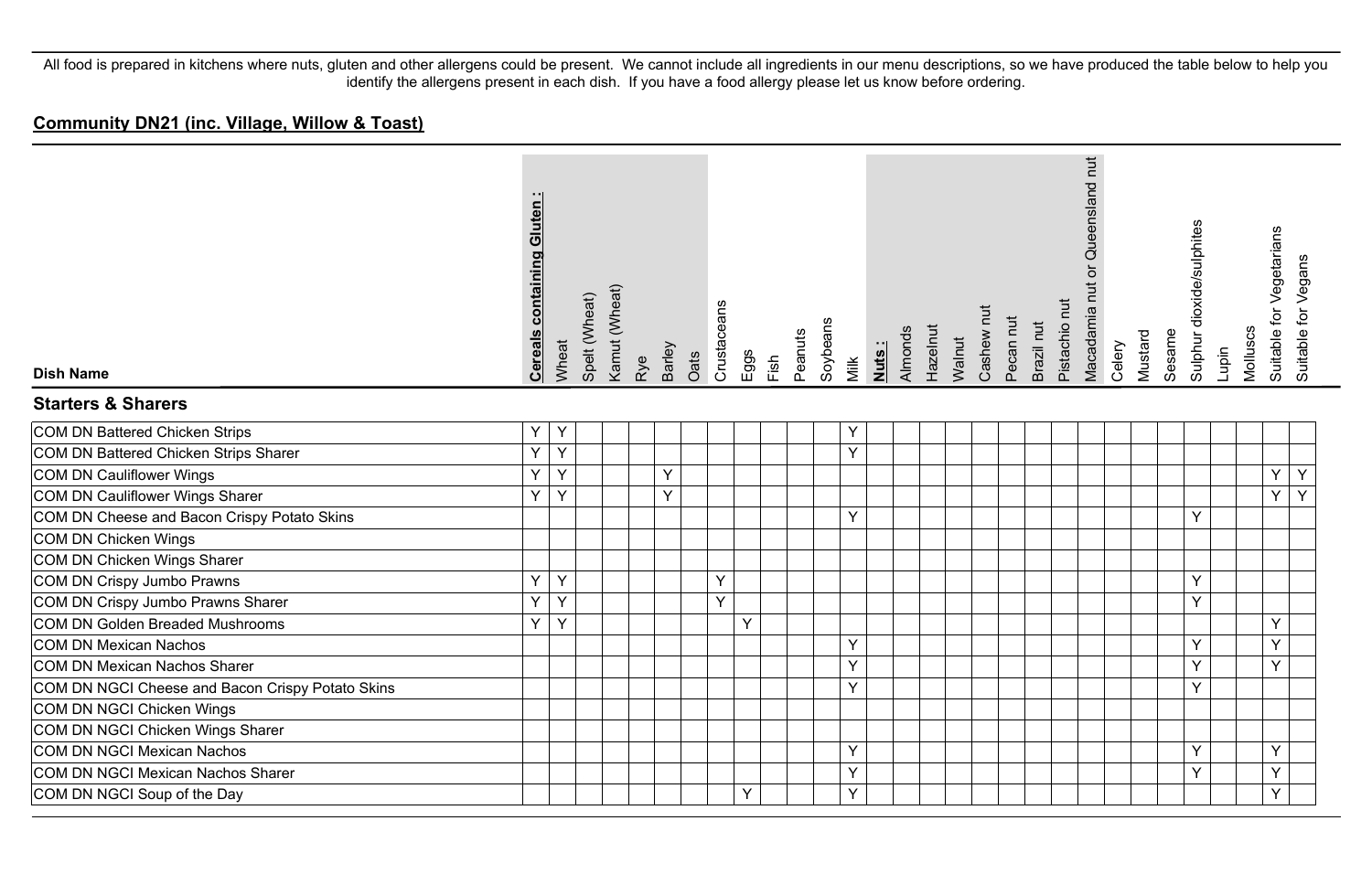| <b>Dish Name</b>                              | - 11<br>uten<br>$\overline{0}$<br>containing<br><b>Cereals</b> | Wheat | Spelt (Wheat) | Kamut (Wheat) | Rye | <b>Barley</b><br>Oats | eans<br>Crustace<br>Eggs | Fish | Peanuts | Soybeans | Milk         | Nuts: | Almonds | Hazelnut | Walnut | Cashew nut | Pecan nut | Brazil nut | Pistachio nut | <b>TUT</b><br>Queensland<br>ō<br>Macadamia | Celery | Mustard | Sesame | dioxide/sulphites<br>Sulphur | Lupin | Molluscs | egetarians<br>$\mathsf{p}$<br>Suitable | Vegans<br>흐<br><b>Suitable</b> |
|-----------------------------------------------|----------------------------------------------------------------|-------|---------------|---------------|-----|-----------------------|--------------------------|------|---------|----------|--------------|-------|---------|----------|--------|------------|-----------|------------|---------------|--------------------------------------------|--------|---------|--------|------------------------------|-------|----------|----------------------------------------|--------------------------------|
| COM DN Soup of the Day                        | Y                                                              | Y     |               |               |     | Y                     |                          |      |         |          | $\checkmark$ |       |         |          |        |            |           |            |               |                                            |        |         |        |                              |       |          | Y                                      |                                |
| COM DN VGN Cauliflower Wings                  | Y                                                              | Y     |               |               |     | Y                     |                          |      |         |          |              |       |         |          |        |            |           |            |               |                                            |        |         |        |                              |       |          | Y.                                     | Y                              |
| COM DN VGN Cauliflower Wings Sharer           | Y                                                              | Y     |               |               |     | Y                     |                          |      |         |          |              |       |         |          |        |            |           |            |               |                                            |        |         |        |                              |       |          | Y                                      | Y                              |
| COM DN VGN Mexican Nachos                     |                                                                |       |               |               |     |                       |                          |      |         | Y        |              |       |         |          |        |            |           |            |               |                                            | Y      |         |        | Y                            |       |          | Y                                      | Y                              |
| COM DN VGN Mexican Nachos Sharer              |                                                                |       |               |               |     |                       |                          |      |         | Y        |              |       |         |          |        |            |           |            |               |                                            | Y      |         |        | $\vee$                       |       |          | $\vee$                                 | $\mathsf{Y}$                   |
| <b>Salads</b>                                 |                                                                |       |               |               |     |                       |                          |      |         |          |              |       |         |          |        |            |           |            |               |                                            |        |         |        |                              |       |          |                                        |                                |
| COM DN BBQ Cauliflower Wings Salad Under 300  | Y                                                              | Y     |               |               |     | Y                     |                          |      |         |          |              |       |         |          |        |            |           |            |               |                                            |        |         |        |                              |       |          | Y                                      | Y                              |
| COM DN NGCI Salad Chicken and Bacon Under 500 |                                                                |       |               |               |     |                       |                          |      |         |          |              |       |         |          |        |            |           |            |               |                                            |        |         |        |                              |       |          |                                        |                                |
| COM DN Salad Chicken and Bacon Under 500      |                                                                |       |               |               |     |                       |                          |      |         |          |              |       |         |          |        |            |           |            |               |                                            |        |         |        |                              |       |          |                                        |                                |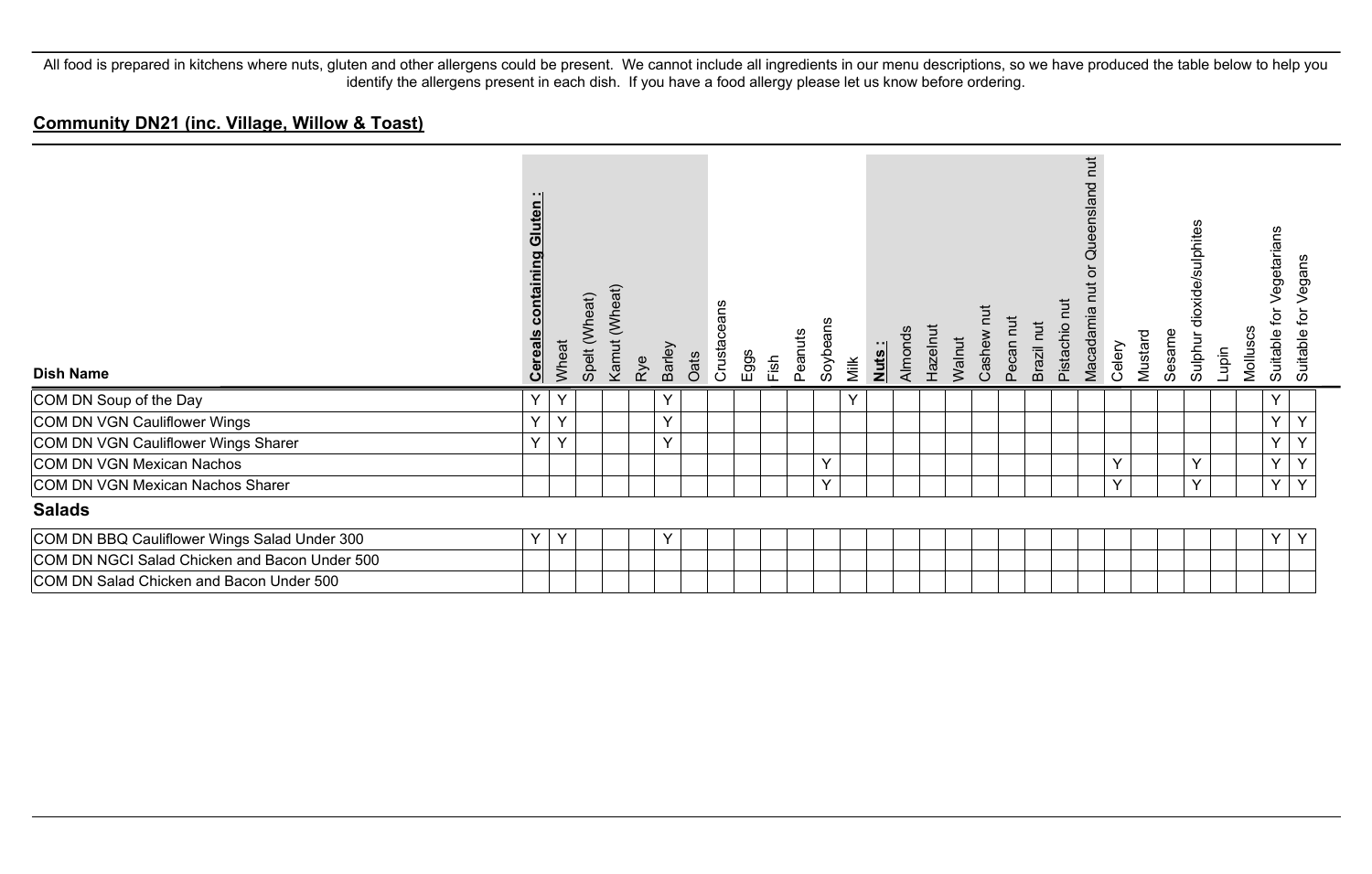| <b>Dish Name</b>                     | containing Gluten<br><b>Cereals</b> | Wheat          | Spelt (Wheat) | Kamut (Wheat) | Rye | Barley | Oats | Crustaceans | Eggs | Fish | Peanuts | Soybeans | Milk | Almonds<br>Nuts: | Hazelnut | Walnut | Cashew nut | Pecan nut | Brazil nut | Pistachio nut | Queensland nut<br>Macadamia nut or | Celery | Mustard        | Sesame | Sulphur dioxide/sulphites | Lupin | Molluscs | Suitable for Vegetarians | Suitable for Vegans |
|--------------------------------------|-------------------------------------|----------------|---------------|---------------|-----|--------|------|-------------|------|------|---------|----------|------|------------------|----------|--------|------------|-----------|------------|---------------|------------------------------------|--------|----------------|--------|---------------------------|-------|----------|--------------------------|---------------------|
| <b>Burgers</b>                       |                                     |                |               |               |     |        |      |             |      |      |         |          |      |                  |          |        |            |           |            |               |                                    |        |                |        |                           |       |          |                          |                     |
| COM DN Burger Chilli Cheese          | $\mathsf{Y}$                        | Y              |               |               | Y   |        |      |             |      |      |         | Υ        | Y    |                  |          |        |            |           |            |               |                                    | Υ      | Y              |        |                           |       |          |                          |                     |
| COM DN Burger Chilli Cheese L        | $\overline{Y}$                      | Y              |               |               |     | Y      |      |             |      |      |         | Y        | Y    |                  |          |        |            |           |            |               |                                    | Y      | $\overline{Y}$ |        |                           |       |          |                          |                     |
| COM DN Burger Chilli Cheese XL       | Ÿ                                   | Y              |               |               |     | Y      |      |             |      |      |         | Υ        | Y    |                  |          |        |            |           |            |               |                                    | Y      | Y              |        |                           |       |          |                          |                     |
| COM DN Burger Classic Beef           | Y.                                  | Y              |               |               |     | Y      |      |             |      |      |         | Υ        |      |                  |          |        |            |           |            |               |                                    |        |                |        |                           |       |          |                          |                     |
| COM DN Burger Classic Beef L         | $\overline{Y}$                      | Y              |               |               |     | Y      |      |             |      |      |         | Υ        |      |                  |          |        |            |           |            |               |                                    |        |                |        |                           |       |          |                          |                     |
| COM DN Burger Classic Beef XL        | Y                                   | $\mathsf{Y}$   |               |               |     | Y      |      |             |      |      |         | Y        |      |                  |          |        |            |           |            |               |                                    |        |                |        |                           |       |          |                          |                     |
| COM DN Burger Classic Chicken        | $\overline{Y}$                      | $\mathsf{Y}$   |               |               |     | Y      |      |             |      |      |         | Y        | Y    |                  |          |        |            |           |            |               |                                    | Y      |                |        |                           |       |          |                          |                     |
| COM DN Burger Classic Chicken L      | Y                                   | Y              |               |               |     | Y      |      |             |      |      |         | Y        | Y    |                  |          |        |            |           |            |               |                                    | Y      |                |        |                           |       |          |                          |                     |
| COM DN Burger Classic Chicken XL     | Y.                                  | Y              |               |               |     | Y      |      |             |      |      |         | Y        | Y    |                  |          |        |            |           |            |               |                                    | Y      |                |        |                           |       |          |                          |                     |
| COM DN Burger Cowboy                 | $\overline{Y}$                      | Y              |               |               |     | Y      |      |             |      |      |         | Y        | Y    |                  |          |        |            |           |            |               |                                    |        |                |        |                           |       |          |                          |                     |
| COM DN Burger Cowboy L               | Ÿ                                   | $\overline{Y}$ |               |               |     | Y      |      |             |      |      |         | Y        | Y    |                  |          |        |            |           |            |               |                                    |        |                |        |                           |       |          |                          |                     |
| COM DN Burger Cowboy XL              | Y                                   | Y              |               |               |     | Y      |      |             |      |      |         | Y        | Y    |                  |          |        |            |           |            |               |                                    |        |                |        |                           |       |          |                          |                     |
| COM DN Burger Inferno Chicken        | Y                                   | Y              |               |               |     | Y      |      |             |      |      |         | Y        | Y    |                  |          |        |            |           |            |               |                                    | Y      |                |        | Y                         |       |          |                          |                     |
| COM DN Burger Inferno Chicken L      | Y.                                  | Y              |               |               |     | Y      |      |             |      |      |         | Y        | Y    |                  |          |        |            |           |            |               |                                    | Y      |                |        | Y                         |       |          |                          |                     |
| COM DN Burger Inferno Chicken XL     | $\overline{Y}$                      | Y              |               |               |     | Y      |      |             |      |      |         | Y        | Y    |                  |          |        |            |           |            |               |                                    | Y      |                |        | Y                         |       |          |                          |                     |
| COM DN Burger Skinny Chilli Cheese   | Y                                   | Y              |               |               | Y   |        |      |             |      |      |         |          | Y    |                  |          |        |            |           |            |               |                                    | Y      | Y              |        |                           |       |          |                          |                     |
| COM DN Burger Skinny Classic Beef    | Y                                   | Y              |               |               |     |        |      |             |      |      |         |          |      |                  |          |        |            |           |            |               |                                    |        |                |        |                           |       |          |                          |                     |
| COM DN Burger Skinny Classic Chicken | $Y \mid$                            | Y              |               |               |     |        |      |             |      |      |         | Y        | Y    |                  |          |        |            |           |            |               |                                    | Y      |                |        |                           |       |          |                          |                     |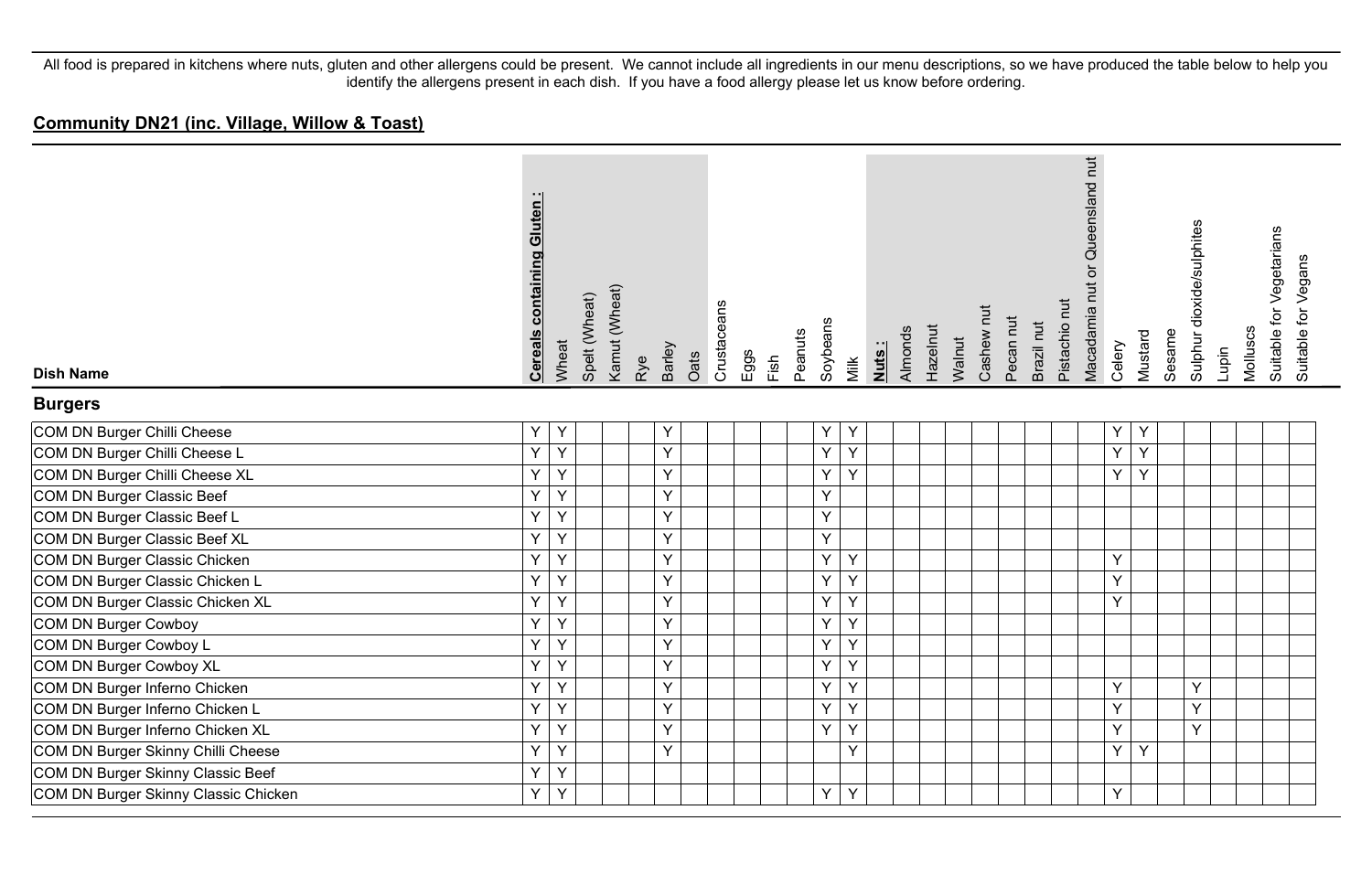| <b>Dish Name</b>                             | containing Gluten:<br><b>Cereals</b> | Wheat | Spelt (Wheat) | Kamut (Wheat) | Rye | <b>Barley</b> | Oats | Crustaceans | $E$ ggs | Fish | Peanuts | Soybeans | Nuts:<br>Milk | Almonds | Hazelnut | Walnut | Cashew nut | Pecan nut | Brazil nut | Pistachio nut | hut<br>Queensland<br>$\overleftarrow{\mathrm{o}}$<br><u>t</u><br>Macadamia | Celery | Mustard | Sesame | Sulphur dioxide/sulphites | Lupin | Molluscs | for Vegetarians<br>Suitable 1 | Vegans<br>Suitable for |
|----------------------------------------------|--------------------------------------|-------|---------------|---------------|-----|---------------|------|-------------|---------|------|---------|----------|---------------|---------|----------|--------|------------|-----------|------------|---------------|----------------------------------------------------------------------------|--------|---------|--------|---------------------------|-------|----------|-------------------------------|------------------------|
| COM DN Burger Skinny Cowboy                  | Y                                    | Y     |               |               |     |               |      |             |         |      |         |          | Y             |         |          |        |            |           |            |               |                                                                            |        |         |        |                           |       |          |                               |                        |
| COM DN Burger Skinny Inferno Chicken         | Y                                    | Y     |               |               |     |               |      |             |         |      |         | Y        | Y             |         |          |        |            |           |            |               |                                                                            | Y      |         |        | Y                         |       |          |                               |                        |
| COM DN Burger Skinny Ultimate Cheese         | Y                                    | Y     |               |               |     |               |      |             |         |      |         |          | Y             |         |          |        |            |           |            |               |                                                                            |        | Y       |        | Y                         |       |          |                               |                        |
| COM DN Burger Skinny Ultimate Stacker        | Y                                    | Y     |               |               |     |               |      |             |         |      |         | Y        | Y             |         |          |        |            |           |            |               |                                                                            | Y      |         |        |                           |       |          |                               |                        |
| COM DN Burger Ultimate Cheese                | Y                                    | Y     |               |               |     | Y             |      |             |         |      |         | Y        | Y             |         |          |        |            |           |            |               |                                                                            |        | Y       |        | Y                         |       |          |                               |                        |
| COM DN Burger Ultimate Cheese L              | Y                                    | Y     |               |               |     | Y             |      |             |         |      |         | Y        | Y             |         |          |        |            |           |            |               |                                                                            |        | Y       |        | Y                         |       |          |                               |                        |
| COM DN Burger Ultimate Cheese XL             | Y                                    | Y     |               |               |     | Y             |      |             |         |      |         | Y        | Y             |         |          |        |            |           |            |               |                                                                            |        | Y       |        | Y                         |       |          |                               |                        |
| COM DN Burger Ultimate Stacker               | Y                                    | Y     |               |               |     | Y             |      |             |         |      |         | Ÿ        | Y             |         |          |        |            |           |            |               |                                                                            | Y      |         |        |                           |       |          |                               |                        |
| COM DN VGN Burger Chilli Plant Based         | Y                                    | Y     |               |               |     | Y             | Y    |             |         |      |         | Y        |               |         |          |        |            |           |            |               |                                                                            | Y      |         |        | Y                         |       |          | Y                             | Y                      |
| COM DN VGN Burger Chilli Plant Based XL      | Y                                    | Y     |               |               |     | Y             | Ÿ    |             |         |      |         | Y        |               |         |          |        |            |           |            |               |                                                                            | Y      |         |        | Y                         |       |          | Y                             | Y                      |
| COM DN VGN Burger Classic Plant Based        | Y                                    | Y     |               |               |     | Y             | Y    |             |         |      |         | Y        |               |         |          |        |            |           |            |               |                                                                            |        |         |        | Y                         |       |          | Y                             | Y                      |
| COM DN VGN Burger Classic Plant Based XL     | Y                                    | Y     |               |               |     | Y             | Y    |             |         |      |         | Y        |               |         |          |        |            |           |            |               |                                                                            |        |         |        | Y                         |       |          | Y                             | Y                      |
| COM DN VGN Burger Skinny Chilli Plant Based  | Y                                    | Y     |               |               |     | Y             | Y    |             |         |      |         | Y        |               |         |          |        |            |           |            |               |                                                                            | Y      |         |        | Y                         |       |          | Y                             | Y                      |
| COM DN VGN Burger Skinny Classic Plant Based | Υ                                    | Υ     |               |               |     | Y             | Y    |             |         |      |         |          |               |         |          |        |            |           |            |               |                                                                            |        |         |        | Y                         |       |          | Y                             | Y                      |
| NBH DN21 NGCI Burger Skinny Classic Beef     |                                      |       |               |               |     |               |      |             |         |      |         |          |               |         |          |        |            |           |            |               |                                                                            |        |         |        |                           |       |          |                               |                        |
| NBH DN21 NGCI Burger Skinny Cowboy           |                                      |       |               |               |     |               |      |             |         |      |         |          | Y             |         |          |        |            |           |            |               |                                                                            |        | Y       |        | Y                         |       |          |                               |                        |
| NBH DN21 NGCI Burger Skinny Ultimate Cheese  |                                      |       |               |               |     |               |      |             |         |      |         |          | Y             |         |          |        |            |           |            |               |                                                                            |        | Y       |        | Υ                         |       |          |                               |                        |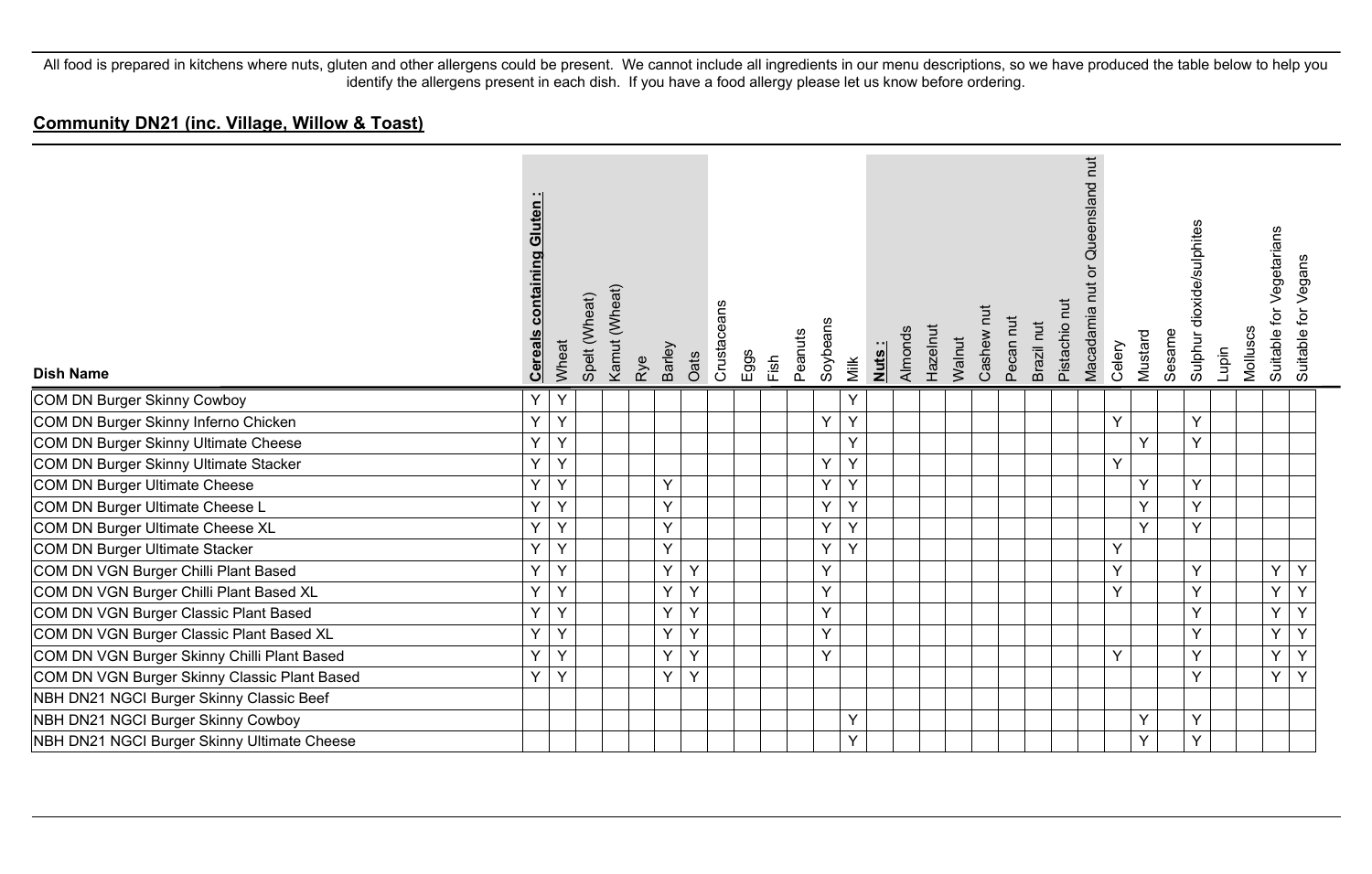| <b>Dish Name</b>                        | <b>Cereals containing Gluten:</b> | Wheat | Spelt (Wheat) | Kamut (Wheat) | Rye | <b>Barley</b> | Oats | Crustaceans | Eggs | Fish | Peanuts | Soybeans | Nuts:<br>Milk | Almonds | Hazelnut | Walnut | Cashew | Pecan nut | Brazil nut | Pistachio nut | nut<br>Queensland<br>Macadamia nu | Celery | Mustard | Sesame | Sulphur dioxide/sulphites | Lupin | Molluscs | Vegetarians<br>for<br>Suitable | Vegans<br>Suitable for |
|-----------------------------------------|-----------------------------------|-------|---------------|---------------|-----|---------------|------|-------------|------|------|---------|----------|---------------|---------|----------|--------|--------|-----------|------------|---------------|-----------------------------------|--------|---------|--------|---------------------------|-------|----------|--------------------------------|------------------------|
| Grills                                  |                                   |       |               |               |     |               |      |             |      |      |         |          |               |         |          |        |        |           |            |               |                                   |        |         |        |                           |       |          |                                |                        |
| COM DN Gammon Steak 8oz                 |                                   |       |               |               |     |               |      |             | Υ    |      |         |          |               |         |          |        |        |           |            |               |                                   |        |         |        |                           |       |          |                                |                        |
| COM DN Mixed Grill                      | Y                                 | Y     |               |               |     |               |      |             | Y    |      |         |          |               |         |          |        |        |           |            |               |                                   |        |         |        | Y                         |       |          |                                |                        |
| COM DN NGCI Gammon Steak 8oz            |                                   |       |               |               |     |               |      |             | Y    |      |         |          |               |         |          |        |        |           |            |               |                                   |        |         |        |                           |       |          |                                |                        |
| COM DN NGCI Mixed Grill                 |                                   |       |               |               |     |               |      |             | Y    |      |         |          |               |         |          |        |        |           |            |               |                                   |        |         |        | Y                         |       |          |                                |                        |
| COM DN NGCI Steak Rump 8oz              |                                   |       |               |               |     |               |      |             |      |      |         |          |               |         |          |        |        |           |            |               |                                   |        |         |        |                           |       |          |                                |                        |
| COM DN NGCI Steak Rump Skinny Under 600 |                                   |       |               |               |     |               |      |             |      |      |         |          |               |         |          |        |        |           |            |               |                                   |        |         |        |                           |       |          |                                |                        |
| COM DN Peppercorn Sauce                 |                                   |       |               |               |     |               |      |             |      |      |         | Y        | Y             |         |          |        |        |           |            |               |                                   | Y      |         |        |                           |       |          |                                |                        |
| COM DN Scampi Pieces x5                 | Y                                 | Y     |               |               |     |               |      | $\vee$      |      |      |         |          |               |         |          |        |        |           |            |               |                                   |        |         |        |                           |       |          |                                |                        |
| COM DN Steak Rump 8oz                   | Y                                 | Y     |               |               |     |               |      |             |      |      |         |          |               |         |          |        |        |           |            |               |                                   |        |         |        |                           |       |          |                                |                        |
| COM DN Steak Rump Skinny Under 600      |                                   |       |               |               |     |               |      |             |      |      |         |          |               |         |          |        |        |           |            |               |                                   |        |         |        |                           |       |          |                                |                        |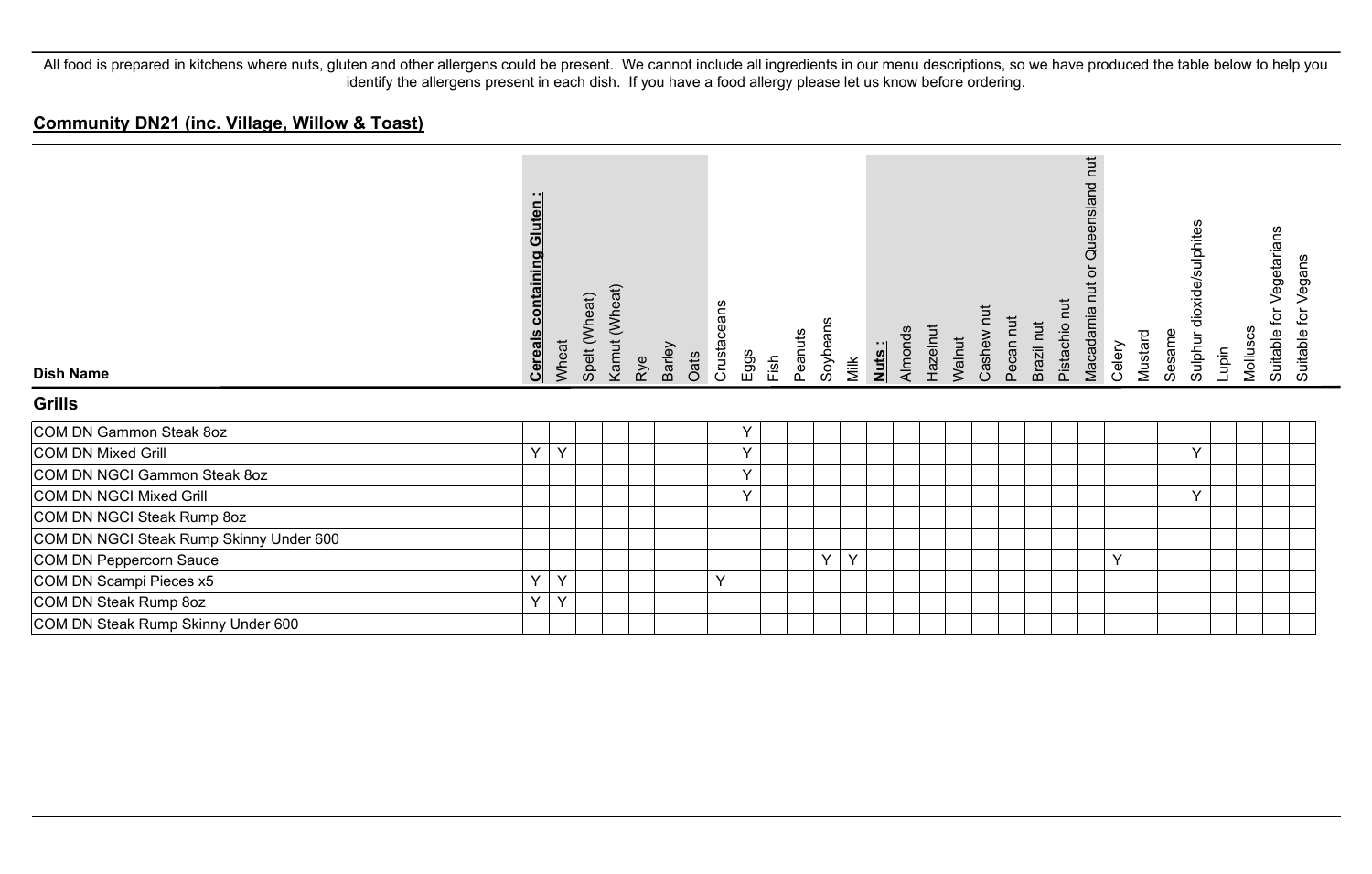| <b>Dish Name</b>                                  | containing Gluten<br><b>Cereals</b> | Wheat | Spelt (Wheat) | Kamut (Wheat) | Barley<br>Rye |   | Oats | Crustaceans | Eggs | Fish | Peanuts | Soybeans | Milk | Nuts: | Almonds | Hazelnut | Walnut | Cashew nut | Pecan nut | Brazil nut | Pistachio nut | Macadamia nut or Queensland nut | Celery | Mustard | Sesame | Sulphur dioxide/sulphites | Lupin | Molluscs | Suitable for Vegetarians | Suitable for Vegans |
|---------------------------------------------------|-------------------------------------|-------|---------------|---------------|---------------|---|------|-------------|------|------|---------|----------|------|-------|---------|----------|--------|------------|-----------|------------|---------------|---------------------------------|--------|---------|--------|---------------------------|-------|----------|--------------------------|---------------------|
| <b>Pub Classics</b>                               |                                     |       |               |               |               |   |      |             |      |      |         |          |      |       |         |          |        |            |           |            |               |                                 |        |         |        |                           |       |          |                          |                     |
| COM DN Beef Lasagne                               | Y.                                  | Y     |               |               | Y             |   |      |             | Υ    |      |         |          | Y    | Y     |         | Y        |        |            |           |            |               |                                 | Υ      |         |        |                           |       |          |                          |                     |
| COM DN Beef Lasagne Under 450                     | Y.                                  | Y     |               |               |               | Y |      |             | Y    |      |         |          | Y    | Y     |         | Y        |        |            |           |            |               |                                 | Y      |         |        |                           |       |          |                          |                     |
| COM DN Beer Battered Cod and Chips                | Y                                   | Y     |               |               | Y             |   |      |             | Y    | Y    |         |          | M    |       |         |          |        |            |           |            |               |                                 |        |         |        |                           |       |          |                          |                     |
| COM DN Chicken Tikka Masala                       | Y.                                  | Y     |               |               |               |   |      |             |      |      |         |          | Y    |       |         |          |        |            |           |            |               |                                 | Y      | Y       |        | Y                         |       |          |                          |                     |
| COM DN Hunters Chicken                            |                                     |       |               |               |               |   |      |             |      |      |         |          | Y    |       |         |          |        |            |           |            |               |                                 |        |         |        |                           |       |          |                          |                     |
| COM DN NGCI Chicken Tikka Masala                  |                                     |       |               |               |               |   |      |             |      |      |         |          | Y    |       |         |          |        |            |           |            |               |                                 | Y      | Y       |        | Y                         |       |          |                          |                     |
| COM DN NGCI Hunters Chicken                       |                                     |       |               |               |               |   |      |             |      |      |         |          | Y    |       |         |          |        |            |           |            |               |                                 |        |         |        |                           |       |          |                          |                     |
| COM DN NGCI Sausage and Mash                      |                                     |       |               |               |               |   |      |             |      |      |         | Y        | Y    |       |         |          |        |            |           |            |               |                                 |        |         |        | Y                         |       |          |                          |                     |
| COM DN NGCI VGN Vegetable and Lentil Chilli       |                                     |       |               |               |               |   |      |             |      |      |         | Y        |      |       |         |          |        |            |           |            |               |                                 | Y      |         |        | Y                         |       |          | Y                        | Y                   |
| COM DN Sausage and Mash                           |                                     |       |               |               |               |   |      |             |      |      |         | Y        | Y    |       |         |          |        |            |           |            |               |                                 |        |         |        | Y                         |       |          |                          |                     |
| COM DN Steak and Ale Pie                          | Y                                   | Y     |               |               | Y             |   |      |             | Y    |      |         | Y        | Y    |       |         |          |        |            |           |            |               |                                 |        |         |        |                           |       |          |                          |                     |
| COM DN Steak and Ale Pie (Peters)                 | Y                                   | Y     |               |               |               | Y |      |             | Y    | Y    |         | Υ        | Y    |       |         |          |        |            |           |            |               |                                 | Y      |         |        |                           |       |          |                          |                     |
| COM DN Veggie Sausage and Mash                    | Y                                   | Y     |               |               | Y             |   | Y    |             |      |      |         | Y        | Y    |       |         |          |        |            |           |            |               |                                 |        |         |        |                           |       |          | Y                        |                     |
| COM DN VGN Lentil and Butternut Lasagne           | Y                                   | Y     |               |               | Y             |   |      |             |      |      |         | Y        |      |       |         |          |        |            |           |            |               |                                 |        | Y       |        | Y                         |       |          | Y                        | Y                   |
| COM DN VGN Lentil and Butternut Lasagne Under 450 | Y                                   | Y     |               |               | Y             |   |      |             |      |      |         | Y        |      |       |         |          |        |            |           |            |               |                                 |        | Y       |        | Y                         |       |          | Ý                        | $\overline{Y}$      |
| COM DN VGN Mushroom Bourguignon Pie               | Y                                   | Y     |               |               |               |   |      |             |      |      |         | Y        |      |       |         |          |        |            |           |            |               |                                 |        |         |        | Y                         |       |          | Ÿ                        | Y                   |
| COM DN VGN Peppered Mushroom and Root Veg Pie     | Y                                   | Y     |               |               |               |   |      |             |      |      |         | Y        |      |       |         |          |        |            |           |            |               |                                 |        |         |        |                           |       |          | Υ                        | Υ                   |
| COM DN VGN Vegetable and Lentil Chilli            | Y.                                  | Y     |               |               |               |   |      |             |      |      |         | Y        |      |       |         |          |        |            |           |            |               |                                 | Y      |         |        | Y                         |       |          | Y                        | $\overline{Y}$      |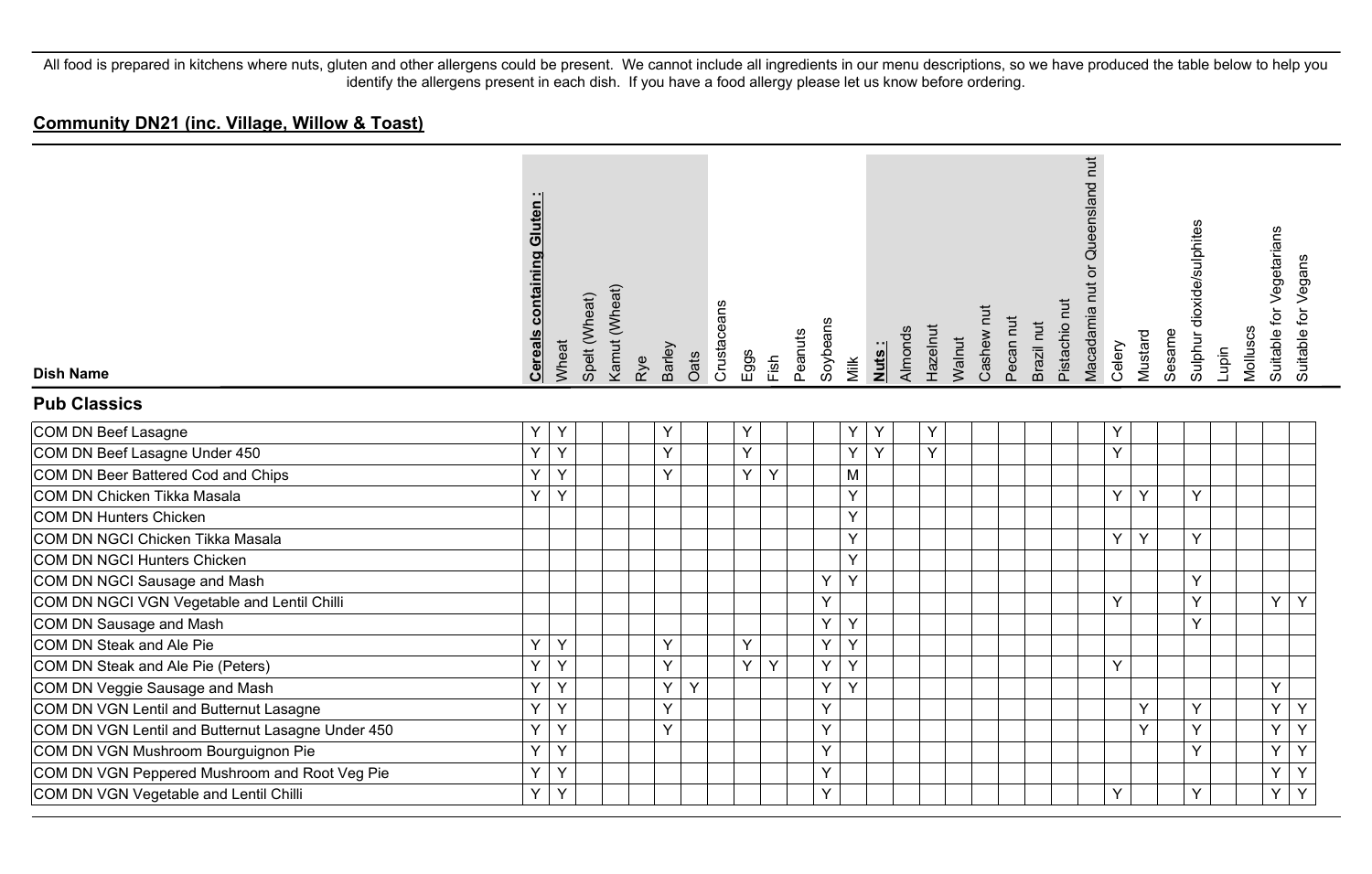| <b>Dish Name</b>                    | Gluten:<br>containing<br><b>Cereals</b> | Wheat | Spelt (Wheat) | Kamut (Wheat) | Rye | Barley | Oats | Crustaceans | Eggs | Fish | Peanuts | Soybeans | Milk | Nuts: | Almonds | Hazelnut | Walnut | Ĕ<br>Cashew | Pecan nut | Brazil nut | <b>Tut</b><br>Pistachio | nut<br>p<br><b>Que</b><br>Macadamia | Celery | Mustard | Sesame | dioxide/sulphites<br>Sulphur | Lupin | Molluscs | egetarians<br>ğ<br>Suitable | Vegans<br>ğ<br>Suitable |
|-------------------------------------|-----------------------------------------|-------|---------------|---------------|-----|--------|------|-------------|------|------|---------|----------|------|-------|---------|----------|--------|-------------|-----------|------------|-------------------------|-------------------------------------|--------|---------|--------|------------------------------|-------|----------|-----------------------------|-------------------------|
| COM DN Wholetails of Breaded Scampi | Y                                       | Y     |               |               |     |        |      | Y           | Y    |      |         |          |      |       |         |          |        |             |           |            |                         |                                     |        |         |        |                              |       |          |                             |                         |
| <b>Core Sides</b>                   |                                         |       |               |               |     |        |      |             |      |      |         |          |      |       |         |          |        |             |           |            |                         |                                     |        |         |        |                              |       |          |                             |                         |
| COM DN Battered Onion Rings x12     | Υ                                       | Y     |               |               |     |        |      |             |      |      |         |          |      |       |         |          |        |             |           |            |                         |                                     |        |         |        |                              |       |          | Y.                          | Y                       |
| COM DN Cheesy Garlic Bread          | Y                                       | Y     |               |               |     |        |      |             |      |      |         |          | Y    |       |         |          |        |             |           |            |                         |                                     |        |         |        |                              |       |          | Y                           |                         |
| COM DN Chips 284g                   |                                         |       |               |               |     |        |      |             |      |      |         |          |      |       |         |          |        |             |           |            |                         |                                     |        |         |        |                              |       |          | Y.                          | Y                       |
| COM DN Curly Fries 284g             | Y                                       | Y     |               |               |     |        |      |             |      |      |         |          |      |       |         |          |        |             |           |            |                         |                                     |        |         |        |                              |       |          | Y                           | Y                       |
| COM DN Garlic Bread                 | Y                                       | Y     |               |               |     |        |      |             |      |      |         |          |      |       |         |          |        |             |           |            |                         |                                     |        |         |        |                              |       |          | Y                           | Y                       |
| COM DN NGCI Side Salad Bowl         |                                         |       |               |               |     |        |      |             |      |      |         |          |      |       |         |          |        |             |           |            |                         |                                     |        |         |        |                              |       |          | Y.                          | Y                       |
| COM DN Side Salad Bowl              |                                         |       |               |               |     |        |      |             |      |      |         |          |      |       |         |          |        |             |           |            |                         |                                     |        |         |        |                              |       |          | Y                           | Y                       |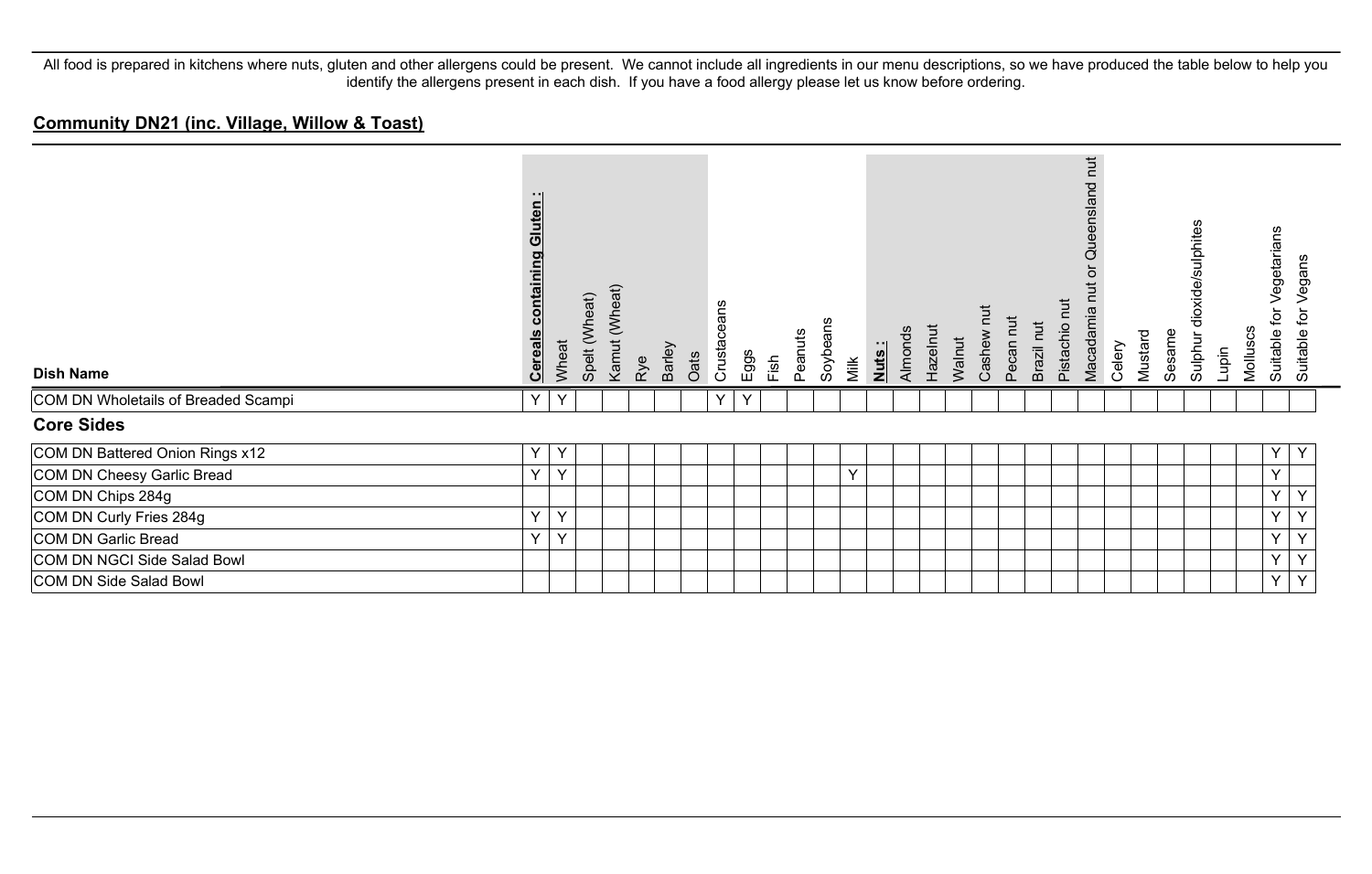| <b>Dish Name</b><br><b>Core Light Bites</b>    | Gluten<br><b>Cereals containing</b> | Wheat | Spelt (Wheat) | Kamut (Wheat) | Rye | Barley | Oats | Crustaceans  | $E$ ggs | Fish | Peanuts | Soybeans<br>Milk | Nuts: | Almonds | Hazelnut | Walnut | Cashew | Pecan nut | Brazil nut | Pistachio nut | <b>Tut</b><br>Queensland<br>Macadamia nu | Celery | Mustard | Sesame | Sulphur dioxide/sulphites | Lupin | Molluscs | Vegetarians<br>tor<br>Suitable | Vegans<br>Suitable for |
|------------------------------------------------|-------------------------------------|-------|---------------|---------------|-----|--------|------|--------------|---------|------|---------|------------------|-------|---------|----------|--------|--------|-----------|------------|---------------|------------------------------------------|--------|---------|--------|---------------------------|-------|----------|--------------------------------|------------------------|
| COM DN LC Gammon 4oz                           |                                     |       |               |               |     |        |      |              | Υ       |      |         |                  |       |         |          |        |        |           |            |               |                                          |        |         |        |                           |       |          |                                |                        |
| COM DN LC Hunters Chicken                      |                                     |       |               |               |     |        |      |              |         |      |         | Y                |       |         |          |        |        |           |            |               |                                          |        |         |        |                           |       |          |                                |                        |
| COM DN LC Sausage and Mash                     |                                     |       |               |               |     |        |      |              |         |      |         | Y<br>Y           |       |         |          |        |        |           |            |               |                                          |        |         |        | Y                         |       |          |                                |                        |
| COM DN LC Scampi and Chips                     | $\checkmark$                        | Υ     |               |               |     |        |      | $\checkmark$ | Υ       |      |         |                  |       |         |          |        |        |           |            |               |                                          |        |         |        |                           |       |          |                                |                        |
| COM DN LC Veggie Sausage and Mash              | $\checkmark$                        | Y     |               |               |     | Y      | Y    |              |         |      |         | Y<br>Y           |       |         |          |        |        |           |            |               |                                          |        |         |        |                           |       |          | $\vee$                         |                        |
| COM DN LC VGN Vegetable and Lentil Chilli      |                                     |       |               |               |     |        |      |              |         |      |         | $\checkmark$     |       |         |          |        |        |           |            |               |                                          | Y      |         |        | Y                         |       |          | $\checkmark$                   |                        |
| COM DN NGCI LC Gammon 4oz                      |                                     |       |               |               |     |        |      |              | Y       |      |         |                  |       |         |          |        |        |           |            |               |                                          |        |         |        |                           |       |          |                                |                        |
| COM DN NGCI LC Hunters Chicken                 |                                     |       |               |               |     |        |      |              |         |      |         | Y                |       |         |          |        |        |           |            |               |                                          |        |         |        |                           |       |          |                                |                        |
| COM DN NGCI LC Sausage and Mash                |                                     |       |               |               |     |        |      |              |         |      |         | Y<br>Y           |       |         |          |        |        |           |            |               |                                          |        |         |        | Y                         |       |          |                                |                        |
| COM DN NGCI LC VGN Vegetable and Lentil Chilli |                                     |       |               |               |     |        |      |              |         |      |         | Y                |       |         |          |        |        |           |            |               |                                          | Y      |         |        | Y                         |       |          | Y                              | $\checkmark$           |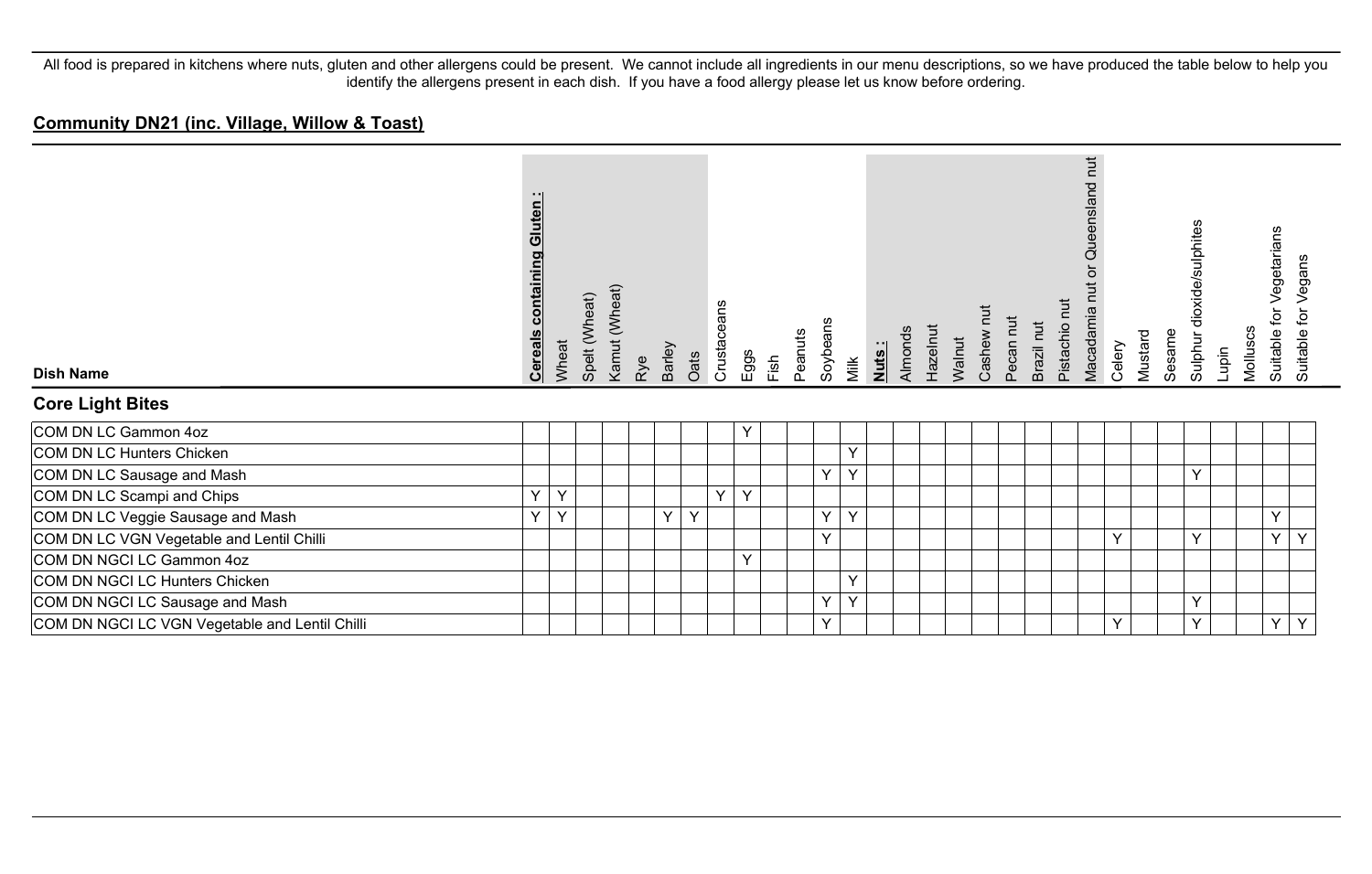| <b>Dish Name</b><br><b>Core Sandwiches</b>       | <b>Cereals containing Gluten:</b> | Wheat | Spelt (Wheat) | Kamut (Wheat) | Rye | Barley | Oats | Crustaceans | $E$ ggs | Fish | Peanuts | Soybeans | Milk | Almonds<br>Nuts: | Hazelnut | Walnut | Cashew nut | Pecan nut | Brazil nut | Pistachio nut | Queensland nut<br>ð<br>Macadamia nut | Celery | Mustard | Sesame | Sulphur dioxide/sulphites | Lupin | Molluscs | for Vegetarians<br>Suitable 1 | Suitable for Vegans |
|--------------------------------------------------|-----------------------------------|-------|---------------|---------------|-----|--------|------|-------------|---------|------|---------|----------|------|------------------|----------|--------|------------|-----------|------------|---------------|--------------------------------------|--------|---------|--------|---------------------------|-------|----------|-------------------------------|---------------------|
| COM DN NGCI Sandwich Cheese and Onion            |                                   |       |               |               |     |        |      |             |         |      |         |          | Y    |                  |          |        |            |           |            |               |                                      |        |         |        |                           |       |          | Υ                             |                     |
| COM DN NGCI Sandwich Chicken and Bacon Club      |                                   |       |               |               |     |        |      |             | Y       |      |         |          |      |                  |          |        |            |           |            |               |                                      |        | Y       |        |                           |       |          |                               |                     |
| COM DN NGCI Sandwich Tuna Mayo Melt              |                                   |       |               |               |     |        |      |             | Y       | Y    |         |          | Y    |                  |          |        |            |           |            |               |                                      |        | Ÿ       |        |                           |       |          |                               |                     |
| COM DN Onion Rings x3                            | Y                                 | Y     |               |               |     |        |      |             |         |      |         |          |      |                  |          |        |            |           |            |               |                                      |        |         |        |                           |       |          | Υ                             | Y                   |
| COM DN Sandwich Cheese and Onion                 | Y                                 | Y     |               |               |     | Y      |      |             |         |      |         |          | Y    |                  |          |        |            |           |            |               |                                      |        |         |        |                           |       |          | Y                             |                     |
| COM DN Sandwich Chicken and Bacon Club           | Υ                                 | Ÿ     |               |               |     | Y      |      |             | Y       |      |         |          |      |                  |          |        |            |           |            |               |                                      |        | Y       |        |                           |       |          |                               |                     |
| COM DN Sandwich Crispy Chicken BBQ Melt Baguette | Υ                                 | Y     |               |               |     |        |      |             |         |      |         | Y        | Y    |                  |          |        |            |           |            |               |                                      | Y      |         |        |                           |       |          |                               |                     |
| COM DN Sandwich Tuna Mayo Melt Baguette          | Y                                 | Y     |               |               |     |        |      |             | Y       | Y    |         |          | Y    |                  |          |        |            |           |            |               |                                      |        | Y       |        |                           |       |          |                               |                     |
| <b>Chip Toppers - Till Only</b>                  |                                   |       |               |               |     |        |      |             |         |      |         |          |      |                  |          |        |            |           |            |               |                                      |        |         |        |                           |       |          |                               |                     |
| COM DN Topper Beans                              |                                   |       |               |               |     |        |      |             |         |      |         |          |      |                  |          |        |            |           |            |               |                                      |        |         |        |                           |       |          | Υ                             | Y                   |
| COM DN Topper Beans n Cheese                     |                                   |       |               |               |     |        |      |             |         |      |         |          | Υ    |                  |          |        |            |           |            |               |                                      |        |         |        |                           |       |          | Υ                             |                     |
| COM DN Topper Cheese                             |                                   |       |               |               |     |        |      |             |         |      |         |          | Y    |                  |          |        |            |           |            |               |                                      |        |         |        |                           |       |          | Υ                             |                     |
| COM DN Topper Chilli Cheese                      | Υ                                 |       |               |               |     | Υ      |      |             |         |      |         |          | Υ    |                  |          |        |            |           |            |               |                                      | Y      | Y       |        |                           |       |          |                               |                     |
| COM DN Topper Hunters                            |                                   |       |               |               |     |        |      |             |         |      |         |          | Y    |                  |          |        |            |           |            |               |                                      |        |         |        |                           |       |          |                               |                     |
| COM DN Topper Veg Chilli Cheese                  |                                   |       |               |               |     |        |      |             |         |      |         | Υ        | Y    |                  |          |        |            |           |            |               |                                      | Y      |         |        | Y                         |       |          | Y                             |                     |
| COM DN Topper VGN Veg Chilli                     |                                   |       |               |               |     |        |      |             |         |      |         | Y        |      |                  |          |        |            |           |            |               |                                      | Y      |         |        | Y                         |       |          | Y                             | Y                   |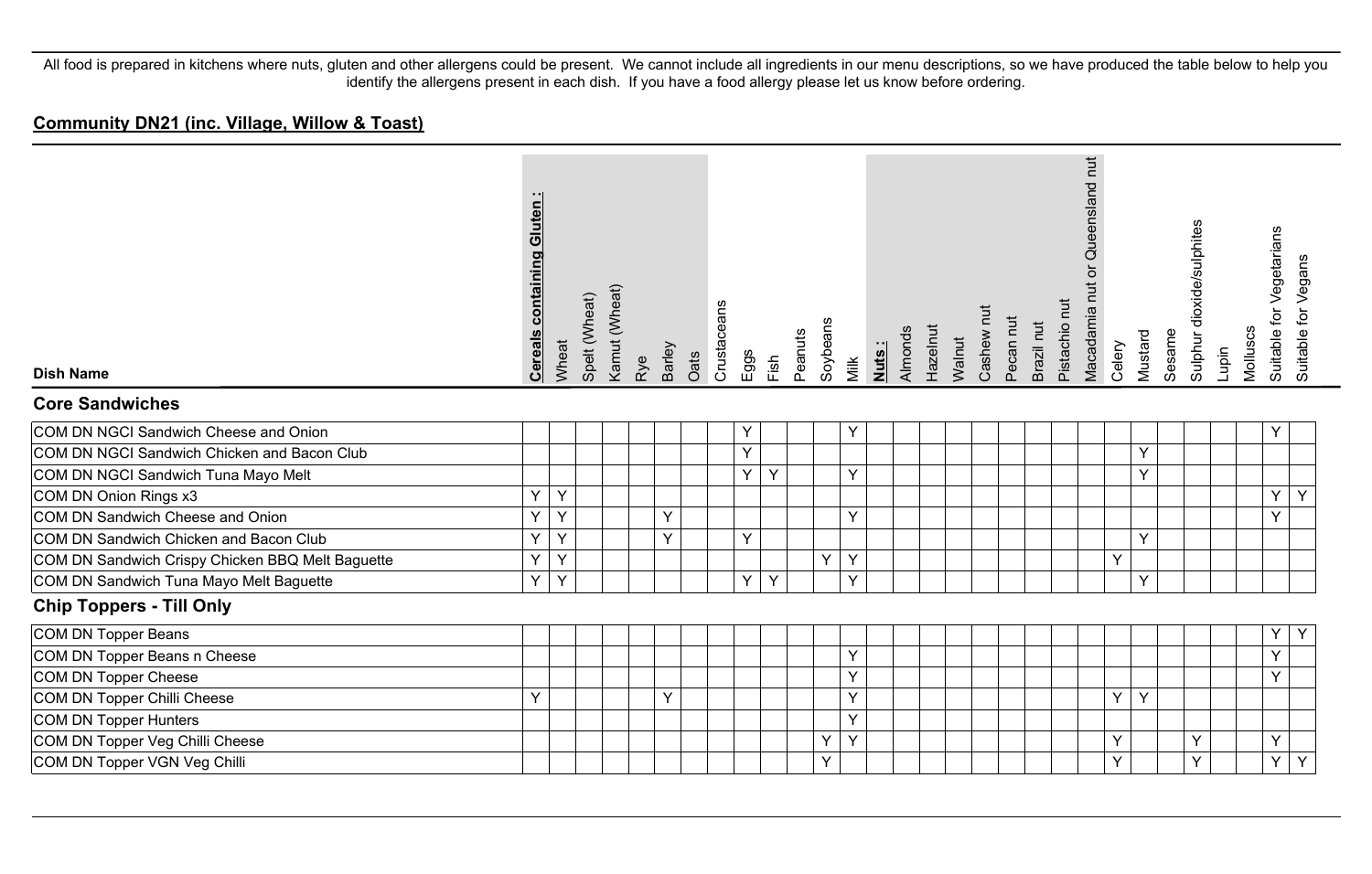| <b>Dish Name</b>                 | Gluten:<br>containing<br><b>Cereals</b> | Wheat | Spelt (Wheat) | Kamut (Wheat) | Rye | <b>Barley</b> | Oats | Crustaceans | Eggs         | Fish | Peanuts | Soybeans | Milk | Nuts: | Almonds | Hazelnut | Walnut | Cashew I | Pecan nut | Brazil nut | <b>Tut</b><br>Pistachio | $\overline{a}$<br>P<br>ensla<br>$\breve{\vec{c}}$<br>Macadamia | Celery | Mustard | Sesame | dioxide/sulphites<br>Sulphur | Lupin | Molluscs | Vegetarians<br>ğ<br>Suitable | Vegans<br>ğ<br>Suitable |
|----------------------------------|-----------------------------------------|-------|---------------|---------------|-----|---------------|------|-------------|--------------|------|---------|----------|------|-------|---------|----------|--------|----------|-----------|------------|-------------------------|----------------------------------------------------------------|--------|---------|--------|------------------------------|-------|----------|------------------------------|-------------------------|
| <b>Mega Meals</b>                |                                         |       |               |               |     |               |      |             |              |      |         |          |      |       |         |          |        |          |           |            |                         |                                                                |        |         |        |                              |       |          |                              |                         |
| COM DN Burger MEGA Chilli Cheese | Y                                       | Y     |               |               |     | v             |      |             |              |      |         | Y        | Υ    |       |         |          |        |          |           |            |                         |                                                                | v      |         |        | Y                            |       |          |                              |                         |
| COM DN MEGA Melt Stack           |                                         |       |               |               |     |               |      |             |              |      |         |          | Y    |       |         |          |        |          |           |            |                         |                                                                |        |         |        |                              |       |          |                              |                         |
| COM DN MEGA Mixed Grill          | Y                                       | Y     |               |               |     |               |      |             | $\checkmark$ |      |         |          |      |       |         |          |        |          |           |            |                         |                                                                |        |         |        | Y                            |       |          |                              |                         |
| COM DN MEGA Steak Rump           | Y                                       | Y     |               |               |     |               |      |             |              |      |         |          |      |       |         |          |        |          |           |            |                         |                                                                |        |         |        |                              |       |          |                              |                         |
| COM DN NGCI MEGA Melt Stack      |                                         |       |               |               |     |               |      |             |              |      |         |          | Y    |       |         |          |        |          |           |            |                         |                                                                |        |         |        |                              |       |          |                              |                         |
| COM DN NGCI MEGA Mixed Grill     |                                         |       |               |               |     |               |      |             | $\checkmark$ |      |         |          |      |       |         |          |        |          |           |            |                         |                                                                |        |         |        | Y                            |       |          |                              |                         |
| COM DN NGCI MEGA Steak Rump      |                                         |       |               |               |     |               |      |             |              |      |         |          |      |       |         |          |        |          |           |            |                         |                                                                |        |         |        |                              |       |          |                              |                         |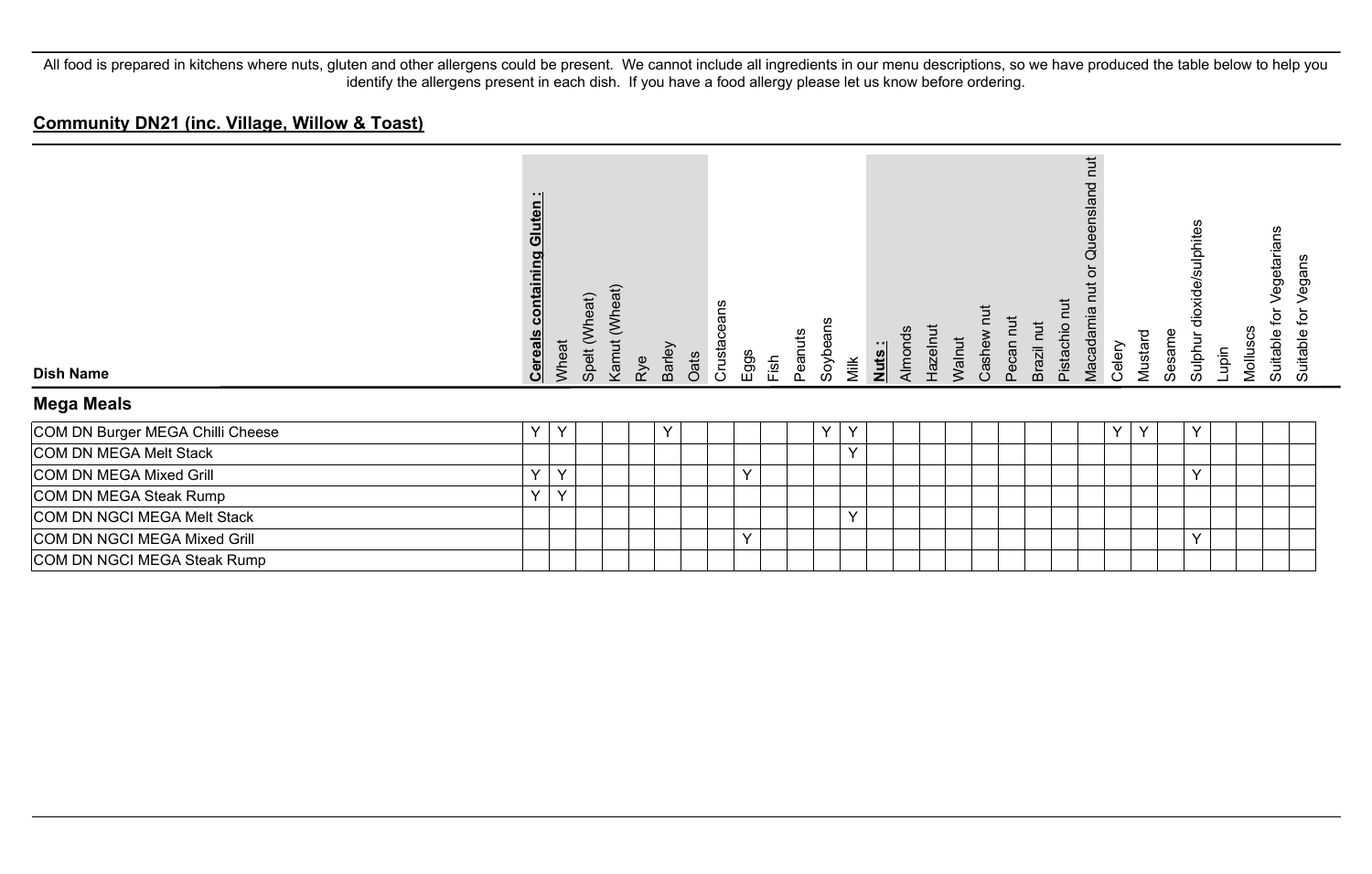| <b>Dish Name</b>                            | <b>Cereals containing Gluten:</b> | Wheat | Spelt (Wheat) | Kamut (Wheat) | Rye | Barley | Oats | Crustaceans | Eggs | Fish | Peanuts | Soybeans | Milk         | Nuts: | Almonds | Hazelnut | Walnut | Cashew | Pecan nut | Brazil nut | Pistachio nut | $\overline{a}$<br>Queensland<br>ð<br>Macadamia nut | Celery | Mustard | Sesame | Sulphur dioxide/sulphites | Lupin | Molluscs | Vegetarians<br>ίþ<br>Suitable | Suitable for Vegans |
|---------------------------------------------|-----------------------------------|-------|---------------|---------------|-----|--------|------|-------------|------|------|---------|----------|--------------|-------|---------|----------|--------|--------|-----------|------------|---------------|----------------------------------------------------|--------|---------|--------|---------------------------|-------|----------|-------------------------------|---------------------|
| <b>Core Desserts</b>                        |                                   |       |               |               |     |        |      |             |      |      |         |          |              |       |         |          |        |        |           |            |               |                                                    |        |         |        |                           |       |          |                               |                     |
| COM DN Apple Pie                            | $\checkmark$                      | Y     |               |               |     |        |      |             |      |      |         |          | Y            | Y     |         |          |        |        |           |            |               |                                                    |        |         |        | v                         |       |          | Υ                             |                     |
| COM DN Chocolate Fudge Cake                 |                                   |       |               |               |     |        |      |             | Y    |      |         | Y        | $\checkmark$ |       |         |          |        |        |           |            |               |                                                    |        |         |        |                           |       |          | Y                             |                     |
| COM DN Melt in the Middle Chocolate Pudding | $\checkmark$                      | Y     |               |               |     |        |      |             | Y    |      |         | Y        | $\vee$       |       |         |          |        |        |           |            |               |                                                    |        |         |        |                           |       |          | Y                             |                     |
| COM DN NGCI Chocolate Fudge Cake            |                                   |       |               |               |     |        |      |             | Y    |      |         | Y        | $\checkmark$ |       |         |          |        |        |           |            |               |                                                    |        |         |        |                           |       |          | Y                             |                     |
| COM DN NGCI Sticky Toffee Pudding           |                                   |       |               |               |     |        |      |             | Υ    |      |         |          | $\checkmark$ |       |         |          |        |        |           |            |               |                                                    |        |         |        |                           |       |          | Y                             |                     |
| COM DN Rocky Road Sundae                    | $\checkmark$                      | Ý     |               |               |     |        |      |             | Y    |      |         | Y        | $\checkmark$ |       |         |          |        |        |           |            |               |                                                    |        |         |        |                           |       |          |                               |                     |
| COM DN Salted Caramel Cheesecake Sandwich   | v                                 | Y     |               |               |     |        |      |             | Y    |      |         | Y        | $\checkmark$ |       |         |          |        |        |           |            |               |                                                    |        |         |        |                           |       |          | Y                             |                     |
| COM DN Smoffle                              | v                                 | Υ     |               |               |     |        |      |             | Y    |      |         | Y        | Y            | Y     |         | Y        |        |        |           |            |               |                                                    |        |         |        |                           |       |          |                               |                     |
| COM DN Sticky Toffee Pudding                |                                   |       |               |               |     |        |      |             | Y    |      |         |          | $\checkmark$ |       |         |          |        |        |           |            |               |                                                    |        |         |        |                           |       |          | Y                             |                     |
| COM DN VGN Apple Pie                        | $\checkmark$                      | Υ     |               |               |     |        |      |             |      |      |         |          |              | Y     |         |          |        |        |           |            |               |                                                    |        |         |        | v                         |       |          | Y                             | Y                   |
| COM DN VGN Ice Cream Sundae                 |                                   |       |               |               |     |        |      |             |      |      |         |          |              |       |         |          |        |        |           |            |               |                                                    |        |         |        |                           |       |          | Y                             | Y                   |
| <b>zzBH DN21 Rocky Road Sundae Giant</b>    | Υ                                 | Υ     |               |               |     |        |      |             | Υ    |      |         | Y        | Y            |       |         |          |        |        |           |            |               |                                                    |        |         |        |                           |       |          |                               |                     |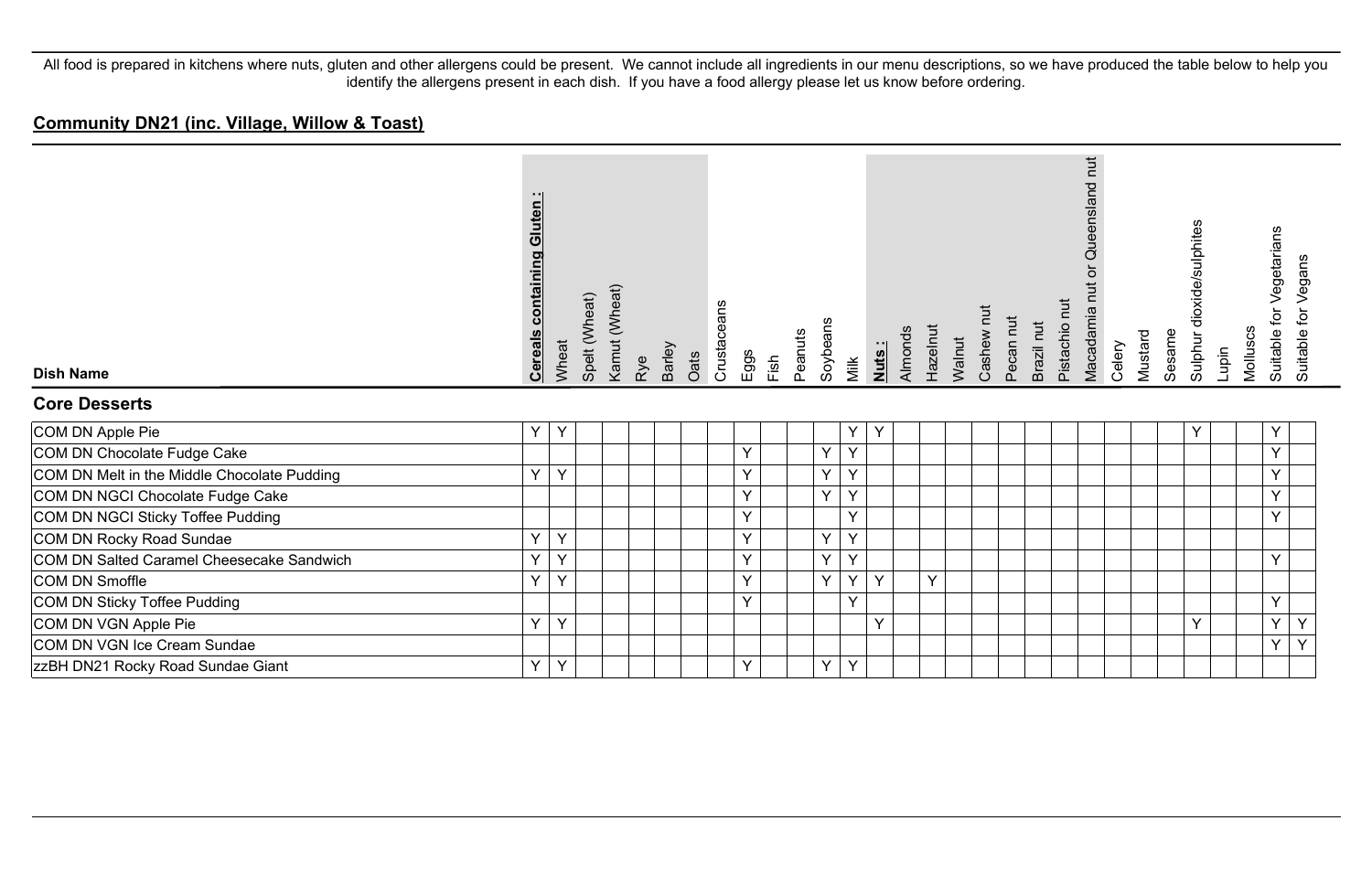| <b>Dish Name</b>                 | <b>Cereals containing Gluten:</b> | Wheat        | Spelt (Wheat) | Kamut (Wheat) | Rye | Barley | Oats | Crustaceans | $E$ ggs | Fish | Peanuts | Soybeans | Milk | Nuts: | Almonds | Hazelnut<br>Walnut | Pecan nut<br>Cashew | Brazil nut | Pistachio nut | $\overline{\mathbf{H}}$<br>Queensland<br>Macadamia nu | Celery | Mustard | Sesame | Sulphur dioxide/sulphites | Lupin | Molluscs | Vegetarians<br>đ<br>Suitable 1 | Vegans<br>Suitable for \ |
|----------------------------------|-----------------------------------|--------------|---------------|---------------|-----|--------|------|-------------|---------|------|---------|----------|------|-------|---------|--------------------|---------------------|------------|---------------|-------------------------------------------------------|--------|---------|--------|---------------------------|-------|----------|--------------------------------|--------------------------|
| <b>Curry Night</b>               |                                   |              |               |               |     |        |      |             |         |      |         |          |      |       |         |                    |                     |            |               |                                                       |        |         |        |                           |       |          |                                |                          |
| COM DN Beef Madras               | Y                                 | $\checkmark$ |               |               |     |        |      |             |         |      |         |          | Y    |       |         |                    |                     |            |               |                                                       |        | Υ       |        |                           |       |          |                                |                          |
| COM DN Chicken Korma Curry       | Y                                 | $\checkmark$ |               |               |     |        |      |             |         |      |         |          | Y    | Y     | $\vee$  |                    |                     |            |               |                                                       |        | Y       |        | Y                         |       |          |                                |                          |
| COM DN Chicken Tikka Masala      | Y                                 | $\checkmark$ |               |               |     |        |      |             |         |      |         |          | Y    |       |         |                    |                     |            |               |                                                       | Y      | Y       |        | Y                         |       |          |                                |                          |
| COM DN NGCI Beef Madras          |                                   |              |               |               |     |        |      |             |         |      |         |          | Y    |       |         |                    |                     |            |               |                                                       |        | Υ       |        |                           |       |          |                                |                          |
| COM DN NGCI Chicken Korma Curry  |                                   |              |               |               |     |        |      |             |         |      |         |          | Y    | Y     | Y       |                    |                     |            |               |                                                       |        | Y       |        | Y                         |       |          |                                |                          |
| COM DN NGCI Chicken Tikka Masala |                                   |              |               |               |     |        |      |             |         |      |         |          | Y    |       |         |                    |                     |            |               |                                                       | Y      | Y       |        | Y                         |       |          |                                |                          |
| COM DN NGCI Vegetable Jalfrezi   |                                   |              |               |               |     |        |      |             |         |      |         |          |      |       |         |                    |                     |            |               |                                                       |        | Y       |        |                           |       |          | $\checkmark$                   |                          |
| COM DN Poppadum                  |                                   |              |               |               |     |        |      |             |         |      |         |          |      |       |         |                    |                     |            |               |                                                       |        |         |        |                           |       |          | $\vee$                         |                          |
| COM DN Poppadums and Dips        |                                   |              |               |               |     |        |      |             |         |      |         |          |      |       |         |                    |                     |            |               |                                                       |        |         |        |                           |       |          | $\checkmark$                   |                          |
| COM DN Vegetable Jalfrezi        | Y                                 | $\checkmark$ |               |               |     |        |      |             |         |      |         |          | Y    |       |         |                    |                     |            |               |                                                       |        | Υ       |        |                           |       |          | Y                              |                          |
| COM DN VGN Vegetable Jalfrezi    |                                   |              |               |               |     |        |      |             |         |      |         |          |      |       |         |                    |                     |            |               |                                                       |        | Y       |        |                           |       |          | Y                              | Y                        |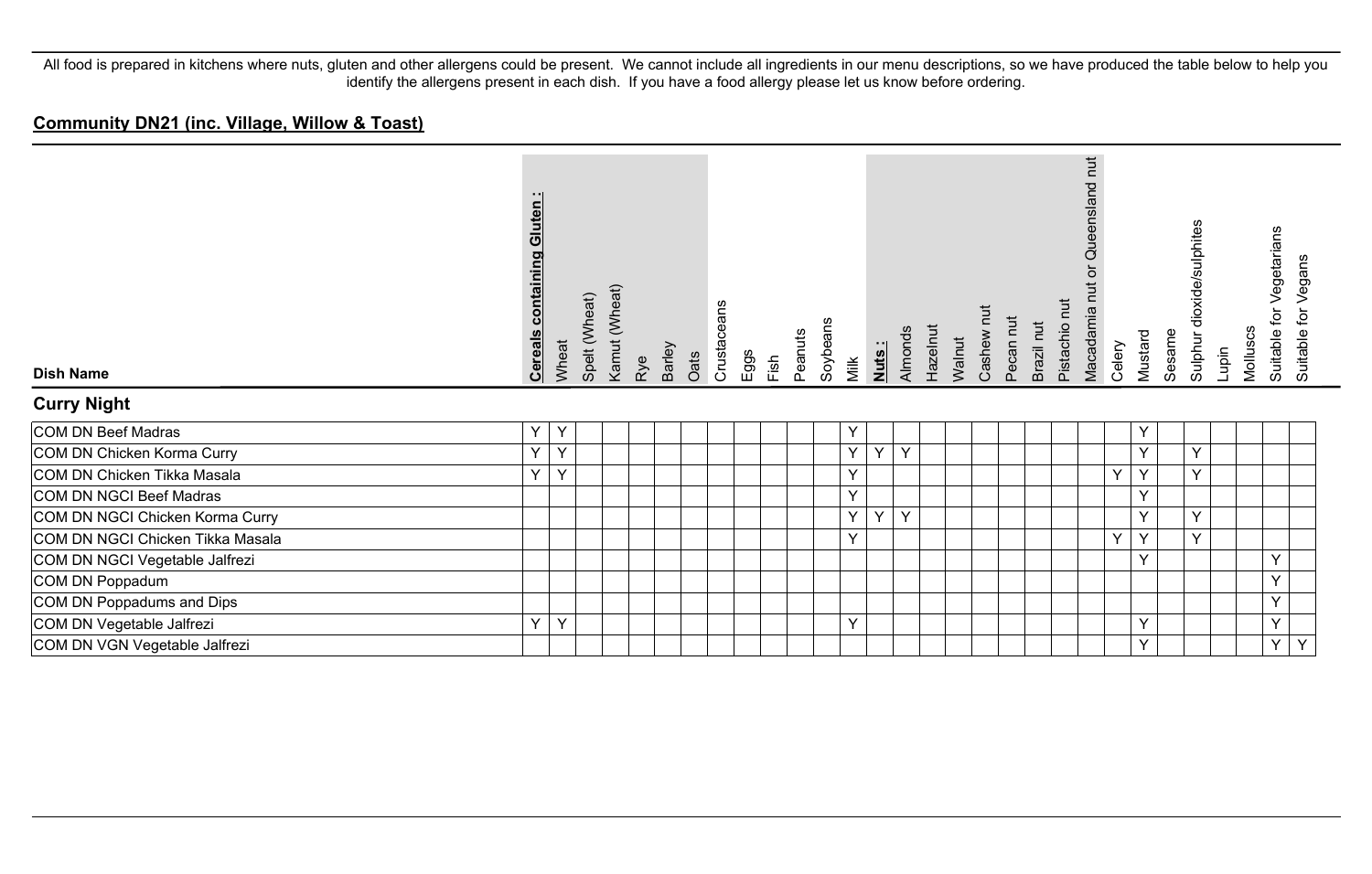| <b>Dish Name</b><br><b>Kids</b> | containing Gluten:<br><b>Cereals</b> | Wheat        | Spelt (Wheat) | Kamut (Wheat) | Rye | Barley | Oats | Crustaceans | Eggs | Fish | Peanuts | Soybeans | Milk | Almonds<br>Nuts: | Hazelnut | Walnut | Cashew nut | Pecan nut | Brazil nut | Pistachio nut | Macadamia nut or Queensland nut | Celery | Mustard | Sesame | Sulphur dioxide/sulphites | Lupin | Molluscs | Suitable for Vegetarians | Suitable for Vegans |
|---------------------------------|--------------------------------------|--------------|---------------|---------------|-----|--------|------|-------------|------|------|---------|----------|------|------------------|----------|--------|------------|-----------|------------|---------------|---------------------------------|--------|---------|--------|---------------------------|-------|----------|--------------------------|---------------------|
| COM DN KID Baked Beans          |                                      |              |               |               |     |        |      |             |      |      |         |          |      |                  |          |        |            |           |            |               |                                 |        |         |        |                           |       |          | Y                        | Y                   |
| COM DN KID Burger Beef          | Y.                                   | $\mathsf{Y}$ |               |               |     |        |      |             |      |      |         |          |      |                  |          |        |            |           |            |               |                                 |        |         |        |                           |       |          |                          |                     |
| COM DN KID Carrots              |                                      |              |               |               |     |        |      |             |      |      |         |          |      |                  |          |        |            |           |            |               |                                 |        |         |        |                           |       |          | Y                        | Y                   |
| COM DN KID Chicken Dippers      | Y                                    | Y            |               |               |     |        |      |             |      |      |         |          | Y    |                  |          |        |            |           |            |               |                                 |        |         |        |                           |       |          |                          |                     |
| COM DN KID Chips                |                                      |              |               |               |     |        |      |             |      |      |         |          |      |                  |          |        |            |           |            |               |                                 |        |         |        |                           |       |          | Y                        | Y                   |
| COM DN KID Chocolate Brownie    | Y.                                   | Y            |               |               |     |        |      |             | Y    |      |         | Y        | Y    |                  |          |        |            |           |            |               |                                 |        |         |        |                           |       |          | Y                        |                     |
| COM DN KID Fish Fingers         | Y                                    | Y            |               |               |     |        |      |             |      | Y    |         |          |      |                  |          |        |            |           |            |               |                                 |        |         |        |                           |       |          |                          |                     |
| COM DN KID Garlic Bread         | Y                                    | Y            |               |               |     |        |      |             |      |      |         |          |      |                  |          |        |            |           |            |               |                                 |        |         |        |                           |       |          | Y                        | Y                   |
| COM DN KID Ice Cream Sundae     | Y.                                   | Y            |               |               |     |        |      |             | Y    |      |         | Y        | Y    |                  |          |        |            |           |            |               |                                 |        |         |        |                           |       |          | Y                        |                     |
| COM DN KID Jelly and Ice Cream  |                                      |              |               |               |     |        |      |             |      |      |         |          | Y    |                  |          |        |            |           |            |               |                                 |        |         |        |                           |       |          |                          |                     |
| COM DN KID Mashed Potato        |                                      |              |               |               |     |        |      |             |      |      |         |          | Y    |                  |          |        |            |           |            |               |                                 |        |         |        |                           |       |          | Y                        |                     |
| COM DN KID Mini Potato Waffles  |                                      |              |               |               |     |        |      |             |      |      |         |          |      |                  |          |        |            |           |            |               |                                 |        |         |        |                           |       |          | Y                        | Y                   |
| COM DN KID Peas                 |                                      |              |               |               |     |        |      |             |      |      |         |          |      |                  |          |        |            |           |            |               |                                 |        |         |        |                           |       |          | Y                        | Y                   |
| <b>COM DN KID Pork Sausages</b> |                                      |              |               |               |     |        |      |             |      |      |         |          |      |                  |          |        |            |           |            |               |                                 |        |         |        | Y                         |       |          |                          |                     |
| COM DN KID Salad Sticks Starter |                                      |              |               |               |     |        |      |             |      |      |         |          |      |                  |          |        |            |           |            |               |                                 |        |         |        |                           |       |          | Y                        | Y                   |
| COM DN KID Veggie Sausages      | Y.                                   | Y            |               |               |     | Y.     | Y    |             |      |      |         |          |      |                  |          |        |            |           |            |               |                                 |        |         |        |                           |       |          | Y                        | Y                   |
| COM DN KID VGN Ice Cream Sundae |                                      |              |               |               |     |        |      |             |      |      |         | Y        |      |                  |          |        |            |           |            |               |                                 |        |         |        |                           |       |          | Y                        | Y                   |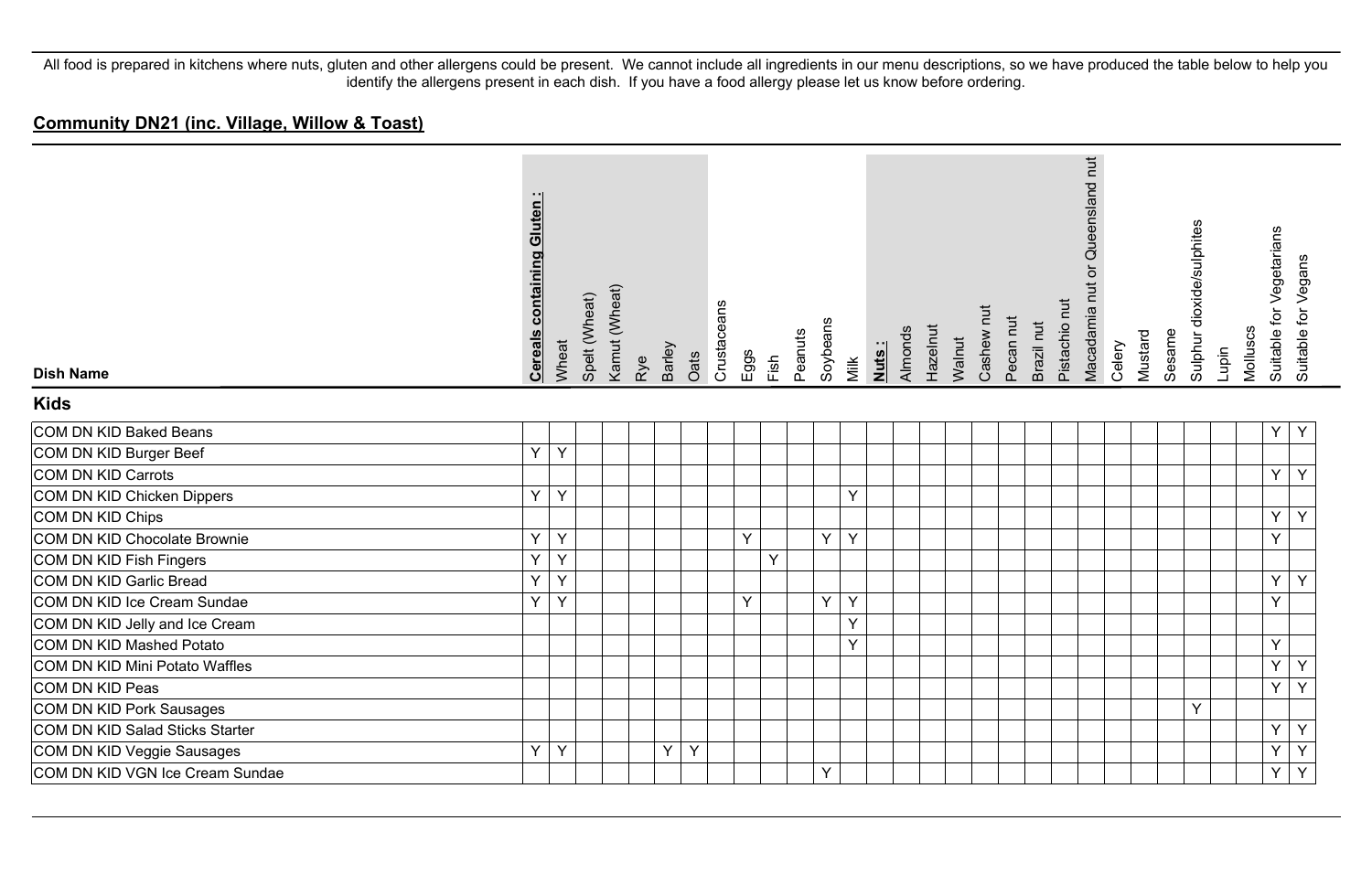| <b>Dish Name</b><br>Kids Mains - ALLERGEN BREAKDOWN | containing Gluten<br><b>Cereals</b> | Wheat        | Spelt (Wheat) | Kamut (Wheat) | Rye | Barley | Oats | Crustaceans | Eggs | Fish | Peanuts | Soybeans<br>Milk | Nuts: | Almonds | Hazelnut | Walnut | Cashew nut | Pecan nut | Brazil nut | Pistachio nut | nut<br>Queensland<br>$\overline{\sigma}$<br>Macadamia nut | Celery | Mustard | Sesame | dioxide/sulphites<br>Sulphur | Lupin | Molluscs | Vegetarians<br>.<br>نه<br>Suitable for \<br>Suitable <sup>+</sup> | Vegans |
|-----------------------------------------------------|-------------------------------------|--------------|---------------|---------------|-----|--------|------|-------------|------|------|---------|------------------|-------|---------|----------|--------|------------|-----------|------------|---------------|-----------------------------------------------------------|--------|---------|--------|------------------------------|-------|----------|-------------------------------------------------------------------|--------|
| COM DN KID Baked Beans                              |                                     |              |               |               |     |        |      |             |      |      |         |                  |       |         |          |        |            |           |            |               |                                                           |        |         |        |                              |       |          | Y<br>Y                                                            |        |
| COM DN KID Burger Bar Beef (Batch)                  | $\vee$                              | $\checkmark$ |               |               |     |        |      |             |      |      |         |                  |       |         |          |        |            |           |            |               |                                                           |        |         |        |                              |       |          |                                                                   |        |
| COM DN KID Carrots                                  |                                     |              |               |               |     |        |      |             |      |      |         |                  |       |         |          |        |            |           |            |               |                                                           |        |         |        |                              |       |          | Y<br>Y                                                            |        |
| COM DN KID Chips                                    |                                     |              |               |               |     |        |      |             |      |      |         |                  |       |         |          |        |            |           |            |               |                                                           |        |         |        |                              |       |          | $\checkmark$<br>Y                                                 |        |
| COM DN KID Extra Chicken Dippers                    | $\vee$                              | Y            |               |               |     |        |      |             |      |      |         | Y                |       |         |          |        |            |           |            |               |                                                           |        |         |        |                              |       |          |                                                                   |        |
| COM DN KID Extra Fish Fingers                       | $\checkmark$                        | Y            |               |               |     |        |      |             |      | Y    |         |                  |       |         |          |        |            |           |            |               |                                                           |        |         |        |                              |       |          |                                                                   |        |
| COM DN KID Extra Pork Sausage                       |                                     |              |               |               |     |        |      |             |      |      |         |                  |       |         |          |        |            |           |            |               |                                                           |        |         |        | Y                            |       |          |                                                                   |        |
| COM DN KID Extra Veggie Sausage                     | Y                                   | Y            |               |               |     | Y      | Y    |             |      |      |         |                  |       |         |          |        |            |           |            |               |                                                           |        |         |        |                              |       |          | Y<br>Y                                                            |        |
| COM DN KID Mashed Potato                            |                                     |              |               |               |     |        |      |             |      |      |         | Y                |       |         |          |        |            |           |            |               |                                                           |        |         |        |                              |       |          | $\checkmark$                                                      |        |
| COM DN KID Mini Potato Waffles                      |                                     |              |               |               |     |        |      |             |      |      |         |                  |       |         |          |        |            |           |            |               |                                                           |        |         |        |                              |       |          | Y<br>Y                                                            |        |
| COM DN KID Peas                                     |                                     |              |               |               |     |        |      |             |      |      |         |                  |       |         |          |        |            |           |            |               |                                                           |        |         |        |                              |       |          | Υ<br>Y                                                            |        |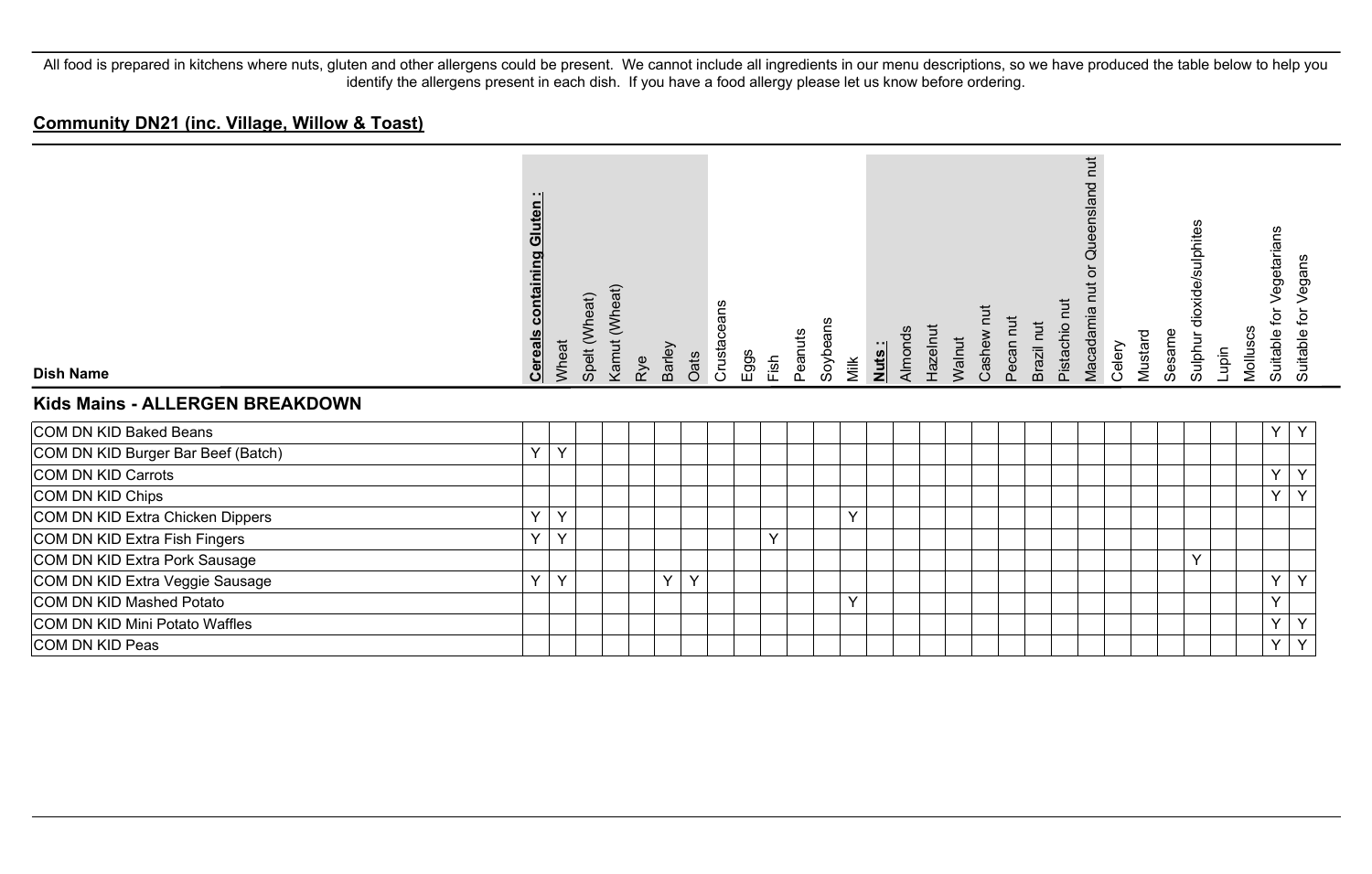| <b>Dish Name</b>                           | <b>Cereals containing Gluten:</b> | Wheat          | Spelt (Wheat) | Kamut (Wheat) | Rye | Barley | Oats | Crustaceans | Eggs<br>Fish | Peanuts | Soybeans | Milk | Nuts: | Almonds | Hazelnut | Walnut | Cashew nut | Pecan nut | Brazil nut | Pistachio nut | Macadamia nut or Queensland nut | Celery | Mustard | Sesame | Sulphur dioxide/sulphites | Lupin | Molluscs | Suitable for Vegetarians<br>Suitable for Vegans |  |
|--------------------------------------------|-----------------------------------|----------------|---------------|---------------|-----|--------|------|-------------|--------------|---------|----------|------|-------|---------|----------|--------|------------|-----------|------------|---------------|---------------------------------|--------|---------|--------|---------------------------|-------|----------|-------------------------------------------------|--|
| <b>Till Only Extras</b>                    |                                   |                |               |               |     |        |      |             |              |         |          |      |       |         |          |        |            |           |            |               |                                 |        |         |        |                           |       |          |                                                 |  |
| COM DN Bacon                               |                                   |                |               |               |     |        |      |             |              |         |          |      |       |         |          |        |            |           |            |               |                                 |        |         |        |                           |       |          |                                                 |  |
| COM DN Baguette and Flora Dairy Free       | Y.                                | $\mathsf{Y}$   |               |               |     |        |      |             |              |         |          | M    |       |         |          |        |            |           |            |               |                                 |        |         |        |                           |       |          | Y                                               |  |
| COM DN BBQ Sauce                           |                                   |                |               |               |     |        |      |             |              |         |          |      |       |         |          |        |            |           |            |               |                                 |        |         |        |                           |       |          | Y<br>Υ                                          |  |
| COM DN Bread and flora dairy free Brown x2 | Y                                 | Y              |               |               |     | Υ      |      |             |              |         |          | M    |       |         |          |        |            |           |            |               |                                 |        |         |        |                           |       |          | Y<br>Y                                          |  |
| COM DN Bread and flora dairy free White x2 | Y.                                | $\overline{Y}$ |               |               |     | Y      |      |             |              |         |          | M    |       |         |          |        |            |           |            |               |                                 |        |         |        |                           |       |          | $\overline{Y}$<br>Y                             |  |
| COM DN Cheese Burger Slice                 |                                   |                |               |               |     |        |      |             |              |         |          | Y    |       |         |          |        |            |           |            |               |                                 |        |         |        |                           |       |          | Y                                               |  |
| COM DN Cheesy Mashed Potato 284g           |                                   |                |               |               |     |        |      |             |              |         |          | Y    |       |         |          |        |            |           |            |               |                                 |        |         |        |                           |       |          | Y                                               |  |
| COM DN Chicken Breast                      |                                   |                |               |               |     |        |      |             |              |         |          |      |       |         |          |        |            |           |            |               |                                 |        |         |        |                           |       |          |                                                 |  |
| COM DN Chocolate Flake                     |                                   |                |               |               |     |        |      |             |              |         |          | Y    |       |         |          |        |            |           |            |               |                                 |        |         |        |                           |       |          | Y                                               |  |
| COM DN Chocolate Sauce                     |                                   |                |               |               |     |        |      |             |              |         | Y        |      |       |         |          |        |            |           |            |               |                                 |        |         |        |                           |       |          | $\overline{Y}$<br>Y                             |  |
| COM DN Cranberry Sauce                     |                                   |                |               |               |     |        |      |             |              |         |          |      |       |         |          |        |            |           |            |               |                                 |        |         |        |                           |       |          | $\overline{Y}$<br>$\overline{Y}$                |  |
| COM DN Cream                               |                                   |                |               |               |     |        |      |             |              |         |          | Y    |       |         |          |        |            |           |            |               |                                 |        |         |        |                           |       |          | Y                                               |  |
| COM DN Curly Fries Upgrade 150g            | Y                                 | Y              |               |               |     |        |      |             |              |         |          |      |       |         |          |        |            |           |            |               |                                 |        |         |        |                           |       |          | Y<br>Y                                          |  |
| COM DN Curly Fries Upgrade 284g            | Y.                                | Y              |               |               |     |        |      |             |              |         |          |      |       |         |          |        |            |           |            |               |                                 |        |         |        |                           |       |          | $\overline{Y}$<br>Y                             |  |
| COM DN Custard                             |                                   |                |               |               |     |        |      |             |              |         |          | Y    |       |         |          |        |            |           |            |               |                                 |        |         |        |                           |       |          | $\overline{Y}$                                  |  |
| COM DN Dirty Chilli Extra                  | Y                                 |                |               |               |     | Y      |      |             |              |         |          |      |       |         |          |        |            |           |            |               |                                 | Y      | Y       |        |                           |       |          |                                                 |  |
| COM DN Extra 8oz Rump Steak                |                                   |                |               |               |     |        |      |             |              |         |          |      |       |         |          |        |            |           |            |               |                                 |        |         |        |                           |       |          |                                                 |  |
| COM DN Extra Baked Beans 150g              |                                   |                |               |               |     |        |      |             |              |         |          |      |       |         |          |        |            |           |            |               |                                 |        |         |        |                           |       |          | Y<br>Y                                          |  |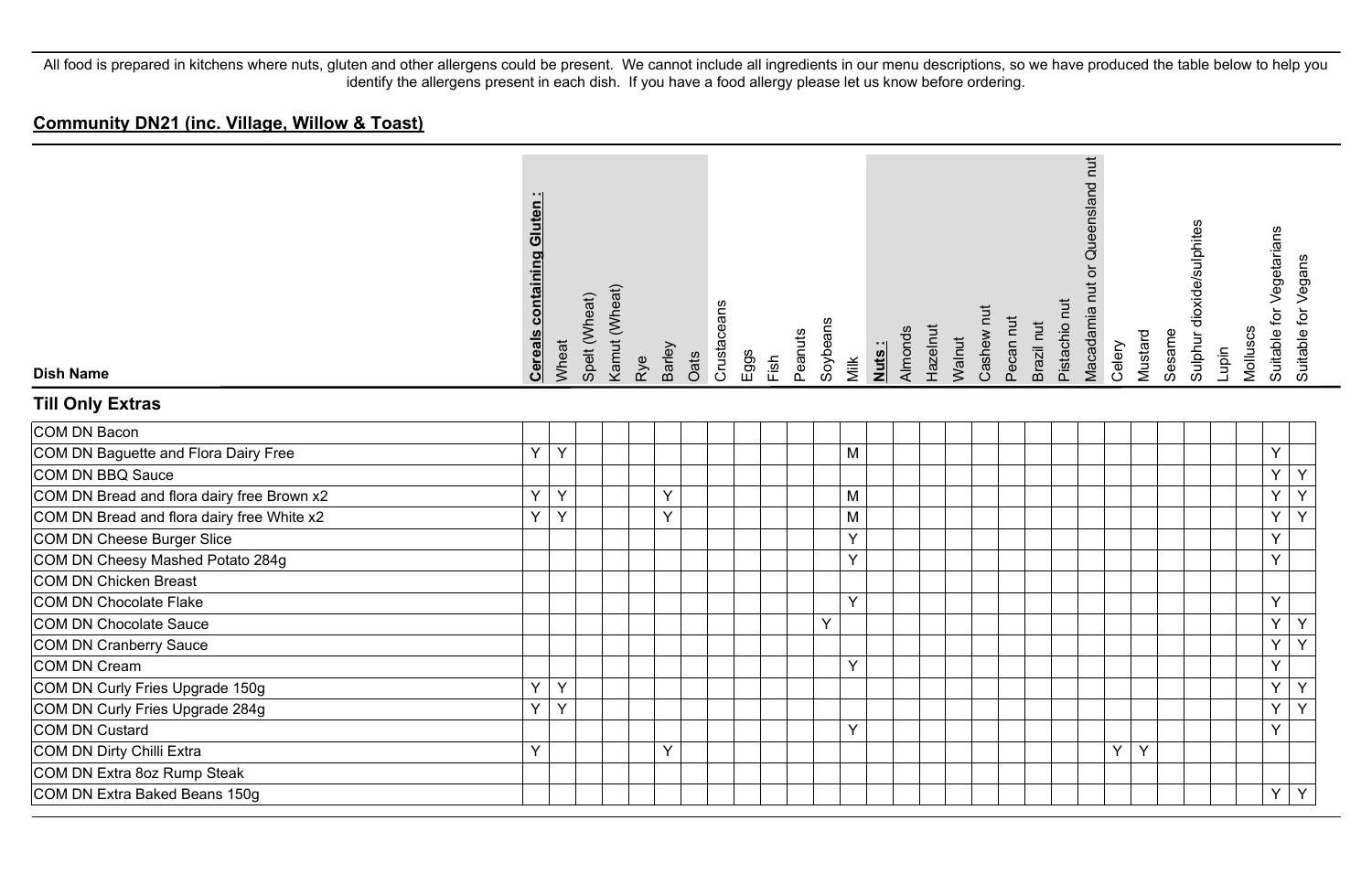| <b>Dish Name</b>                             | containing Gluten:<br><b>Cereals</b> | Wheat | Spelt (Wheat) | Kamut (Wheat) | Rye | Barley | Oats | Crustaceans | Eggs<br>Fish | Peanuts | Soybeans | Milk | Nuts: | Almonds | Hazelnut | Walnut | Cashew nut | Pecan nut | Brazil nut | Pistachio nut | Macadamia nut or Queensland nut | Celery | Mustard | Sesame | Sulphur dioxide/sulphites | Lupin | for Vegetarians<br>Molluscs<br>Suitable 1 | Suitable for Vegans |
|----------------------------------------------|--------------------------------------|-------|---------------|---------------|-----|--------|------|-------------|--------------|---------|----------|------|-------|---------|----------|--------|------------|-----------|------------|---------------|---------------------------------|--------|---------|--------|---------------------------|-------|-------------------------------------------|---------------------|
| COM DN Extra Cheddar Cheese 28g              |                                      |       |               |               |     |        |      |             |              |         |          | Y    |       |         |          |        |            |           |            |               |                                 |        |         |        |                           |       | Υ                                         |                     |
| COM DN Extra Jalapenos 25g                   |                                      |       |               |               |     |        |      |             |              |         |          |      |       |         |          |        |            |           |            |               |                                 |        |         |        |                           |       | $\overline{Y}$                            | Y                   |
| COM DN Extra Mediterranean Melt              |                                      |       |               |               |     |        |      |             |              |         |          | Y    |       |         |          |        |            |           |            |               |                                 |        | Y       |        | Y                         |       | Y                                         |                     |
| COM DN Extra Mushroom Sauteed                |                                      |       |               |               |     |        |      |             |              |         |          | M    |       |         |          |        |            |           |            |               |                                 |        |         |        |                           |       | Y                                         | Y                   |
| COM DN Extra Mushy Peas                      |                                      |       |               |               |     |        |      |             |              |         |          |      |       |         |          |        |            |           |            |               |                                 |        |         |        |                           |       | Y                                         | Y                   |
| COM DN Extra Pie Veg                         |                                      |       |               |               |     |        |      |             |              |         |          |      |       |         |          |        |            |           |            |               |                                 |        |         |        |                           |       | Y                                         | $\overline{Y}$      |
| COM DN Extra Pork Sausage                    |                                      |       |               |               |     |        |      |             |              |         |          |      |       |         |          |        |            |           |            |               |                                 |        |         |        | Y                         |       |                                           |                     |
| COM DN Extra Tuna Mayonnaise                 |                                      |       |               |               |     |        |      |             | Y<br>Y       |         |          |      |       |         |          |        |            |           |            |               |                                 |        | Y       |        |                           |       |                                           |                     |
| COM DN Extra Veg Chilli                      |                                      |       |               |               |     |        |      |             |              |         | Y        |      |       |         |          |        |            |           |            |               |                                 | Y      |         |        | Y                         |       | Y                                         | Y                   |
| COM DN Extra Veggie Sausage                  | Y                                    | Y     |               |               |     | Y.     | Y    |             |              |         |          |      |       |         |          |        |            |           |            |               |                                 |        |         |        |                           |       | Y                                         | Y                   |
| COM DN Fried Egg                             |                                      |       |               |               |     |        |      |             | Y            |         |          |      |       |         |          |        |            |           |            |               |                                 |        |         |        |                           |       | Y                                         |                     |
| COM DN Fried Onions                          |                                      |       |               |               |     |        |      |             |              |         |          |      |       |         |          |        |            |           |            |               |                                 |        |         |        |                           |       | Y                                         | Y                   |
| COM DN Garlic Bread Upgrade Curly Fries 284g | Y.                                   | Y     |               |               |     |        |      |             |              |         |          |      |       |         |          |        |            |           |            |               |                                 |        |         |        |                           |       | Y                                         | $\overline{Y}$      |
| COM DN Garlic Mayonnaise                     |                                      |       |               |               |     |        |      |             | Y            |         |          |      |       |         |          |        |            |           |            |               |                                 |        |         |        |                           |       | Y                                         |                     |
| COM DN Gravy                                 |                                      |       |               |               |     |        |      |             |              |         | Y        |      |       |         |          |        |            |           |            |               |                                 |        |         |        |                           |       | Y                                         | Υ                   |
| COM DN Guacamole                             |                                      |       |               |               |     |        |      |             |              |         |          |      |       |         |          |        |            |           |            |               |                                 |        |         |        |                           |       | Y                                         | Y                   |
| COM DN Ice Cream Scoop Chocolate             |                                      |       |               |               |     |        |      |             |              |         | Y        | Y    |       |         |          |        |            |           |            |               |                                 |        |         |        |                           |       | Y                                         |                     |
| COM DN Ice Cream Scoop Vanilla               |                                      |       |               |               |     |        |      |             |              |         |          | Y    |       |         |          |        |            |           |            |               |                                 |        |         |        |                           |       | Y                                         |                     |
| COM DN Inferno Sauce                         |                                      |       |               |               |     |        |      |             |              |         |          | Y    |       |         |          |        |            |           |            |               |                                 |        |         |        | Y                         |       | Y                                         |                     |
| COM DN Katsu Curry Sauce                     | Y                                    | Y     |               |               |     |        |      |             |              |         | Y        | Y    |       |         |          |        |            |           |            |               |                                 | Y      | Y       |        |                           |       | Y                                         |                     |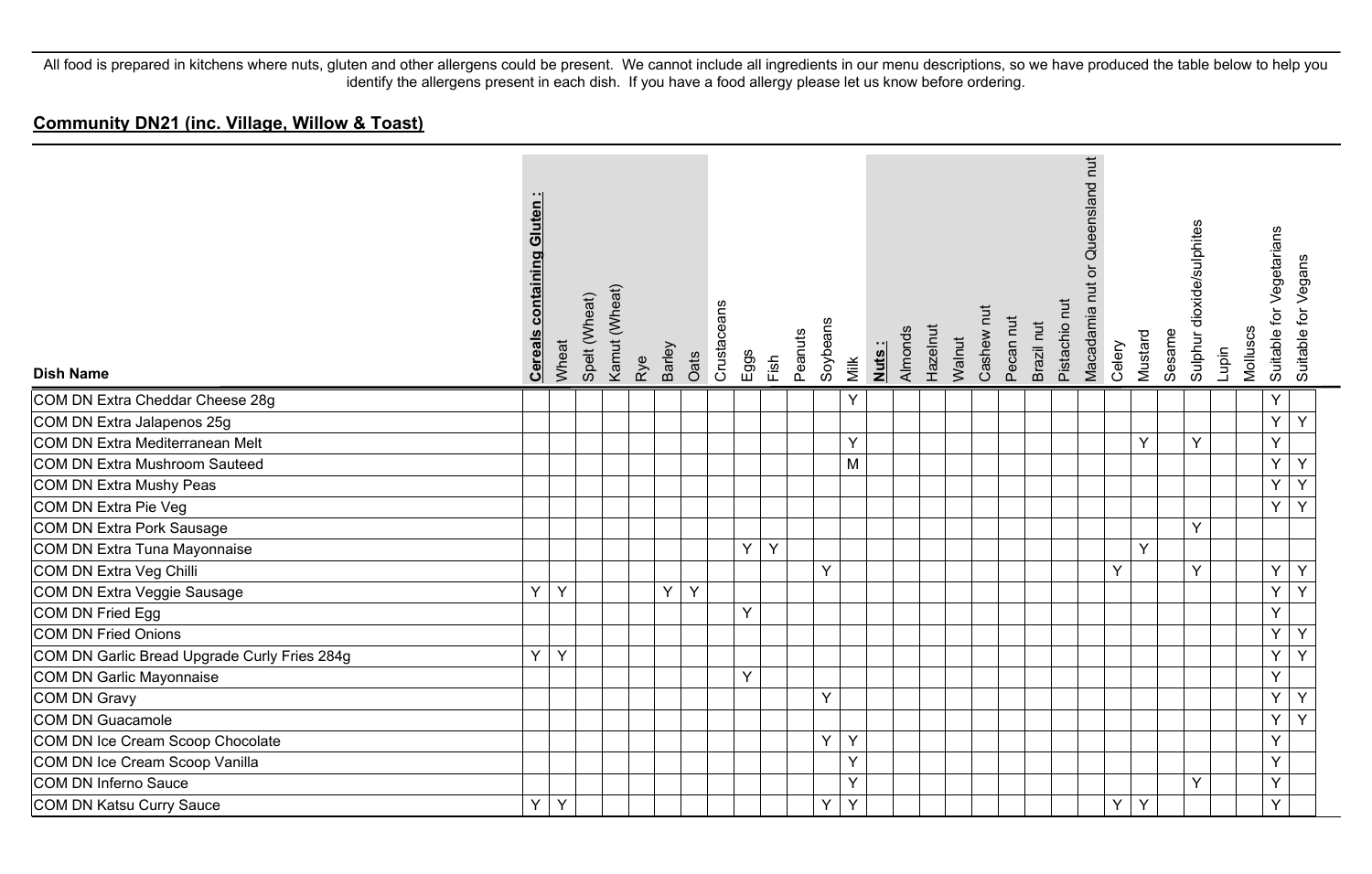| <b>Dish Name</b>                          | <b>Cereals containing Gluten:</b> | Wheat | Spelt (Wheat) | Kamut (Wheat) | Rye | <b>Barley</b> | Oats | Crustaceans | Eggs | Fish | Peanuts | Soybeans | Milk | Nuts: | Almonds | Hazelnut | Walnut | Cashew nut | Pecan nut | Brazil nut | Pistachio nut | nut<br>Queensland<br>ō<br>Macadamia nut | Celery | Mustard | Sesame | dioxide/sulphites<br>Sulphur | Lupin | Molluscs | for Vegetarians<br>Suitable | Suitable for Vegans |
|-------------------------------------------|-----------------------------------|-------|---------------|---------------|-----|---------------|------|-------------|------|------|---------|----------|------|-------|---------|----------|--------|------------|-----------|------------|---------------|-----------------------------------------|--------|---------|--------|------------------------------|-------|----------|-----------------------------|---------------------|
| COM DN Mango Chutney                      |                                   |       |               |               |     |               |      |             |      |      |         |          |      |       |         |          |        |            |           |            |               |                                         |        |         |        |                              |       |          | Υ                           | Y                   |
| COM DN Marshmallows                       |                                   |       |               |               |     |               |      |             |      |      |         |          |      |       |         |          |        |            |           |            |               |                                         |        |         |        |                              |       |          |                             |                     |
| COM DN Mashed Potato 284g                 |                                   |       |               |               |     |               |      |             |      |      |         |          | Y    |       |         |          |        |            |           |            |               |                                         |        |         |        |                              |       |          | Υ                           |                     |
| COM DN Mayonnaise                         |                                   |       |               |               |     |               |      |             | Y    |      |         |          |      |       |         |          |        |            |           |            |               |                                         |        | Y       |        |                              |       |          | Y                           |                     |
| COM DN Mint Sauce                         |                                   |       |               |               |     |               |      |             |      |      |         |          |      |       |         |          |        |            |           |            |               |                                         |        |         |        |                              |       |          | Y.                          | Y                   |
| COM DN NGCI Bread and flora dairy free x2 |                                   |       |               |               |     |               |      |             | Y    |      |         |          | M    |       |         |          |        |            |           |            |               |                                         |        |         |        |                              |       |          | Y                           |                     |
| COM DN Pineapple                          |                                   |       |               |               |     |               |      |             |      |      |         |          |      |       |         |          |        |            |           |            |               |                                         |        |         |        |                              |       |          | Y                           | Y                   |
| COM DN Raspberry Sauce                    |                                   |       |               |               |     |               |      |             |      |      |         |          |      |       |         |          |        |            |           |            |               |                                         |        |         |        |                              |       |          | Y                           | $\overline{Y}$      |
| COM DN Side Combo                         | Y                                 | Y     |               |               |     |               |      |             | Y    |      |         |          |      |       |         |          |        |            |           |            |               |                                         |        |         |        |                              |       |          | Y                           |                     |
| COM DN Sliced Tomatoes                    |                                   |       |               |               |     |               |      |             |      |      |         |          |      |       |         |          |        |            |           |            |               |                                         |        |         |        |                              |       |          | Y                           | Y                   |
| COM DN Sour Cream                         |                                   |       |               |               |     |               |      |             |      |      |         |          | Y    |       |         |          |        |            |           |            |               |                                         |        |         |        | Y                            |       |          | Y.                          |                     |
| COM DN Sweet Chilli Sauce                 |                                   |       |               |               |     |               |      |             |      |      |         |          |      |       |         |          |        |            |           |            |               |                                         |        |         |        |                              |       |          | Y                           | Y                   |
| COM DN Tartare Sauce                      |                                   |       |               |               |     |               |      |             | Y    |      |         |          |      |       |         |          |        |            |           |            |               |                                         |        |         |        |                              |       |          | Y.                          |                     |
| COM DN Toast and flora dairy free         | Y                                 | Y     |               |               |     | Y             |      |             |      |      |         |          | M    |       |         |          |        |            |           |            |               |                                         |        |         |        |                              |       |          | Y                           | Y                   |
| COM DN Toffee Sauce                       |                                   |       |               |               |     |               |      |             |      |      |         |          | Y    |       |         |          |        |            |           |            |               |                                         |        |         |        |                              |       |          | Y.                          |                     |
| COM DN VGN Ice Cream Scoop Vanilla        |                                   |       |               |               |     |               |      |             |      |      |         |          |      |       |         |          |        |            |           |            |               |                                         |        |         |        |                              |       |          | Y                           | Y                   |
| COM DN VGN Rice Pilau                     |                                   |       |               |               |     |               |      |             |      |      |         |          |      |       |         |          |        |            |           |            |               |                                         |        |         |        |                              |       |          | Y                           | Y                   |
| NBH DN21 Apple Sauce                      |                                   |       |               |               |     |               |      |             |      |      |         |          |      |       |         |          |        |            |           |            |               |                                         |        |         |        |                              |       |          | Y                           | Y                   |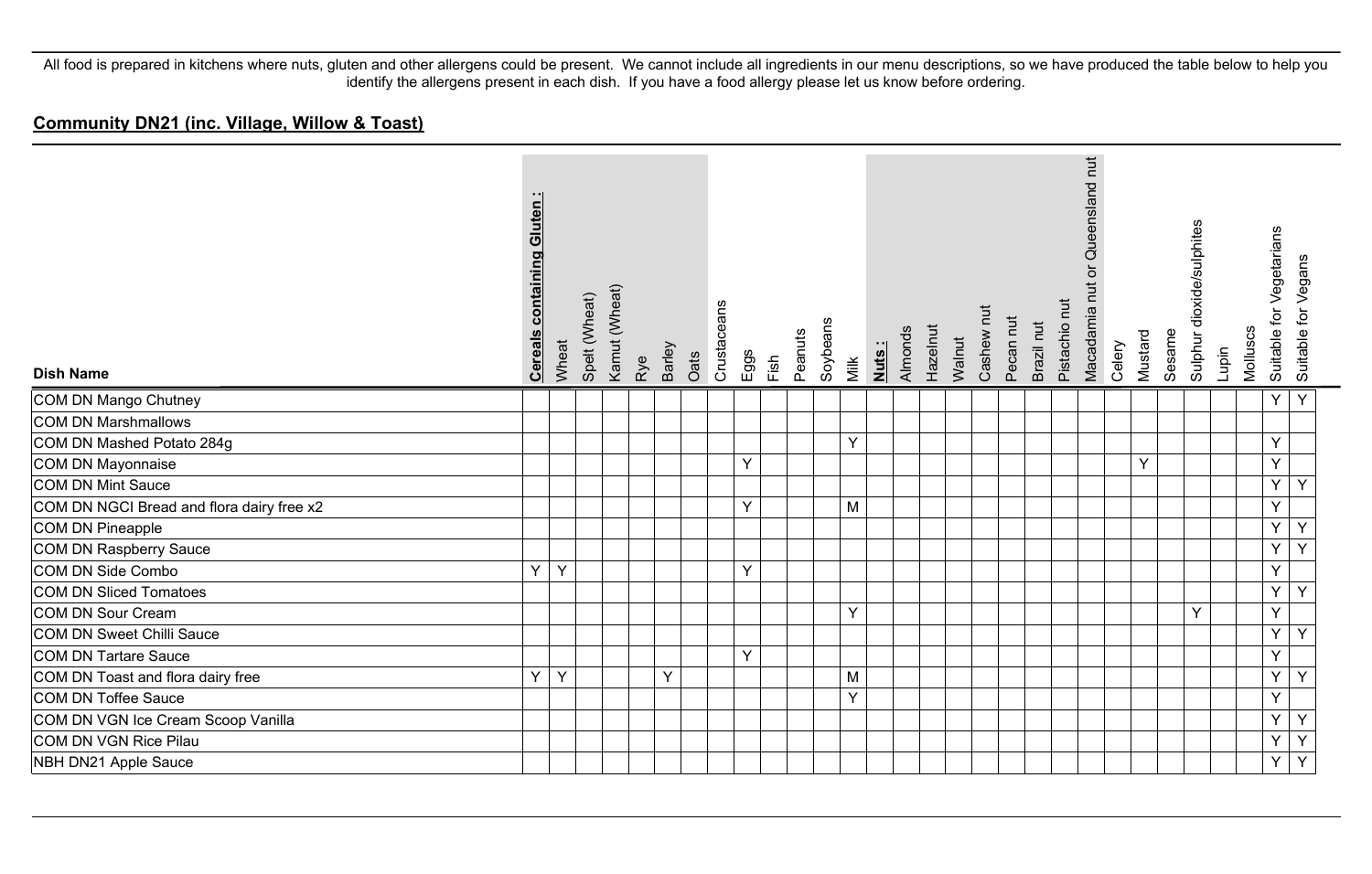#### **Community DN21 Specials - EXTRA**

| <b>Dish Name</b>                                  | <b>Cereals containing Gluten:</b> | Wheat | Spelt (Wheat) | Kamut (Wheat) | Rye | Barley | Oats | Crustaceans | Eggs<br>Fish | Peanuts | Soybeans | Milk | Nuts: | Almonds | Hazelnut | Walnut | Cashew nut | Pecan nut | Brazil nut | Pistachio nut | Queensland nut<br>$\overline{\sigma}$<br>Macadamia nut | Celery | Mustard | Sesame | Sulphur dioxide/sulphites | Lupin | Molluscs | Suitable for Vegetarians | Suitable for Vegans |
|---------------------------------------------------|-----------------------------------|-------|---------------|---------------|-----|--------|------|-------------|--------------|---------|----------|------|-------|---------|----------|--------|------------|-----------|------------|---------------|--------------------------------------------------------|--------|---------|--------|---------------------------|-------|----------|--------------------------|---------------------|
| Sunday - Standard (BC)                            |                                   |       |               |               |     |        |      |             |              |         |          |      |       |         |          |        |            |           |            |               |                                                        |        |         |        |                           |       |          |                          |                     |
| COM DN NGCI Sunday Roast Pork Child NEW           |                                   |       |               |               |     |        |      |             |              |         | Y        |      |       |         |          |        |            |           |            |               |                                                        |        |         |        |                           |       |          |                          |                     |
| COM DN NGCI Sunday Roast Pork NEW                 |                                   |       |               |               |     |        |      |             |              |         | Y.       |      |       |         |          |        |            |           |            |               |                                                        |        |         |        |                           |       |          |                          |                     |
| COM DN Sunday Minted Lamb Shank NEW               | Y                                 | Y     |               |               |     |        |      |             | Y            |         | Y.       | Y    |       |         |          |        |            |           |            |               |                                                        |        |         |        |                           |       |          |                          |                     |
| COM DN Sunday Red Wine & Mint Lamb Shank NEW      | Υ                                 | Y     |               |               |     |        |      |             | Y            |         | Y        | Y    |       |         |          |        |            |           |            |               |                                                        |        |         |        | Y                         |       |          |                          |                     |
| COM DN Sunday Roast Pork Child NEW                | Y                                 | Y     |               |               |     | Y      |      |             | Y            |         | Y        | Y    |       |         |          |        |            |           |            |               |                                                        |        |         |        |                           |       |          |                          |                     |
| COM DN Sunday Roast Pork Large NEW                | Υ                                 | Y     |               |               |     | Y      |      |             | Y            |         | Y        | Y    |       |         |          |        |            |           |            |               |                                                        |        |         |        |                           |       |          |                          |                     |
| COM DN Sunday Roast Pork NEW                      | Y                                 | Y     |               |               |     | Y      |      |             | Y            |         | Y        | Y    |       |         |          |        |            |           |            |               |                                                        |        |         |        |                           |       |          |                          |                     |
| Sunday - Premium (WC)                             |                                   |       |               |               |     |        |      |             |              |         |          |      |       |         |          |        |            |           |            |               |                                                        |        |         |        |                           |       |          |                          |                     |
| COM DN SB NGCI Sunday Roast Leg of Pork Child NEW |                                   |       |               |               |     |        |      |             |              |         | Y        |      |       |         |          |        |            |           |            |               |                                                        |        |         |        | Y                         |       |          |                          |                     |
| COM DN SB NGCI Sunday Roast Leg of Pork NEW       |                                   |       |               |               |     |        |      |             |              |         | Y        |      |       |         |          |        |            |           |            |               |                                                        |        |         |        | Y                         |       |          |                          |                     |
| COM DN SB Sunday Minted Lamb Shank NEW            | Y                                 | Y     |               |               |     |        |      |             | Y            |         | Y        | Y    |       |         |          |        |            |           |            |               |                                                        |        |         |        | Y                         |       |          |                          |                     |
| COM DN SB Sunday Red Wine & Mint Lamb Shank NEW   | Y                                 | Y     |               |               |     |        |      |             | Y            |         | Y        | Y    |       |         |          |        |            |           |            |               |                                                        |        |         |        | Y                         |       |          |                          |                     |
| COM DN SB Sunday Roast Leg of Pork Child NEW      | Y                                 | Y     |               |               |     | Y      |      |             | Y            |         | Y        | Y    |       |         |          |        |            |           |            |               |                                                        |        |         |        | Y                         |       |          |                          |                     |
| COM DN SB Sunday Roast Leg of Pork Large NEW      | Y                                 | Y     |               |               |     | Y      |      |             | $\vee$       |         | Y        | Y    |       |         |          |        |            |           |            |               |                                                        |        |         |        | Y                         |       |          |                          |                     |
| COM DN SB Sunday Roast Leg of Pork NEW            | Υ                                 | Y     |               |               |     | Y      |      |             | Y            |         | Y        | Y    |       |         |          |        |            |           |            |               |                                                        |        |         |        | Y                         |       |          |                          |                     |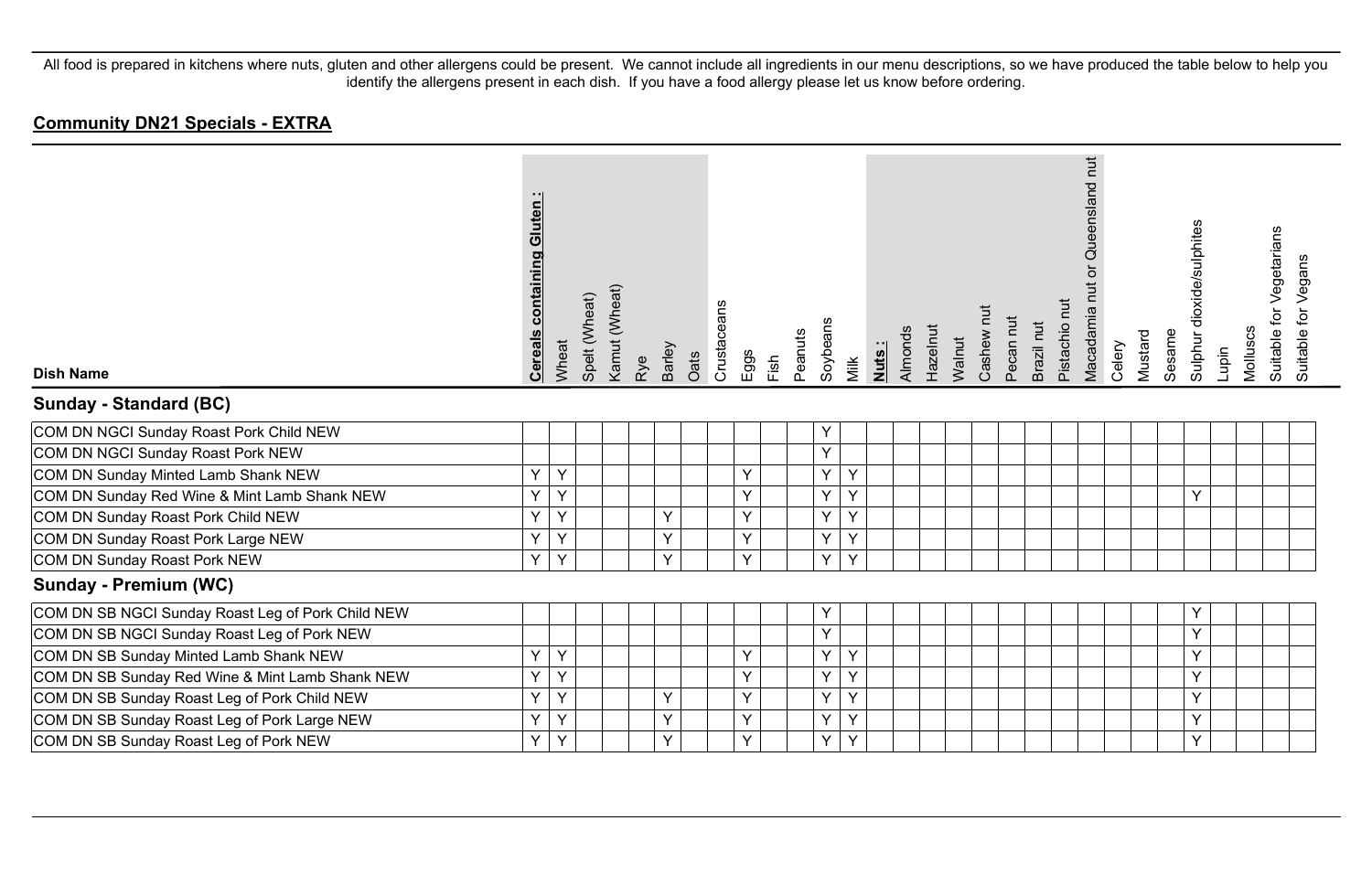#### **Community DN21 Specials - EXTRA**

| <b>Dish Name</b>                           | <b>Cereals containing Gluten:</b> | Wheat | Spelt (Wheat) | Kamut (Wheat) | Rye | <b>Barley</b> | Crustaceans<br>Oats | Eggs | Fish | Peanuts | Soybeans | Milk         | Nuts: | Almonds | Hazelnut<br>Walnut | Cashew | Pecan nu | Brazil nut | Pistachio nut | Queensland nut<br>ŏ<br>Macadamia nut<br>Celery | Sesame<br>Mustard | Sulphur dioxide/sulphites | Lupin | Vegetarians<br>đ<br>Molluscs<br>Suitable | Suitable for Vegans |  |
|--------------------------------------------|-----------------------------------|-------|---------------|---------------|-----|---------------|---------------------|------|------|---------|----------|--------------|-------|---------|--------------------|--------|----------|------------|---------------|------------------------------------------------|-------------------|---------------------------|-------|------------------------------------------|---------------------|--|
| <b>Mains</b>                               |                                   |       |               |               |     |               |                     |      |      |         |          |              |       |         |                    |        |          |            |               |                                                |                   |                           |       |                                          |                     |  |
| COM DN SB All Day Breakfast NEW            |                                   |       |               |               |     |               |                     | Υ    |      |         |          |              |       |         |                    |        |          |            |               |                                                |                   |                           |       |                                          |                     |  |
| COM DN SB Chicken and Garlic Mushrooms NEW |                                   |       |               |               |     |               |                     |      |      |         |          | $\checkmark$ |       |         |                    |        |          |            |               |                                                |                   |                           |       |                                          |                     |  |
| COM DN SB Chicken Breast Sizzler NEW       | $\checkmark$                      | Y     |               |               |     |               |                     |      |      |         |          | $\checkmark$ |       |         |                    |        |          |            |               |                                                |                   | $\checkmark$              |       |                                          |                     |  |
| COM DN SB Liver Bacon and Onions NEW       |                                   |       |               |               |     |               |                     |      |      |         |          | $\checkmark$ |       |         |                    |        |          |            |               |                                                |                   |                           |       |                                          |                     |  |
| COM DN SB Minted Lamb Shank NEW            | $\vee$                            | Y     |               |               |     |               |                     |      |      |         | Y        | $\vee$       |       |         |                    |        |          |            |               |                                                |                   |                           |       |                                          |                     |  |
| COM DN SB NGCI Steak Americano NEW         |                                   |       |               |               |     |               |                     |      |      |         |          | $\checkmark$ |       |         |                    |        |          |            |               |                                                |                   |                           |       |                                          |                     |  |
| COM DN SB Port and Stilton Sirloin NEW     | $\vee$                            | Y     |               |               |     |               |                     |      |      |         |          | $\vee$       |       |         |                    |        |          |            |               | Y                                              |                   |                           |       |                                          |                     |  |
| COM DN SB Pulled Pork and Beef Chilli NEW  | $\checkmark$                      | Y     |               |               |     | Y             |                     |      |      |         |          | $\checkmark$ |       |         |                    |        |          |            |               | Y                                              | Y                 | v                         |       |                                          |                     |  |
| COM DN SB Red Wine & Mint Lamb Shank NEW   |                                   |       |               |               |     |               |                     |      |      |         | Y        | $\vee$       |       |         |                    |        |          |            |               |                                                |                   | v                         |       |                                          |                     |  |
| COM DN SB Salmon Hollandaise NEW           |                                   |       |               |               |     |               |                     | Y    | Y    |         |          | $\checkmark$ |       |         |                    |        |          |            |               |                                                |                   |                           |       |                                          |                     |  |
| COM DN SB Steak Americano NEW              | $\checkmark$                      | Y     |               |               |     |               |                     |      |      |         |          | $\vee$       |       |         |                    |        |          |            |               |                                                |                   |                           |       |                                          |                     |  |
| COM DN SB Steak and Ribs NEW               | $\checkmark$                      | Υ     |               |               |     | Υ             |                     |      |      |         | Y        |              |       |         |                    |        |          |            |               | Υ                                              | Y                 |                           |       |                                          |                     |  |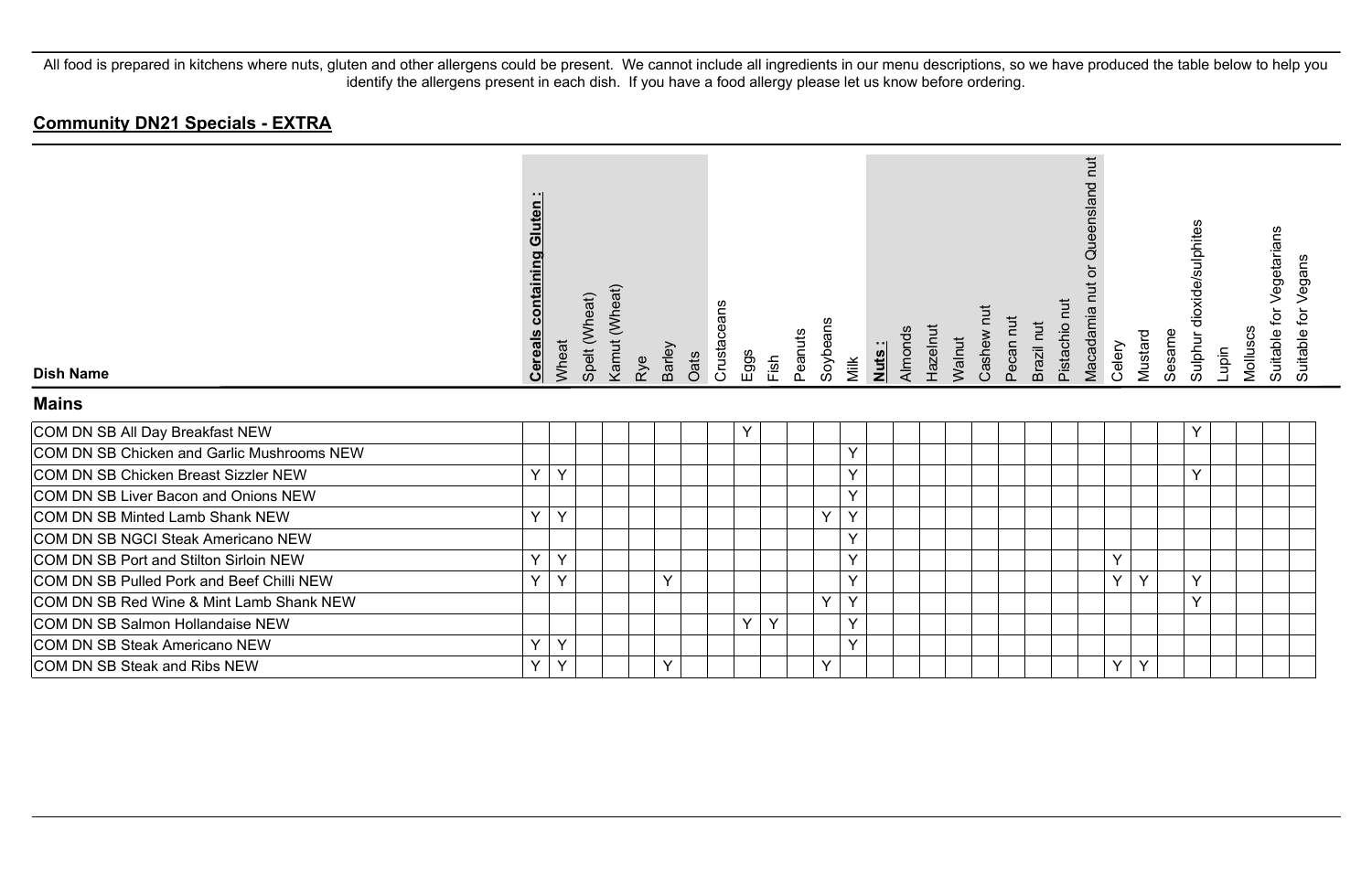## **Community HITW Giant Yorkies 2021**

| <b>Dish Name</b>                                  | - 11<br>uten<br><u>ම</u><br><u>containing</u><br><b>Cereals</b> | Wheat  | (Wheat)<br>Spelt | (Wheat)<br>Kamut | Barley<br>Rye | Oats   | Crustaceans | Eggs<br>Fish | Peanuts | Soybe  | Milk         | Nuts: | Almond <sub>s</sub> | Hazelnut<br>Walnut | Cashew | Pecan nut | Tut<br><b>Brazil</b> | <b>Tur</b><br>Pistachio | hut<br>ensland<br><b>Que</b><br>Macadamia | Celery | Mustard      | Sesame       | dioxide/sulphites<br>Sulphur | Molluscs<br>Lupin | egetaria<br>₫<br>Suitable | egans<br>⊋<br>Suitable |
|---------------------------------------------------|-----------------------------------------------------------------|--------|------------------|------------------|---------------|--------|-------------|--------------|---------|--------|--------------|-------|---------------------|--------------------|--------|-----------|----------------------|-------------------------|-------------------------------------------|--------|--------------|--------------|------------------------------|-------------------|---------------------------|------------------------|
| <b>Dishes</b>                                     |                                                                 |        |                  |                  |               |        |             |              |         |        |              |       |                     |                    |        |           |                      |                         |                                           |        |              |              |                              |                   |                           |                        |
| COM DN HITW Giant Yorkshire - Beef                | Y                                                               | Y      |                  |                  |               |        |             | Y            |         | v      | Y            |       |                     |                    |        |           |                      |                         |                                           |        | $\checkmark$ |              |                              |                   |                           |                        |
| COM DN HITW Giant Yorkshire - Sausage             | Y                                                               | $\vee$ |                  |                  |               |        |             | $\checkmark$ |         | $\vee$ | $\checkmark$ |       |                     |                    |        |           |                      |                         |                                           |        |              | $\checkmark$ |                              |                   |                           |                        |
| COM DN HITW Giant Yorkshire - Turkey and Stuffing | Y                                                               | Y      |                  |                  |               |        |             | $\checkmark$ |         | $\vee$ | $\checkmark$ |       |                     |                    |        |           |                      |                         |                                           |        |              |              |                              |                   |                           |                        |
| COM DN HITW Giant Yorkshire - Veggie Sausage      | Y                                                               | Y      |                  |                  | Y             | $\vee$ |             | $\vee$       |         | $\vee$ | v            |       |                     |                    |        |           |                      |                         |                                           |        |              |              |                              |                   | $\sqrt{}$                 |                        |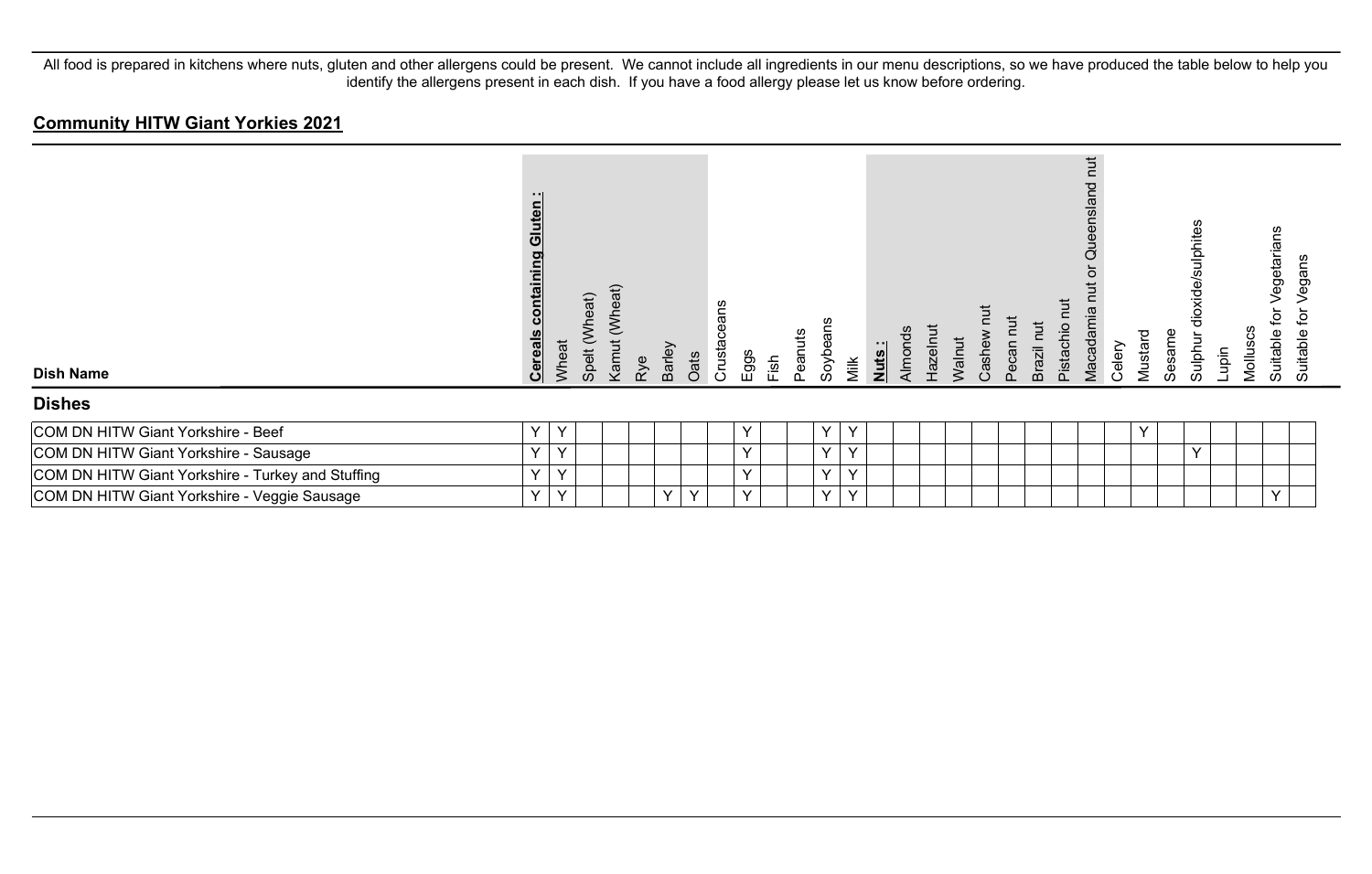| <b>Dish Name</b>                            | containing Gluten:<br><b>Cereals</b> | Wheat          | Spelt (Wheat) | Kamut (Wheat) | Rye | Barley | Oats | Crustaceans | Eggs | Fish | Peanuts | Soybeans | Milk | Almonds<br>Nuts: | Hazelnut | Walnut | Cashew nut | Pecan nut | Brazil nut | Pistachio nut | Macadamia nut or Queensland nut | Celery | Mustard | Sesame | Sulphur dioxide/sulphites | Lupin | Molluscs | Suitable for Vegetarians | Suitable for Vegans |
|---------------------------------------------|--------------------------------------|----------------|---------------|---------------|-----|--------|------|-------------|------|------|---------|----------|------|------------------|----------|--------|------------|-----------|------------|---------------|---------------------------------|--------|---------|--------|---------------------------|-------|----------|--------------------------|---------------------|
| <b>Pizza</b>                                |                                      |                |               |               |     |        |      |             |      |      |         |          |      |                  |          |        |            |           |            |               |                                 |        |         |        |                           |       |          |                          |                     |
| COM DN PK Chicken Supreme                   | Y.                                   | Y              |               |               |     |        |      |             |      |      |         |          | Υ    |                  |          |        |            |           |            |               |                                 |        |         |        |                           |       |          |                          |                     |
| COM DN PK Chicken Supreme Salad             | Y                                    | Y              |               |               |     |        |      |             |      |      |         |          | Y    |                  |          |        |            |           |            |               |                                 |        |         |        |                           |       |          |                          |                     |
| COM DN PK Ham Mushroom and Mozzarella       | Y.                                   | Y              |               |               |     |        |      |             |      |      |         |          | Y    |                  |          |        |            |           |            |               |                                 |        |         |        |                           |       |          |                          |                     |
| COM DN PK Ham Mushroom and Mozzarella Salad | Y.                                   | Y              |               |               |     |        |      |             |      |      |         |          | Y    |                  |          |        |            |           |            |               |                                 |        |         |        |                           |       |          |                          |                     |
| COM DN PK Katsu Chicken                     | $\overline{Y}$                       | $\overline{Y}$ |               |               |     |        |      |             |      |      |         | Y        | Y    |                  |          |        |            |           |            |               |                                 | Y      | Y       |        |                           |       |          |                          |                     |
| COM DN PK Katsu Chicken Salad               | Y                                    | Y              |               |               |     |        |      |             |      |      |         | Y        | Y    |                  |          |        |            |           |            |               |                                 | Y      | Y       |        |                           |       |          |                          |                     |
| COM DN PK Margherita                        | Y                                    | Y              |               |               |     |        |      |             |      |      |         |          | Y    |                  |          |        |            |           |            |               |                                 |        |         |        |                           |       |          | Y                        |                     |
| COM DN PK Margherita Salad                  | Y                                    | Y              |               |               |     |        |      |             |      |      |         |          | Y    |                  |          |        |            |           |            |               |                                 |        |         |        |                           |       |          | Y                        |                     |
| COM DN PK Meat Lovers                       | Y.                                   | Y              |               |               |     | Y      |      |             | Y    |      |         |          | Y    |                  |          |        |            |           |            |               |                                 |        |         |        |                           |       |          |                          |                     |
| COM DN PK Meat Lovers Salad                 | Y.                                   | Y              |               |               |     | Y      |      |             | Y    |      |         |          | Y    |                  |          |        |            |           |            |               |                                 |        |         |        |                           |       |          |                          |                     |
| COM DN PK Pepperoni                         | Y                                    | Y              |               |               |     |        |      |             |      |      |         |          | Y    |                  |          |        |            |           |            |               |                                 |        |         |        |                           |       |          |                          |                     |
| COM DN PK Pepperoni Salad                   | Y                                    | Y              |               |               |     |        |      |             |      |      |         |          | Y    |                  |          |        |            |           |            |               |                                 |        |         |        |                           |       |          |                          |                     |
| COM DN PK Pizza Smoky BBQ                   | Y.                                   | Y              |               |               |     | Y      |      |             |      |      |         |          | Y    |                  |          |        |            |           |            |               |                                 |        |         |        |                           |       |          |                          |                     |
| COM DN PK Pizza Smoky BBQ Salad             | Y                                    | Y              |               |               |     | Y      |      |             |      |      |         |          | Y    |                  |          |        |            |           |            |               |                                 |        |         |        |                           |       |          |                          |                     |
| COM DN PK Veggie Delight                    | Y                                    | Y              |               |               |     |        |      |             |      |      |         |          | Y    |                  |          |        |            |           |            |               |                                 |        |         |        |                           |       |          | Y                        |                     |
| COM DN PK Veggie Delight Salad              | Y                                    | Y              |               |               |     |        |      |             |      |      |         |          | Y    |                  |          |        |            |           |            |               |                                 |        |         |        |                           |       |          | Y                        |                     |
| COM DN PK VGN Margherita                    | Y                                    | Y              |               |               |     |        |      |             |      |      |         |          |      |                  |          |        |            |           |            |               |                                 |        |         |        |                           |       |          | Y                        | Y                   |
| COM DN PK VGN Margherita Salad              | Y.                                   | Y              |               |               |     |        |      |             |      |      |         |          |      |                  |          |        |            |           |            |               |                                 |        |         |        |                           |       |          | Y                        | Y                   |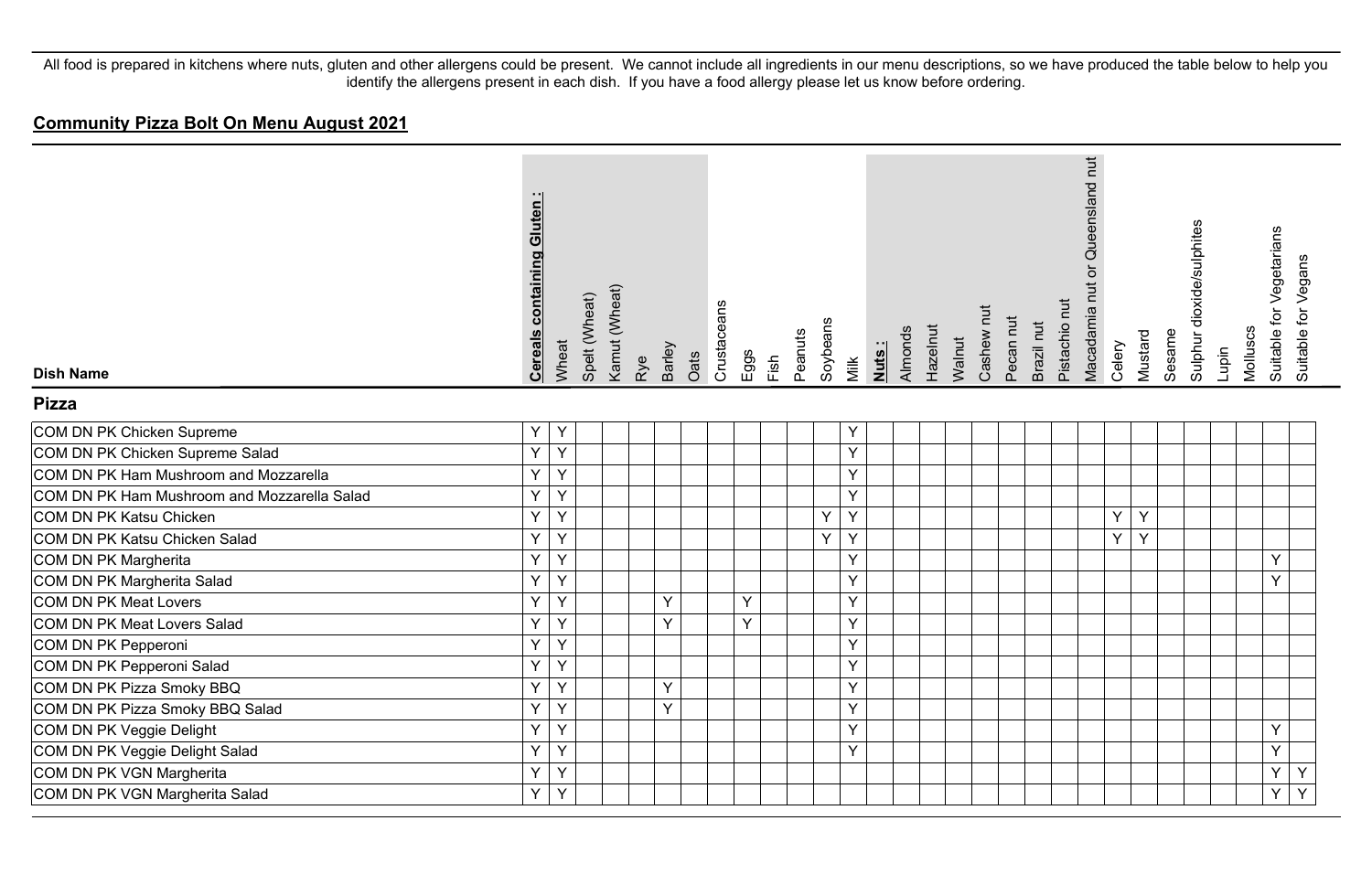| <b>Dish Name</b>                   | Gluten<br>containing<br><u>Cereals</u> | Wheat | Spelt (Wheat) | Kamut (Wheat) | Rye | Barley | Oats | eans<br>Crustace | Eggs | Fish | Peanuts | Soybeans | Milk | Nuts: | Almonds | Hazelnut | Walnut | Cashew | Pecan nut | Brazil nut | īut<br>Pistachio | $\overline{a}$<br>ueensland<br>O<br>Macadamia | Celery | Mustard | Sesame | dioxide/sulphites<br>Sulphur | Lupin | Molluscs | Vegetarians<br>đ<br>Suitable | Vegans<br>Suitable for |
|------------------------------------|----------------------------------------|-------|---------------|---------------|-----|--------|------|------------------|------|------|---------|----------|------|-------|---------|----------|--------|--------|-----------|------------|------------------|-----------------------------------------------|--------|---------|--------|------------------------------|-------|----------|------------------------------|------------------------|
| COM DN PK VGN Veggie Delight       | Y                                      | Y     |               |               |     |        |      |                  |      |      |         |          |      |       |         |          |        |        |           |            |                  |                                               |        |         |        |                              |       |          | Υ                            | Y                      |
| COM DN PK VGN Veggie Delight Salad | Y                                      | Y     |               |               |     |        |      |                  |      |      |         |          |      |       |         |          |        |        |           |            |                  |                                               |        |         |        |                              |       |          | Y                            | Y                      |
| <b>Children's Pizza</b>            |                                        |       |               |               |     |        |      |                  |      |      |         |          |      |       |         |          |        |        |           |            |                  |                                               |        |         |        |                              |       |          |                              |                        |
| COM DN PK Butchers Boy             | Y                                      | Y     |               |               |     | Υ      |      |                  | Y    |      |         |          | Y    |       |         |          |        |        |           |            |                  |                                               |        |         |        |                              |       |          |                              |                        |
| COM DN PK Little Rita              | Y                                      | Y     |               |               |     |        |      |                  | Y    |      |         |          | Y    |       |         |          |        |        |           |            |                  |                                               |        |         |        |                              |       |          | Y                            |                        |
| COM DN PK Pepperoni Party          | Y                                      | Y     |               |               |     |        |      |                  | Y    |      |         |          | Y    |       |         |          |        |        |           |            |                  |                                               |        |         |        |                              |       |          |                              |                        |
| COM DN PK Texan Chick              | Y                                      | Y     |               |               |     |        |      |                  | Y    |      |         | Y        | Y    |       |         |          |        |        |           |            |                  |                                               | Y      |         |        |                              |       |          |                              |                        |
| COM DN PK This Little Piggy        | Y                                      | Y     |               |               |     |        |      |                  | Y    |      |         |          | Y    |       |         |          |        |        |           |            |                  |                                               |        |         |        |                              |       |          |                              |                        |
| COM DN PK VGN Little Rita          | Y                                      | Y     |               |               |     |        |      |                  |      |      |         |          |      |       |         |          |        |        |           |            |                  |                                               |        |         |        |                              |       |          | Y                            | Y                      |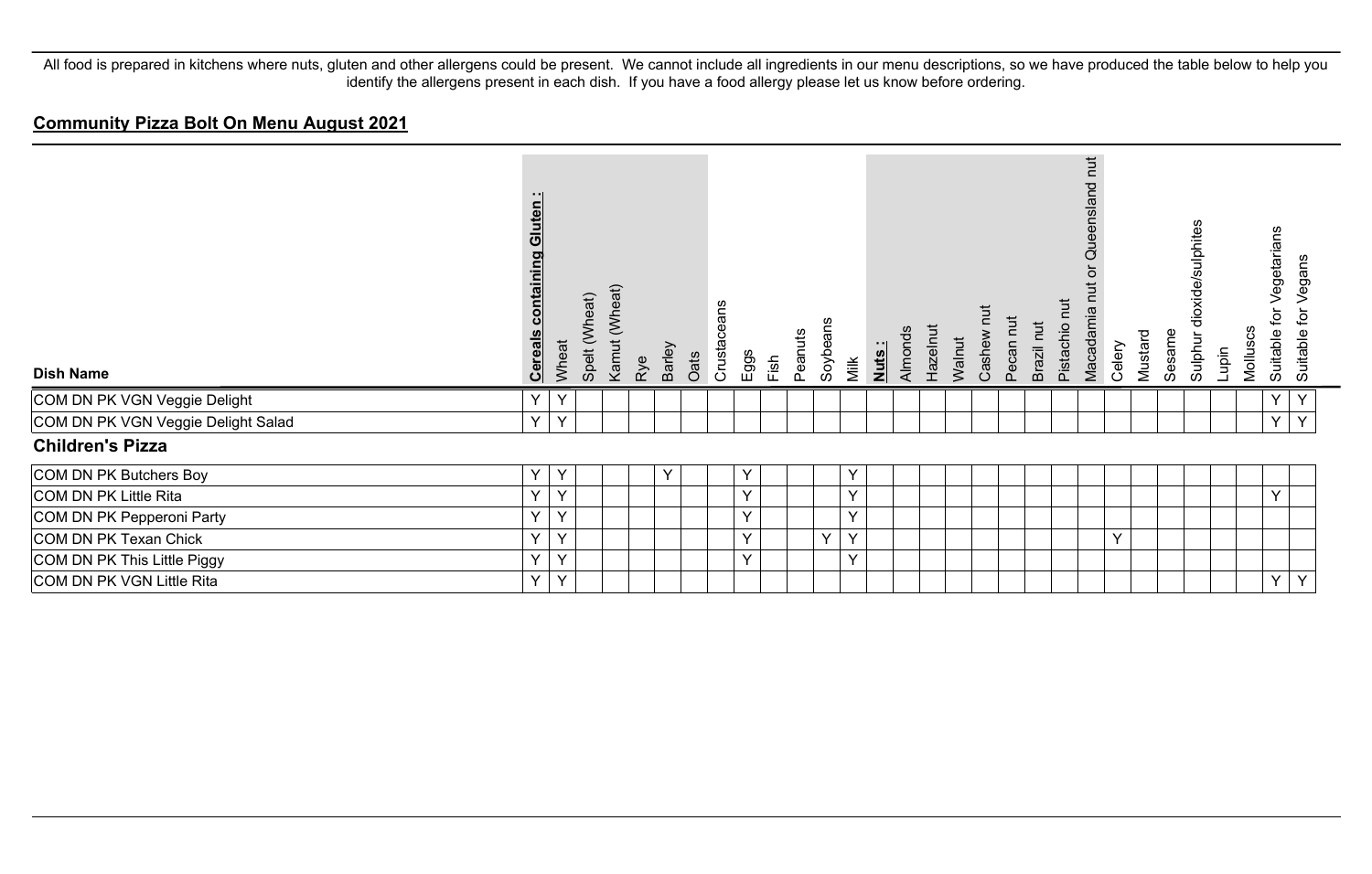| <b>Dish Name</b>                          | containing Gluten:<br><b>Cereals</b> | Wheat | Spelt (Wheat) | Kamut (Wheat) | Rye | Barley | Oats | Crustaceans | Eggs | Fish | Soybeans<br>Peanuts | Milk | Nuts: | Almonds | Hazelnut | Walnut | Cashew nut | Pecan nut | Brazil nut | Pistachio nut | Queensland nut<br>ð<br>Macadamia nut | Celery | Mustard | Sesame | Sulphur dioxide/sulphites | Lupin | Molluscs | Suitable for Vegetarians | Suitable for Vegans |
|-------------------------------------------|--------------------------------------|-------|---------------|---------------|-----|--------|------|-------------|------|------|---------------------|------|-------|---------|----------|--------|------------|-----------|------------|---------------|--------------------------------------|--------|---------|--------|---------------------------|-------|----------|--------------------------|---------------------|
| <b>Extras</b>                             |                                      |       |               |               |     |        |      |             |      |      |                     |      |       |         |          |        |            |           |            |               |                                      |        |         |        |                           |       |          |                          |                     |
| COM DN BBQ Sauce                          |                                      |       |               |               |     |        |      |             |      |      |                     |      |       |         |          |        |            |           |            |               |                                      |        |         |        |                           |       |          | Υ                        | Y                   |
| COM DN PK Bacon Topping                   |                                      |       |               |               |     |        |      |             |      |      |                     |      |       |         |          |        |            |           |            |               |                                      |        |         |        |                           |       |          |                          |                     |
| COM DN PK Chicken Breast Pizza Topping    |                                      |       |               |               |     |        |      |             |      |      |                     |      |       |         |          |        |            |           |            |               |                                      |        |         |        |                           |       |          |                          |                     |
| COM DN PK Chipotle Pulled Chicken Topping | Y                                    |       |               |               |     | Y      |      |             |      |      |                     |      |       |         |          |        |            |           |            |               |                                      |        |         |        |                           |       |          |                          |                     |
| COM DN PK Crispy Chicken Topping          | Y                                    | Y     |               |               |     |        |      |             |      |      | Y                   | Y    |       |         |          |        |            |           |            |               |                                      | Y      |         |        |                           |       |          |                          |                     |
| COM DN PK Honey Roast Ham Topping         |                                      |       |               |               |     |        |      |             |      |      |                     |      |       |         |          |        |            |           |            |               |                                      |        |         |        |                           |       |          |                          |                     |
| COM DN PK Jalapenos Topping               |                                      |       |               |               |     |        |      |             |      |      |                     |      |       |         |          |        |            |           |            |               |                                      |        |         |        |                           |       |          | Y                        | Y                   |
| COM DN PK Meatballs Topping               | Y.                                   | Y     |               |               |     |        |      |             | Y    |      |                     | Y    |       |         |          |        |            |           |            |               |                                      |        |         |        |                           |       |          |                          |                     |
| COM DN PK Mozzarella Cheese Topping       |                                      |       |               |               |     |        |      |             |      |      |                     | Y    |       |         |          |        |            |           |            |               |                                      |        |         |        |                           |       |          | Y                        |                     |
| COM DN PK Mushrooms Topping               |                                      |       |               |               |     |        |      |             |      |      |                     |      |       |         |          |        |            |           |            |               |                                      |        |         |        |                           |       |          | Y                        | Y                   |
| COM DN PK Pepperoni Topping               |                                      |       |               |               |     |        |      |             |      |      |                     |      |       |         |          |        |            |           |            |               |                                      |        |         |        |                           |       |          |                          |                     |
| COM DN PK Pineapple Topping               |                                      |       |               |               |     |        |      |             |      |      |                     |      |       |         |          |        |            |           |            |               |                                      |        |         |        |                           |       |          | Υ                        | Y                   |
| COM DN PK Red Onion Topping               |                                      |       |               |               |     |        |      |             |      |      |                     |      |       |         |          |        |            |           |            |               |                                      |        |         |        |                           |       |          | Y                        | Y                   |
| COM DN PK Sliced Mixed Peppers Topping    |                                      |       |               |               |     |        |      |             |      |      |                     |      |       |         |          |        |            |           |            |               |                                      |        |         |        |                           |       |          | Y                        | Y                   |
| COM DN PK Sliced Tomatoes Topping         |                                      |       |               |               |     |        |      |             |      |      |                     |      |       |         |          |        |            |           |            |               |                                      |        |         |        |                           |       |          | Y                        | $\overline{Y}$      |
| COM DN PK VGN Mozzarisella Topping        |                                      |       |               |               |     |        |      |             |      |      |                     |      |       |         |          |        |            |           |            |               |                                      |        |         |        |                           |       |          | Y                        | Υ                   |
| NBH DN21 PK Rocket Topping                |                                      |       |               |               |     |        |      |             |      |      |                     |      |       |         |          |        |            |           |            |               |                                      |        |         |        |                           |       |          | Υ                        | Y                   |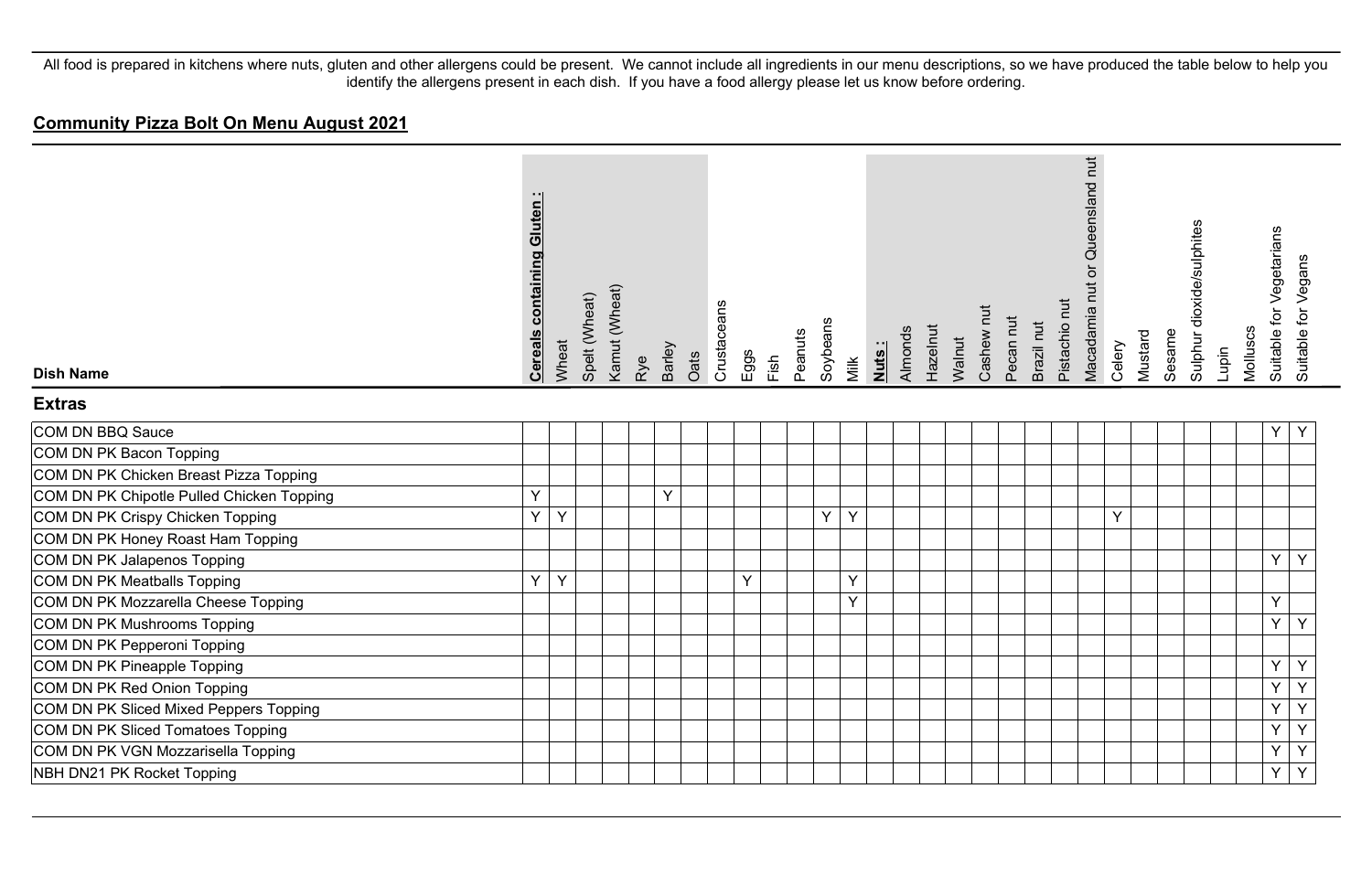| <b>Dish Name</b>                        | luten<br>ပျ<br>containing<br><b>Cereals</b> | Wheat        | Spelt (Wheat) | Kamut (Wheat) | Barley<br>Rye | Oats | eans<br>Crustace | $E$ ggs      | Fish | Peanuts | Soybeans | Nuts:<br>Milk | Almonds | Hazelnut | Walnut | Cashew | Pecan nut | Brazil nut | $\overline{a}$<br>Pistachio | ち<br>p<br>ă<br>Macadamia | Celery | Mustard | Sesame | dioxide/sulphites<br>Sulphur | Lupin | Molluscs | egetarians<br>ğ<br>Suitable | egans<br>><br>đ<br>Suitable |
|-----------------------------------------|---------------------------------------------|--------------|---------------|---------------|---------------|------|------------------|--------------|------|---------|----------|---------------|---------|----------|--------|--------|-----------|------------|-----------------------------|--------------------------|--------|---------|--------|------------------------------|-------|----------|-----------------------------|-----------------------------|
| <b>Starters / Sides</b>                 |                                             |              |               |               |               |      |                  |              |      |         |          |               |         |          |        |        |           |            |                             |                          |        |         |        |                              |       |          |                             |                             |
| COM DN PK Cheesy Garlic Pizza Bread     | Y                                           | Y            |               |               |               |      |                  |              |      |         |          | Y             |         |          |        |        |           |            |                             |                          |        |         |        |                              |       |          | Υ                           |                             |
| COM DN PK Garlic Dough Balls            | $\vee$                                      | $\checkmark$ |               |               |               |      |                  | $\checkmark$ |      |         |          |               |         |          |        |        |           |            |                             |                          |        |         |        |                              |       |          | Y                           |                             |
| COM DN PK Garlic Pizza Bread            | Y                                           | Y            |               |               |               |      |                  |              |      |         |          |               |         |          |        |        |           |            |                             |                          |        |         |        |                              |       |          | Y.                          | Y                           |
| COM DN PK Mozzarella Dough Balls        | Y                                           | Y            |               |               |               |      |                  | $\checkmark$ |      |         |          | $\vee$        |         |          |        |        |           |            |                             |                          |        |         |        |                              |       |          | Y                           |                             |
| COM DN PK VGN Cheese Dough Balls        | Y                                           | Y            |               |               |               |      |                  |              |      |         |          |               |         |          |        |        |           |            |                             |                          |        |         |        |                              |       |          | Y.                          | Y                           |
| COM DN PK VGN Cheesy Garlic Pizza Bread | $\checkmark$                                | $\checkmark$ |               |               |               |      |                  |              |      |         |          |               |         |          |        |        |           |            |                             |                          |        |         |        |                              |       |          | Y                           | Y                           |
| COM DN PK VGN Garlic Dough Balls        | Y                                           | Y            |               |               |               |      |                  |              |      |         |          |               |         |          |        |        |           |            |                             |                          |        |         |        |                              |       |          | Y.                          | Y                           |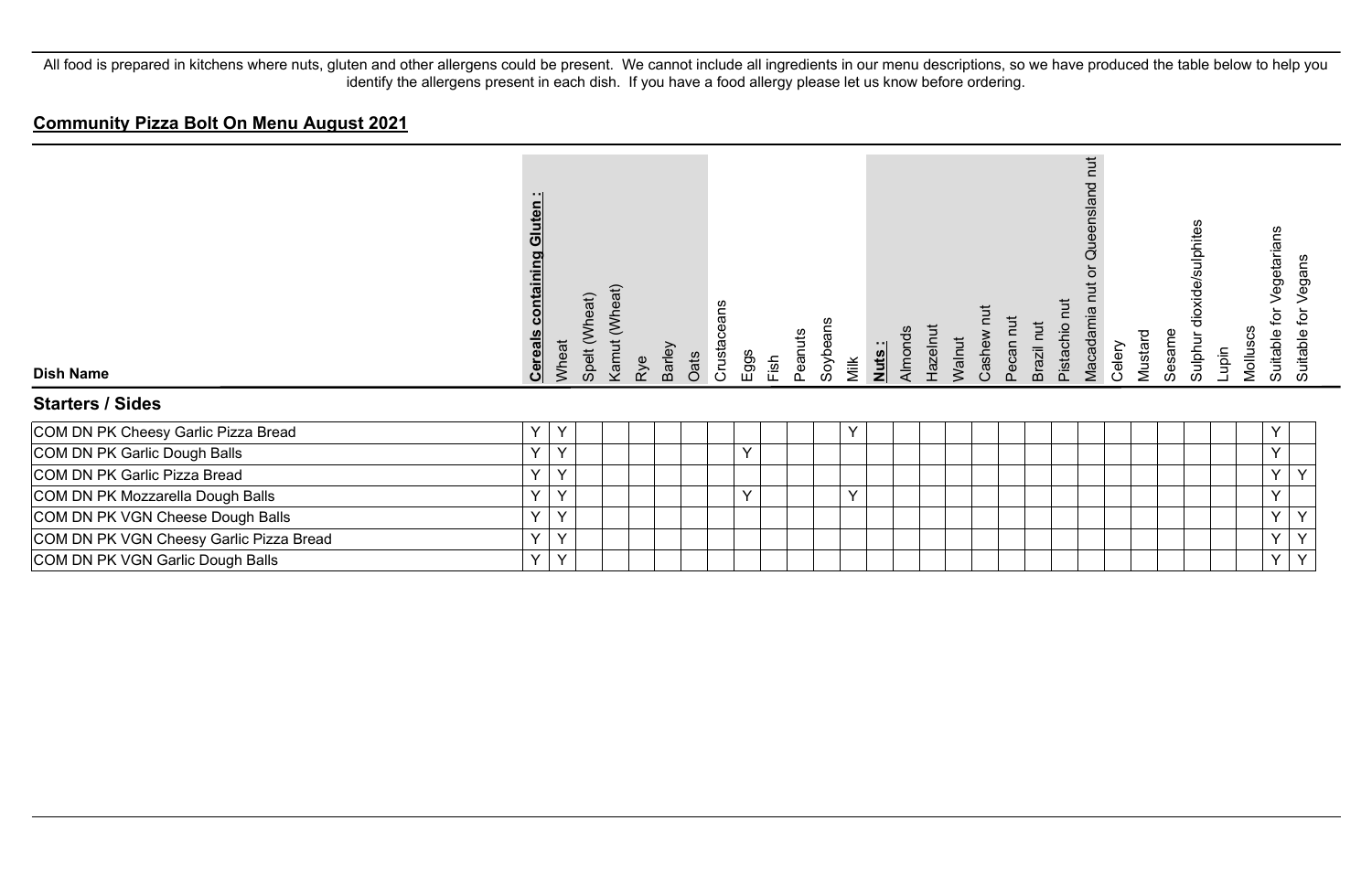# **Community Premium Sunday Lunch Bolt On August 2021**

| <b>Dish Name</b>                                            | containing Gluten:<br><b>Cereals</b> | Wheat | Spelt (Wheat) | Kamut (Wheat) | Rye | Barley | Oats | Crustaceans | Eggs | Fish | Peanuts | Soybeans | Milk | Nuts: | Almonds | Hazelnut | Walnut | Cashew nut | Pecan nut | Brazil nut | Pistachio nut | Queensland nut<br>Macadamia nut or | Celery | Mustard | Sesame | Sulphur dioxide/sulphites | Lupin | Molluscs | Suitable for Vegetarians<br>Suitable for Vegans |  |
|-------------------------------------------------------------|--------------------------------------|-------|---------------|---------------|-----|--------|------|-------------|------|------|---------|----------|------|-------|---------|----------|--------|------------|-----------|------------|---------------|------------------------------------|--------|---------|--------|---------------------------|-------|----------|-------------------------------------------------|--|
| <b>Sunday</b>                                               |                                      |       |               |               |     |        |      |             |      |      |         |          |      |       |         |          |        |            |           |            |               |                                    |        |         |        |                           |       |          |                                                 |  |
| COM DN Cauliflower Cheese NEW                               |                                      |       |               |               |     |        |      |             |      |      |         | Y        | Y    |       |         |          |        |            |           |            |               |                                    |        |         |        | Y                         |       |          | Y                                               |  |
| COM DN Pigs in Blankets x 10                                |                                      |       |               |               |     |        |      |             |      |      |         | Y        |      |       |         |          |        |            |           |            |               |                                    |        |         |        | Y                         |       |          |                                                 |  |
| COM DN SB NGCI Sunday Roast Chicken Child NEW               |                                      |       |               |               |     |        |      |             |      |      |         | Υ        |      |       |         |          |        |            |           |            |               |                                    |        |         |        | Y                         |       |          |                                                 |  |
| COM DN SB NGCI Sunday Roast Chicken NEW                     |                                      |       |               |               |     |        |      |             |      |      |         | Y        |      |       |         |          |        |            |           |            |               |                                    |        |         |        | Y                         |       |          |                                                 |  |
| COM DN SB NGCI Sunday Roast Topside of Beef Child NEW       |                                      |       |               |               |     |        |      |             | Y    |      |         | Y        | Y    |       |         |          |        |            |           |            |               |                                    |        | Y       |        | Y                         |       |          |                                                 |  |
| COM DN SB NGCI Sunday Roast Topside of Beef NEW             |                                      |       |               |               |     |        |      |             | Y    |      |         | Y        | Y    |       |         |          |        |            |           |            |               |                                    |        | Y       |        | Y                         |       |          |                                                 |  |
| COM DN SB Roast Potatoes Fresh NEW                          |                                      |       |               |               |     |        |      |             |      |      |         |          |      |       |         |          |        |            |           |            |               |                                    |        |         |        | Y                         |       |          | Y<br>Y                                          |  |
| COM DN SB Sunday Cauliflower Cheese Tart Child NEW          | Y                                    | Y     |               |               |     |        |      |             | Y    |      |         | Y        | Y    |       |         |          |        |            |           |            |               |                                    |        |         |        | Y                         |       |          | Y                                               |  |
| COM DN SB Sunday Cauliflower Cheese Tart NEW                | Y                                    | Y     |               |               |     |        |      |             | Y    |      |         | Y        | Y    |       |         |          |        |            |           |            |               |                                    |        |         |        | <b>V</b>                  |       |          | Y                                               |  |
| COM DN SB Sunday Mushroom Broccoli Cheddar Wellington Child | Y.                                   | Y     |               |               |     |        |      |             | Y    |      |         | Y        | Y    |       |         |          |        |            |           |            |               |                                    |        | Υ       |        | Y                         |       |          | Y                                               |  |
| COM DN SB Sunday Mushroom Broccoli Cheddar Wellington NEW   | Y.                                   | Y     |               |               |     |        |      |             | Y    |      |         | Y        | Y    |       |         |          |        |            |           |            |               |                                    |        | Y       |        | $\checkmark$              |       |          | Y                                               |  |
| COM DN SB Sunday Roast Chicken Child NEW                    | Y                                    | Y     |               |               |     |        |      |             | Y    |      |         | Y        | Y    |       |         |          |        |            |           |            |               |                                    |        |         |        | Y                         |       |          |                                                 |  |
| COM DN SB Sunday Roast Chicken Large NEW                    | Y                                    | Y     |               |               |     |        |      |             | Y    |      |         | Y        | Υ    |       |         |          |        |            |           |            |               |                                    |        |         |        | Y                         |       |          |                                                 |  |
| COM DN SB Sunday Roast Chicken NEW                          | Y                                    | Y     |               |               |     |        |      |             | Υ    |      |         | Y        | Y    |       |         |          |        |            |           |            |               |                                    |        |         |        | Y.                        |       |          |                                                 |  |
| COM DN SB Sunday Roast Topside of Beef Child NEW            | Y                                    | Y     |               |               |     |        |      |             | Y    |      |         | Y        | Y    |       |         |          |        |            |           |            |               |                                    |        | Y       |        | Y                         |       |          |                                                 |  |
| COM DN SB Sunday Roast Topside of Beef Large NEW            | Y                                    | Y     |               |               |     |        |      |             | Y    |      |         | Y        | Y    |       |         |          |        |            |           |            |               |                                    |        | Υ       |        |                           |       |          |                                                 |  |
| COM DN SB Sunday Roast Topside of Beef NEW                  | Y.                                   | Y     |               |               |     |        |      |             | Y    |      |         | Υ        | Y    |       |         |          |        |            |           |            |               |                                    |        | Y       |        | Y                         |       |          |                                                 |  |
| COM DN SB Sunday Veg NEW                                    |                                      |       |               |               |     |        |      |             |      |      |         |          |      |       |         |          |        |            |           |            |               |                                    |        |         |        |                           |       |          | Y<br>Y                                          |  |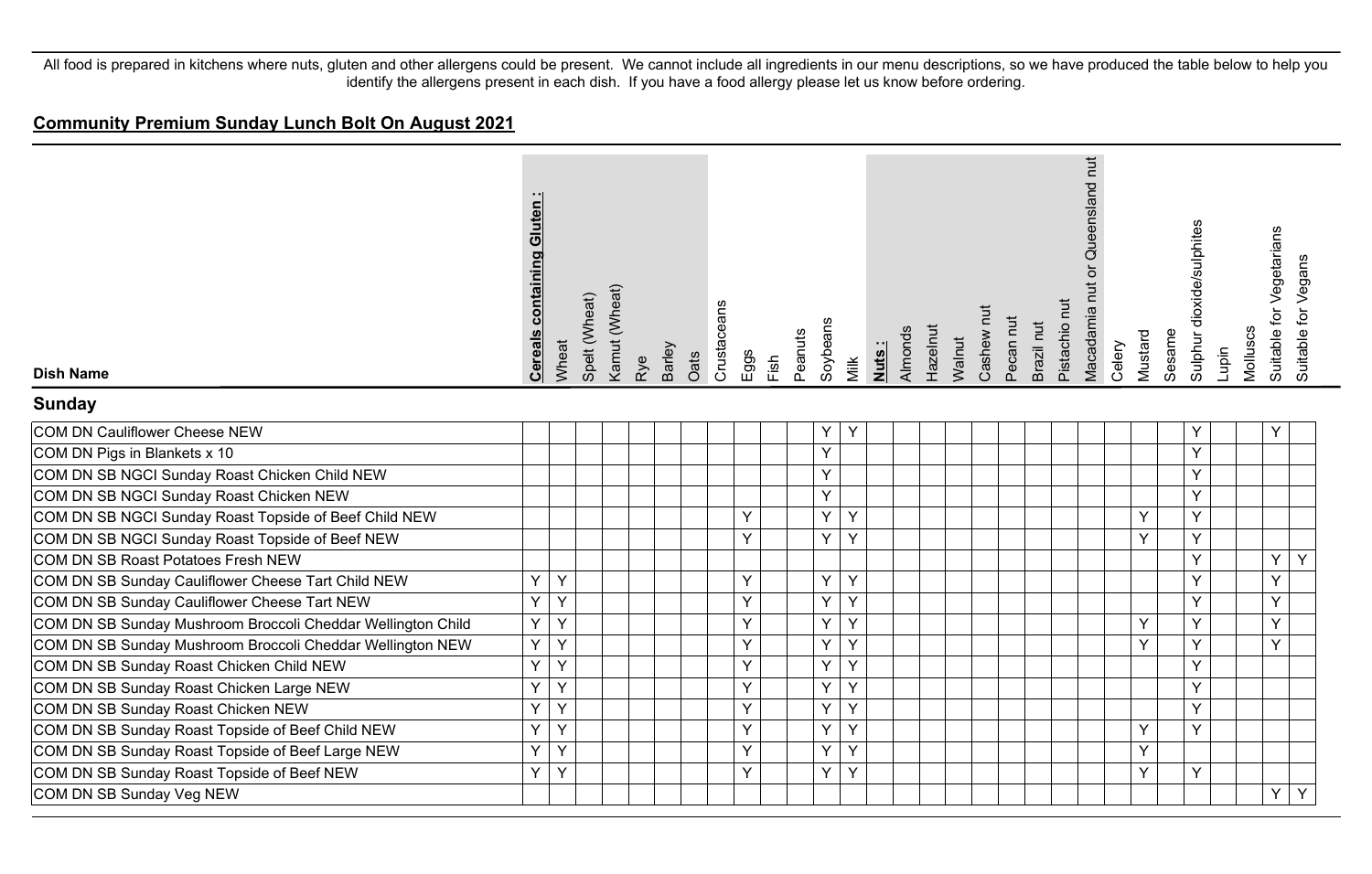#### **Community Premium Sunday Lunch Bolt On August 2021**

| <b>Dish Name</b>         | - 1<br>Gluten<br>containing<br><b>Cereals</b> | eat<br>$\bar{\xi}$ | /heat)<br>$\ddot{a}$<br>တိ | ₽<br>ĝά<br>$\sqrt{a}$ | ξγe | Barley | å<br>$\bigcap$ | ىب<br>Crus | ggs          | Fish | ā<br>◠ | ă<br>٢Ñ | <b>Jiik</b> | <br><u>Juts</u> | Almo | $\frac{c}{\Phi}$<br>vaz | $\bar{5}$ | ise | C | Brazil | ≒<br>$\overline{\omega}$<br><u>ল</u> | $\overline{5}$<br>Queensland<br>ເບ<br>Aaca | eler | P<br>ω<br>Vlusti | αs<br>Φ | ဖာ<br>ulphites<br>de<br>ਨ<br>흨 | iari<br>B | ပ<br>n<br>Mollus | ၯ<br>getaria<br>Φ<br>ō<br>Suitable | ഗ<br>கு<br>œ<br>Suitable |
|--------------------------|-----------------------------------------------|--------------------|----------------------------|-----------------------|-----|--------|----------------|------------|--------------|------|--------|---------|-------------|-----------------|------|-------------------------|-----------|-----|---|--------|--------------------------------------|--------------------------------------------|------|------------------|---------|--------------------------------|-----------|------------------|------------------------------------|--------------------------|
| COM DN Yorkshire Pudding | $\mathbf{v}$                                  | $\checkmark$       |                            |                       |     |        |                |            | $\checkmark$ |      |        |         |             |                 |      |                         |           |     |   |        |                                      |                                            |      |                  |         |                                |           |                  |                                    |                          |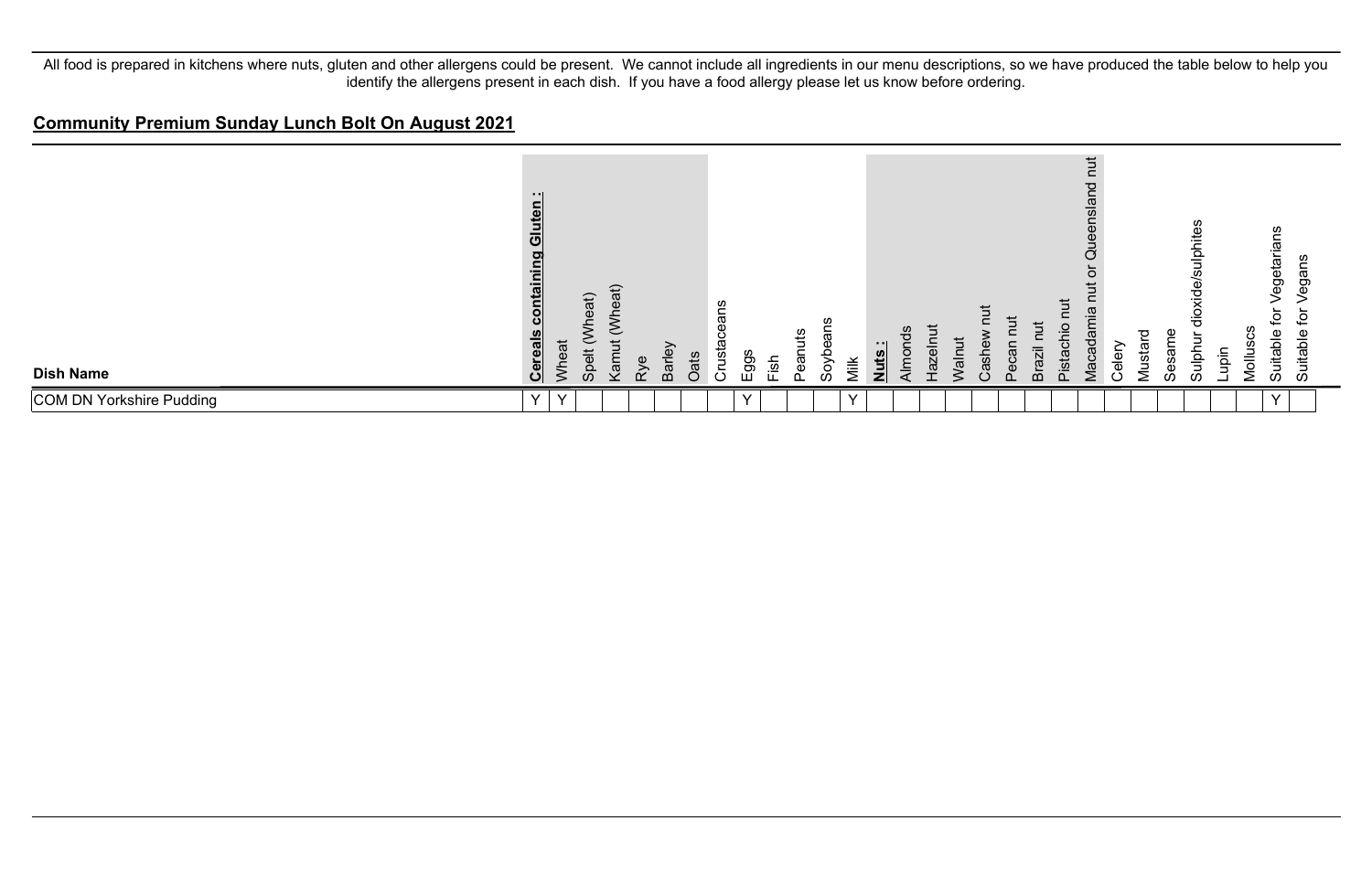# **Community Specials Bolt On Menu August 2021**

| <b>Dish Name</b>                                  | <b>Cereals containing Gluten:</b> | Wheat | Spelt (Wheat) | Kamut (Wheat) | Barley<br>Rye | Oats | Crustaceans | Eggs | Fish | Peanuts | Soybeans | Milk | Nuts: | Almonds | Hazelnut | Walnut | Cashew nut | Pecan nut | Brazil nut | Pistachio nut | Queensland nut<br>$\overline{\sigma}$<br>Macadamia nut | Celery | Mustard | Sesame | Sulphur dioxide/sulphites | Lupin | Molluscs | Suitable for Vegetarians<br>Suitable for Vegans |  |
|---------------------------------------------------|-----------------------------------|-------|---------------|---------------|---------------|------|-------------|------|------|---------|----------|------|-------|---------|----------|--------|------------|-----------|------------|---------------|--------------------------------------------------------|--------|---------|--------|---------------------------|-------|----------|-------------------------------------------------|--|
| <b>Specials Starters</b>                          |                                   |       |               |               |               |      |             |      |      |         |          |      |       |         |          |        |            |           |            |               |                                                        |        |         |        |                           |       |          |                                                 |  |
| <b>COM DN SB Halloumi Fries</b>                   | Y                                 | Y     |               |               |               |      |             |      |      |         |          | Υ    |       |         |          |        |            |           |            |               |                                                        |        |         |        |                           |       |          | Υ                                               |  |
| COM DN SB NGCI Prawn Cocktail                     |                                   |       |               |               |               |      | Y           | Y    | Y    |         |          | M    |       |         |          |        |            |           |            |               |                                                        |        | Y       |        |                           |       |          |                                                 |  |
| <b>COM DN SB Prawn Cocktail</b>                   | Y                                 | Y     |               |               | Y             |      | Y           | Y    | Y    |         |          | M    |       |         |          |        |            |           |            |               |                                                        |        | Y       |        |                           |       |          |                                                 |  |
| <b>Specials Mains</b>                             |                                   |       |               |               |               |      |             |      |      |         |          |      |       |         |          |        |            |           |            |               |                                                        |        |         |        |                           |       |          |                                                 |  |
| COM DN SB Chicken & Leek Pie (Peters)             | Y                                 | Y     |               |               | Y             |      |             | Y    | Υ    |         | Υ        | Y    |       |         |          |        |            |           |            |               |                                                        |        | Y       |        |                           |       |          |                                                 |  |
| COM DN SB Chicken Leek & Cider Pie                | Y                                 | Y     |               |               |               |      |             | Y    |      |         | Y        | Y    |       |         |          |        |            |           |            |               |                                                        |        |         |        | Y                         |       |          |                                                 |  |
| COM DN SB NGCI Steak Sirloin 8oz                  |                                   |       |               |               |               |      |             |      |      |         |          |      |       |         |          |        |            |           |            |               |                                                        |        |         |        |                           |       |          |                                                 |  |
| COM DN SB Pasta Alfredo                           | Y                                 | Y     |               |               |               |      |             |      |      |         |          | Y    |       |         |          |        |            |           |            |               |                                                        | Y      |         |        |                           |       |          | Y                                               |  |
| COM DN SB Pasta Alfredo Chicken                   | Y                                 | Y     |               |               |               |      |             |      |      |         |          | Y    |       |         |          |        |            |           |            |               |                                                        | Y      |         |        |                           |       |          |                                                 |  |
| COM DN SB Salad Halloumi and Red Pepper Under 600 |                                   |       |               |               |               |      |             |      |      |         |          | Y    |       |         |          |        |            |           |            |               |                                                        |        |         |        |                           |       |          | Υ                                               |  |
| COM DN SB Steak Sirloin 8oz                       | Y                                 | Y     |               |               |               |      |             |      |      |         |          |      |       |         |          |        |            |           |            |               |                                                        |        |         |        |                           |       |          |                                                 |  |
| COM DN SB Steak Sirloin Skinny Under 600          |                                   |       |               |               |               |      |             |      |      |         |          |      |       |         |          |        |            |           |            |               |                                                        |        |         |        |                           |       |          |                                                 |  |
| COM DN SB Trio of Lamb Chops                      |                                   |       |               |               |               |      |             |      |      |         | Y        |      |       |         |          |        |            |           |            |               |                                                        |        |         |        |                           |       |          |                                                 |  |
| COM DN SB Ultimate Fish Pie                       |                                   |       |               |               |               |      | Y           |      | Y    |         |          | Y    |       |         |          |        |            |           |            |               |                                                        |        |         |        |                           |       |          |                                                 |  |
| <b>Specials Desserts</b>                          |                                   |       |               |               |               |      |             |      |      |         |          |      |       |         |          |        |            |           |            |               |                                                        |        |         |        |                           |       |          |                                                 |  |
| COM DN SB Jam Roly Poly                           | Υ                                 | Y     |               |               |               |      |             | Y    |      |         |          | Ÿ    |       |         |          |        |            |           |            |               |                                                        |        |         |        |                           |       |          | Υ                                               |  |
| COM DN SB Lemon Muffin Cheesecake                 | Y                                 | Y     |               |               |               |      |             | Y    |      |         | Y        | Y    |       |         |          |        |            |           |            |               |                                                        |        |         |        | Y                         |       |          |                                                 |  |
|                                                   |                                   |       |               |               |               |      |             |      |      |         |          |      |       |         |          |        |            |           |            |               |                                                        |        |         |        |                           |       |          |                                                 |  |